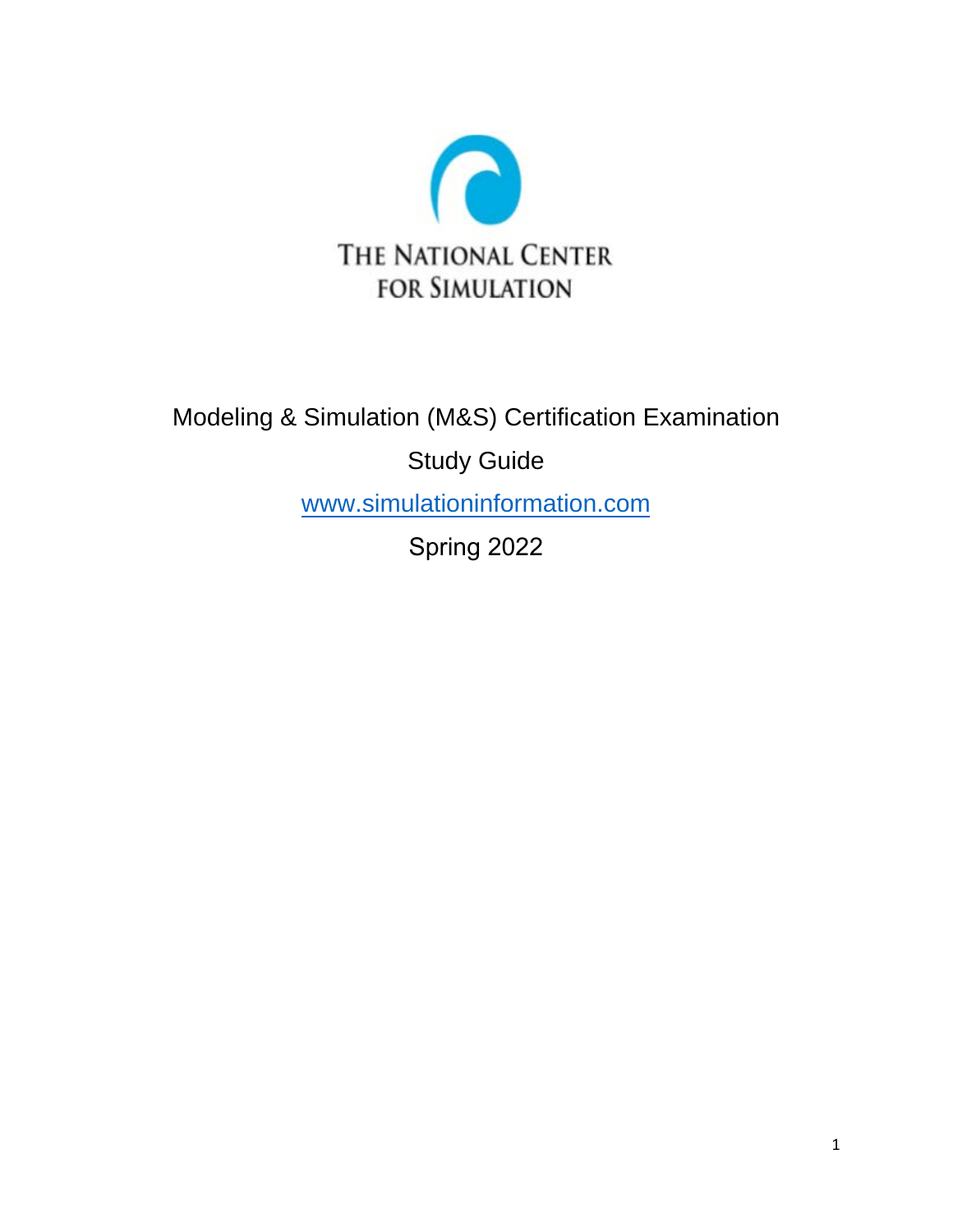Table of Contents

- 1. Introduction
- 2. General Study Tips
- 3. What to expect when you take the Exam

4. Section 1—General Modeling & Simulation Terms (Vocabulary)

- 5. Section 2— Project Management & Logistic Support
- 6. Section 3— Ethics, Entrepreneurship & Innovation
- 7. Section 4— Visualization, 3D Modeling & Animation
- 8. Section 5— Coding, Programming & Gaming
- 9. Section 6— Simulations & Simulators

Practice Exam Link

Appendix A: How to equip a M&S Lab 2022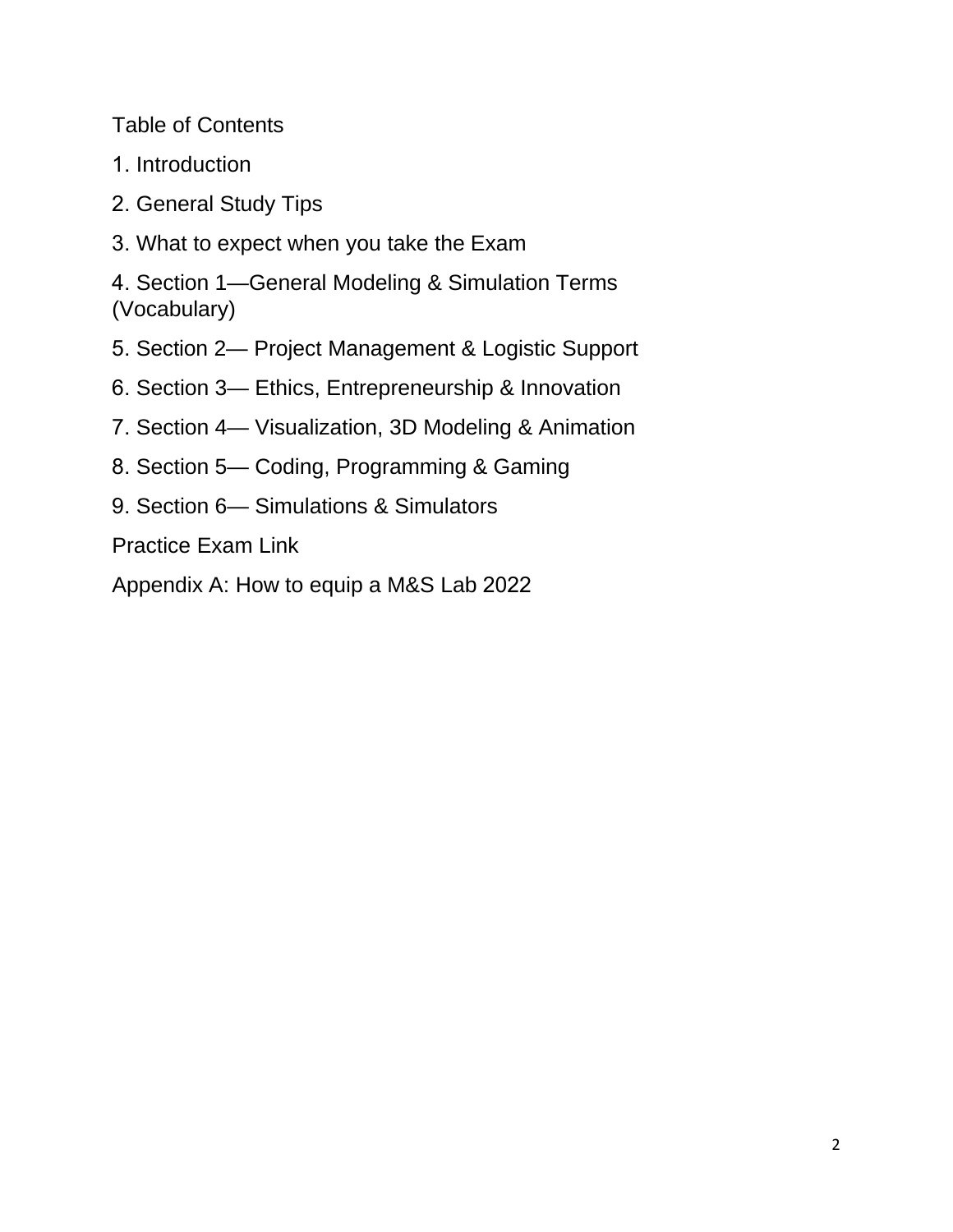### **1. Introduction**

A Modeling and Simulation (M&S) Certification for High School and Technical School students is important, especially in the era of expanding applications of simulation, animation and gaming. With many new jobs being created in M&S, the workforce pipeline must be filled with skilled people. M&S growth is world-wide with positions available at all levels, requiring various skills in many application areas. Those high school students with a Science, Technology, Engineering and Mathematics (STEM) education are positioned very well for internships and entry level jobs in the M&S industry. The simulation industry needs engineers, graphic artists, education specialists, psychologists, contract administrators, technicians, programmers and many other disciplines to support a wide range of applications which is growing on a day-by-day basis. The underlying rationale for certification is to provide a qualified workforce able to support growing demands. The "supply" side for meeting these requirements is affected by: a) the number of people in the workforce who are retiring or eligible to retire within the next five years, b) the number of college graduates ready to enter the STEM workforce is at a new low and the "demand" side is impacted by the rapidly expanding use of simulation into areas such as defense, entertainment, medical, transportation, cyber security, manufacturing, aerospace, education and training. This certification program benefits the M&S industry by creating student interest and a higher level of competency in STEM disciplines that prepare students for M&S careers in many fields. The National Center for Simulation (NCS) M&S Certification Program provides the industry with a pool of skilled and motivated students to fill paid internship positions. Additionally, students who are participants in the NCS M&S Certification Program are better prepared and are more qualified as candidates for full time employment in the M&S industry, requiring less entry level training and improving overall productivity and company competitiveness is increased because the interns can assume low level STEM work that was formerly performed by entry level personnel. Our model for developing the pipeline of talent to support the M&S industry is shown in the figure below. NCS, in coordination with the Florida Departments of Education (FDOE) and Economic Opportunity (DEO), Career Source Florida, Inc. (CSFL), Career Source Central Florida (CSCFL), and Orange County and Seminole County Public Schools, developed this industry certification program in M&S for high school and technical school students. This certification program is aligned with the Florida M&S standards and is approved for Career and Professional Education (CAPE) Act funding. The NCS certification program is a national initiative and not regional. The program has its roots in Florida because of the high simulation activity in that state. The plan is to encourage other states to embrace the program, building the M&S workforce. In 2018, the NCS M&S industry certification was approved by the State of Virginia. That same year, NCS requested the State of Ohio to approve the same certification.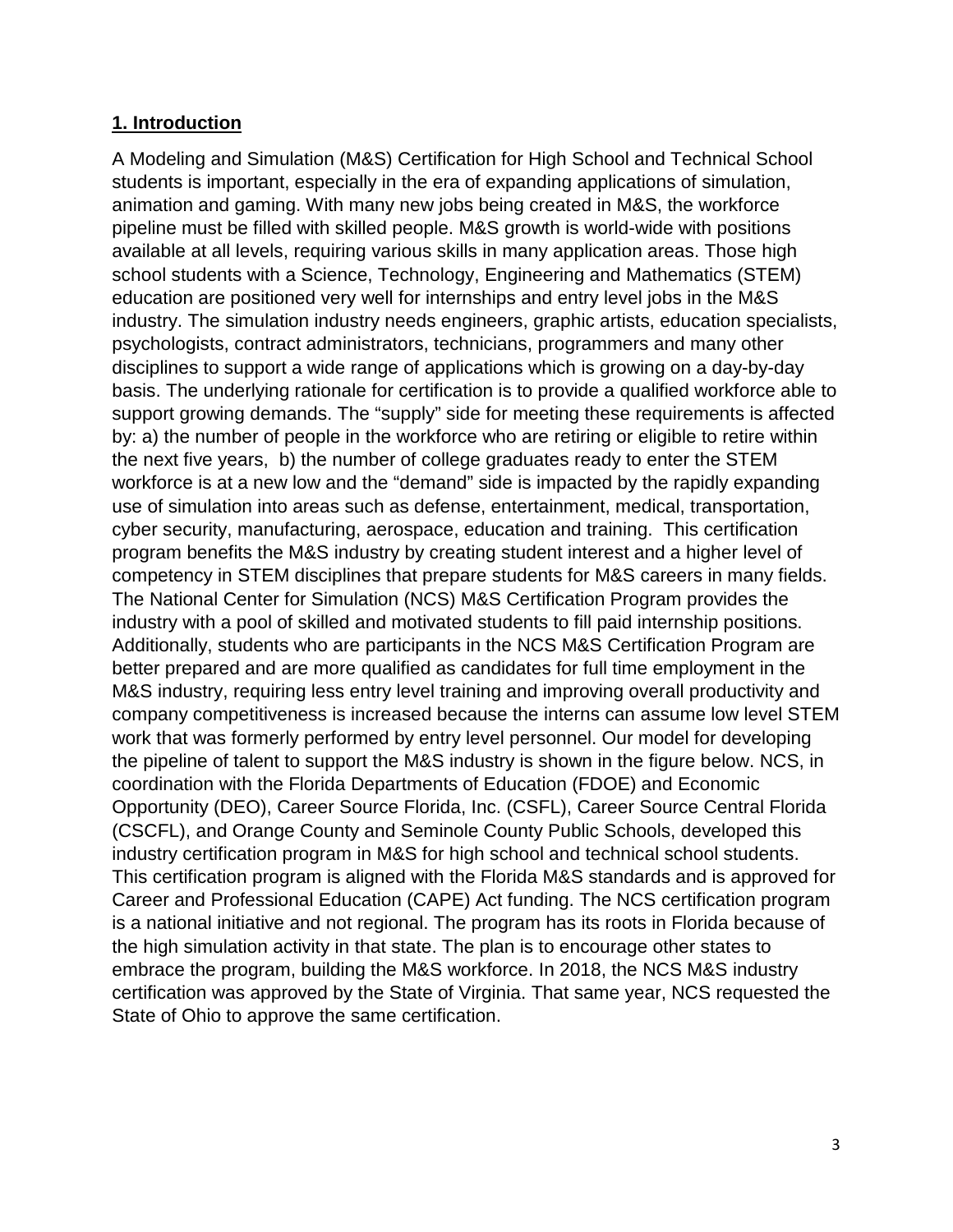

The Modeling and Simulation certification exam doesn't require a specific curriculum to follow for success; however, there is a compiled 4-year curriculum that can be accessed at (www.simulationinformation.com). The certification exam is designed to test student's understanding of applied technology concepts, tools and techniques used in the M&S Industry. Due to the scope of the M&S industry, students studying many different STEAM career pathways; such as, robotics, gaming, simulation, digital art and animation qualify to participate in joining the hundreds of students across Florida who have already earned their NCS Certification.

Lt Gen (Ret) Tom Baptiste, NCS President and Executive Director, added "This certification program creates a pool of skilled and motivated students in Central Florida who will be ready for recruitment in internships. Because of this program, these students will be better prepared and more qualified as candidates for full time employment in the M&S industry."

Special recognition to the NCS Examination Sub-Committee, led by Deb Yeagle and to Orange and Seminole County teachers Phil Tillery and Lyn Higgins for their tireless work in developing this Study Guide. Many others participated from industry, government and academia to include Elizabeth Burch, Sunny Simmonds, Cathy Matthews, Paul Paquette, Kevin Gouvia, Karen Connors and Alan Lynch.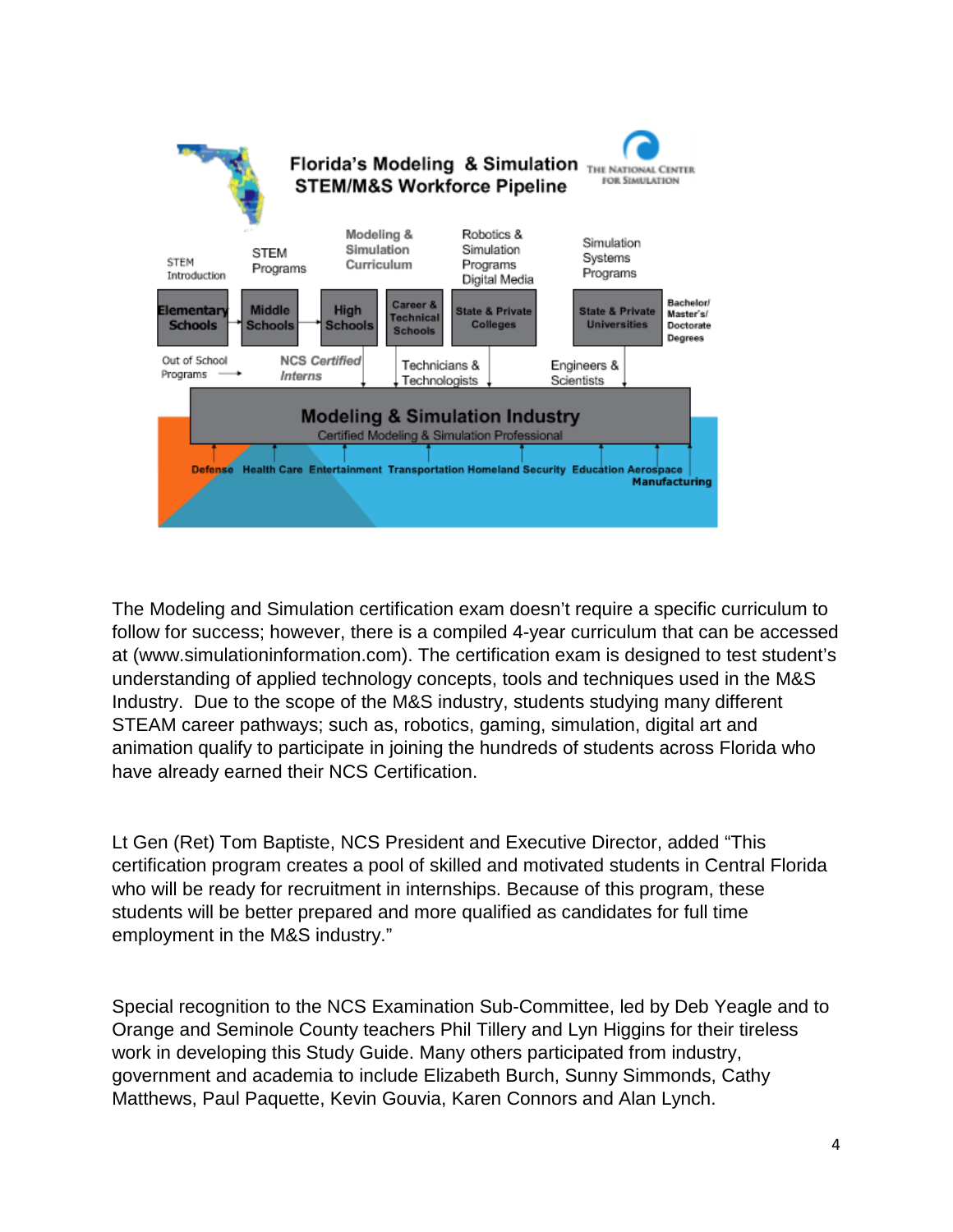Oversight is provided by a M&S Certification Board consisting of the following members:

Jeanine Matthews- Chair (Lockheed Martin), Elizabeth Burch (Dignitas Technologies), George Cheros (National Center for Simulation), Dr. Mike Macedonia (University of Central Florida), Maynard Zettler (Naval Air Warfare Center Training Systems Division) and Brent Smith (Consultant)

### **2. General Study Tips**

To prepare for the certification exam, use this study guide and consider the study tips provided below:

- Find a study partner or form a study group
- Try to study every day
- Avoid cramming
- Spend more time on your weak areas
- Pick a time to study when you are most alert. Research shows that the morning and early evening is best.
- Stick to the study schedule
- Keep breaks short: 3-5 minutes is adequate
- Study one topic at a time
- The next day review what you learned the day before
- Make outlines and map out what you learned and develop questions from your outline
- Reading out loud helps reinforce the material
- Flash cards or index card may be helpful

**Make sure you go to the NCS website to access the M&S Study Guide:**

[https://www.simulationinformation.com/education/articles/ncs-introduces-high-school](https://www.simulationinformation.com/education/articles/ncs-introduces-high-school-modeling-and-simulation-program-iitsec)[modeling-and-simulation-program-iitsec](https://www.simulationinformation.com/education/articles/ncs-introduces-high-school-modeling-and-simulation-program-iitsec)

### **Before progressing further in this guide, click the link to see a short video - M&S 101:** <https://www.youtube.com/watch?v=Ek-gVwWfIT4>

### **3. What to expect when you take the Exam**

The study guide is organized to help students and teachers focus on main concepts across six sections the M & S industry feels are important for students to understand. The M&S Industry has collaborated on the following sections represented on the NCS Certification Exam; Section 1-General Modeling & Simulation Terms (Vocabulary), Section 2- Project Management & Logistic Support, Section 3- Ethics, Entrepreneurship & Innovation , Section 4- Visualization, 3D Modeling & Animation, Section 5- Coding, Programming & Gaming , Section 6- Simulations & Simulators to ensure students passing the certification exam have a level of M&S understanding that will allow them to work as an intern in Industry while pursing STEAM careers.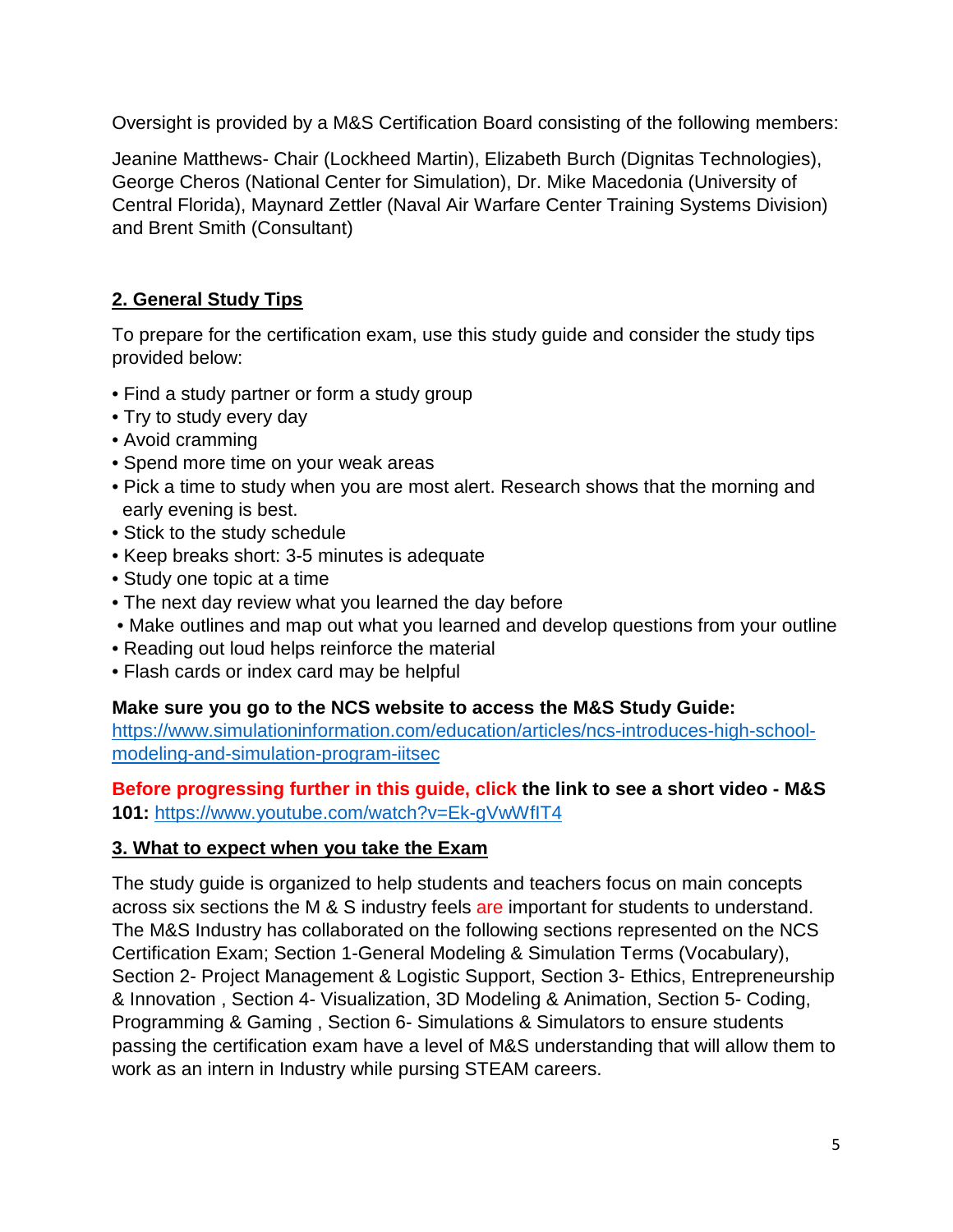Table 1 below shows the breakdown of questions for each section. The visualization, 3D Modeling & Animation section has the most weight due to entry level skills needed as well as most schools have the labs and teachers to support the content. Vocabulary is essential, students should be in the practice of using correct vocabulary when working on projects to prepare for internships in Industry.

### **Table 1: Percent of each topic represented on the exam:**

| General<br>Modeling &<br>Simulation<br>Terms | Project<br>Management &<br>Logistic<br>Support | Ethics,<br>Entrepreneurship<br>& Innovation | Visualization,<br>3D Modeling<br>& Animation | Coding,<br>Programming<br>& Gaming | Simulations<br><b>Simulators</b> |
|----------------------------------------------|------------------------------------------------|---------------------------------------------|----------------------------------------------|------------------------------------|----------------------------------|
| 25%                                          | 10%                                            | 8%                                          | 30%                                          | 12%                                | 15%                              |

The certification exam consists of 50 questions, including multiple choices, true/false, and matching questions. Some questions will involve simple calculations to determine the answer. You will NOT be allowed to have Internet access through mobile phones, laptops, tablets, or any other device. The certification will be timed. You will have 55 minutes to complete the exam. Any questions that are not answered are considered incorrect. The certification exam questions are written to test your critical thinking skills. There are certainly many recall or memory items; however, most questions will have you reflect on what you have learned in your high school or technical school curriculum and conclude with the correct answer. If you like to memorize data, try to not only memorize the facts but think of an example, so you show application skills. If you do not understand the underlying material, then ask your teachers for an explanation and an example to help with your understanding. The fifty (50) questions are randomly selected from a bank of questions that test your knowledge in the sections mentioned above.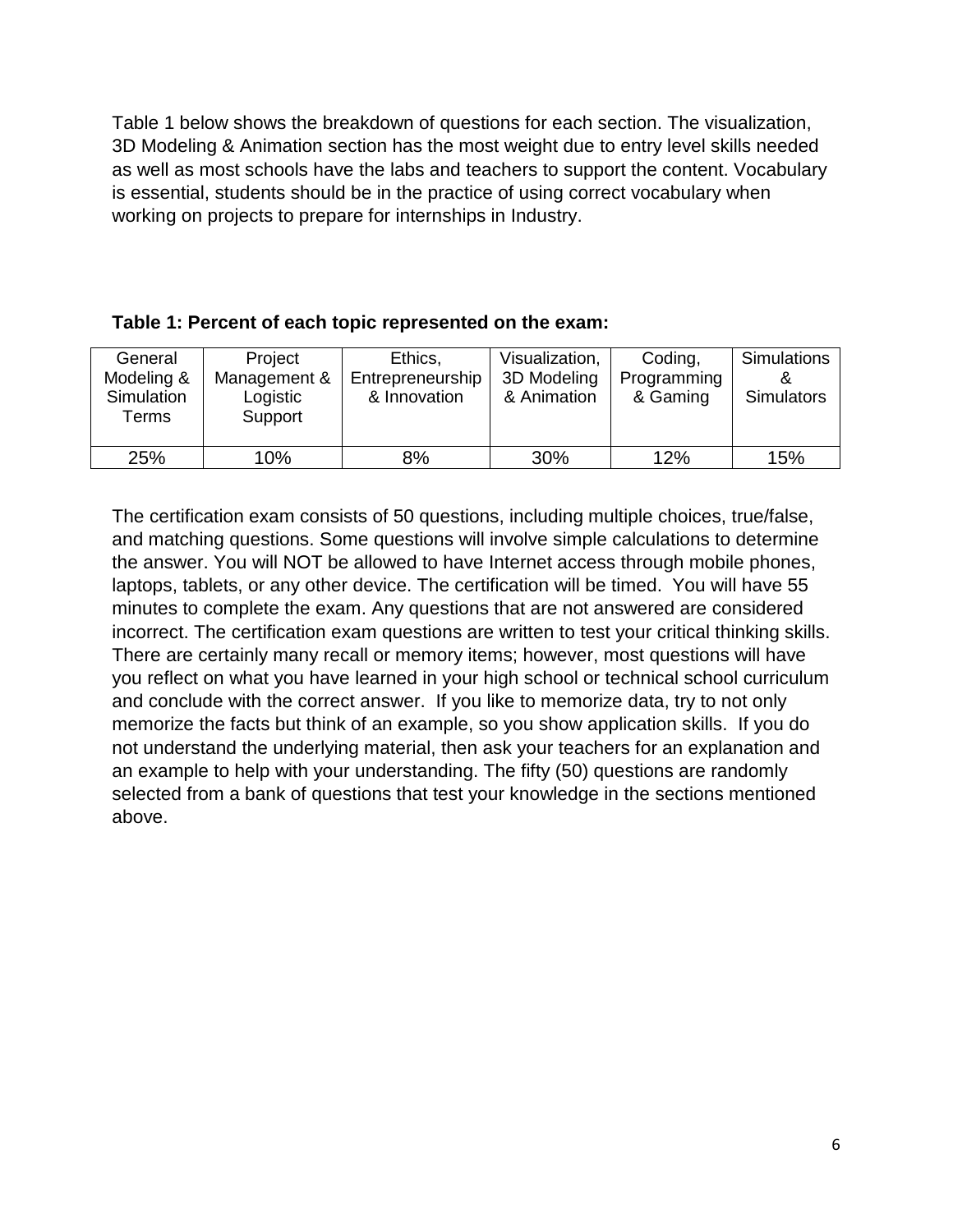# **Section 1—General Modeling & Simulation Terms (Vocabulary)**

### 1. Augmented Reality

An enhanced image or environment as viewed on a screen, head-mounted, or other display, produced by overlaying computer-generated images, sounds, or other data on a real-world environment. Click the link below to see an example of how industry is applying real-time infusion of virtual environments and content within the physical world.<https://www.dignitastechnologies.com/>

### 2. Client/Server Model

In the client-server model of computing, tasks are distributed between a service provider, called a server, and a service requester, or client. The client-server model was widely used in the early days of computing, when access to expensive mainframe computers was provided by dumb terminals. More recently, the clientserver model proved crucial to the development of the Internet. There are several models for client-server interaction, with the main difference being the amount of work performed on each side.

Click the link below to watch a short video: [https://www.youtube.com/watch?time\\_continue=42&v=L5BlpPU\\_muY](https://www.youtube.com/watch?time_continue=42&v=L5BlpPU_muY)

Click the link below to see a diagram courtesy of Google 2018. <https://cloud.google.com/solutions/gaming/cloud-game-infrastructure>

### 3. Discrete Event Model Simulation

Models that simulate the operation of a system as a discrete sequence of events in time. Each event occurs at a particular instant in time and marks a change of state in the system. It is a valuable analysis tool for improving system effectiveness and efficiencies. Example: Model a queue, such as customers arriving at a bank to be served by a teller.

Click the link below to see an example of how to apply a discrete event model simulation: [https://www.mathworks.com/videos/model-a-discrete-event-system](https://www.mathworks.com/videos/model-a-discrete-event-system-overview-1-of-7-81124.html)[overview-1-of-7-81124.html](https://www.mathworks.com/videos/model-a-discrete-event-system-overview-1-of-7-81124.html)

### 4. Environmental Model

A numerical model, parametric model, or database designed to produce an accurate and consistent data set for one or more parameters that characterize the state of the natural environment. The environmental simulation is a simulation that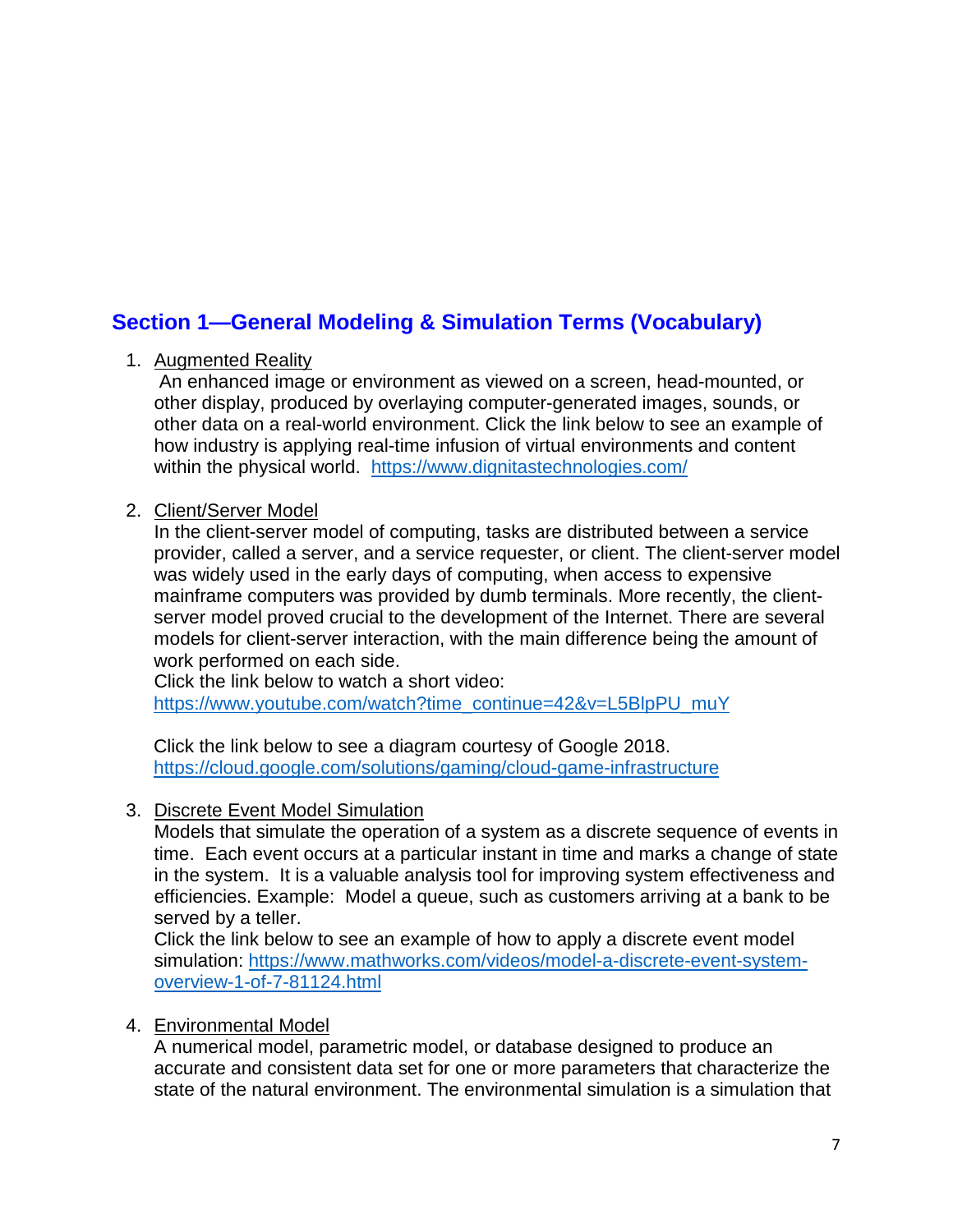depicts all or part of the natural or manmade environment of a system; for example, a simulation of the radar equipment and other tracking devices that provide input to an aircraft tracking system, it includes weather, terrain, sea states and all-natural conditions.

Click the link below to see an example of how industry is applying Environmental Modeling to create high fidelity simulations.<https://bisimulations.com/>

### 5. Fidelity

In the fields of scientific modelling and simulation, fidelity refers to the degree to which a model or simulation reproduces the state and behavior of a real-world object, feature or condition. Fidelity is therefore a measure of the realism of a model or simulation. feature or condition.

Functional Fidelity is the degree to which the simulated functions coincide with functions of the parent system (aircraft, railroad train, ship, etc.) Functional fidelity does not require the simulator to look exactly like the parent system whereas "physical fidelity" does require a "look alike".

Click the link below to see an example of how industry is applying fidelity in powerplant systems:<https://www.gses.com/blog/simulation-training/high-fidelity/>

### 6. Game Theory

Game theory is the study of strategic decision making. Specifically, it is "the study of mathematical models of conflict and cooperation between intelligent rational decision-makers." An alternative term suggested "as a more descriptive name for the discipline" is interactive decision theory. Game theory is mainly used in economics, political science, and psychology, as well as logic, computer science, and biology. The subject first addressed zero-sum games, such that one person's gains exactly equal net losses of the other participant or participants. Today, however, game theory applies to a wide range of behavioral relations and has developed into an umbrella term for the logical side of decision science, including both humans and non-humans (e.g. computers, animals). Click the link below to learn a little more about Game Theory:

<https://www.youtube.com/watch?v=3Y1WpytiHKE>

7. Incubation (Business) Phase

Business incubation provides a nurturing, instructive and supportive environment for entrepreneurs during the critical stages of starting up a new business. The goal of incubators is to increase the chance that a start-up will succeed and shorten the time and reduce the cost of establishing and growing its business. If successful, business incubators can help to nurture the companies that will form the true creators of a region's or nation's future wealth and employment. Click the link below to see an example of how UCF supports innovation: <https://incubator.ucf.edu/>

8. Integrated Logistics Support (ILS) The composite of the elements of support necessary to assure the effective and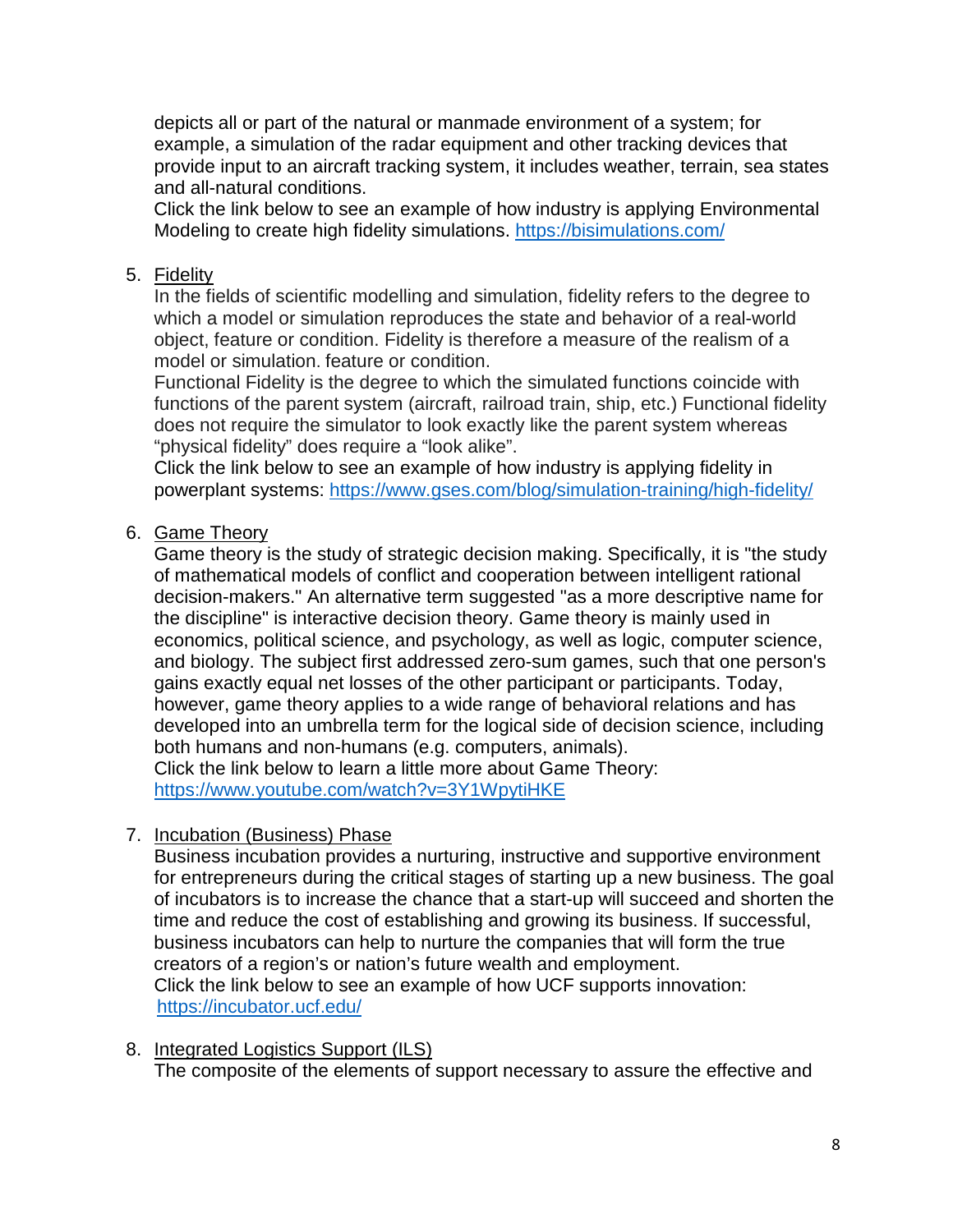economical support of a system or equipment at all levels of maintenance for its programmed life cycle. The elements of support are as follows:

- a. Design Interface (Reliability, Maintainability and Availability)
- b. Maintenance Planning
- c. Manpower and Personnel
- d. Training and Training Support
- e. Technical Data and Publications
- f. Packaging, Handling and Transportation
- g. Computer Support Resources
- h. Site Preparation and Facilities
- i. Support and Test Equipment
- j. Supply Support
- k. Logistics Information

Click the link below to see an example of logistics:

<https://www.youtube.com/watch?v=4-QU7WiVxh8>

### 9. Integrated Product Team (IPT)

Multidisciplinary group of people who are collectively responsible for delivering a defined product or process. IPTs are used in complex development programs/projects for review and decision making. The emphasis of the IPT is on involvement of all stakeholders (users, customers, management, developers, and contractors) in a collaborative forum. IPTs are created most often as part of structured systems engineering methodologies, focusing attention on understanding the needs and desires of each stakeholder. Click the link below to see an example of how GE does business:

[https://jobs.gecareers.com/ShowJob/Id/81903/Advanced-Lead-Engineer-](https://jobs.gecareers.com/ShowJob/Id/81903/Advanced-Lead-Engineer-Integrated-Product-Team-(IPT)-Lead/)[Integrated-Product-Team-\(IPT\)-Lead/](https://jobs.gecareers.com/ShowJob/Id/81903/Advanced-Lead-Engineer-Integrated-Product-Team-(IPT)-Lead/)

### 10.Intellectual Property

A legal term that refers to creations of the mind. Intellectual property can be protected through patents, trademarks or copyrights. Click the link below to take a virtual tour of how Entrepreneurs can be come successful with their innovations. <http://www.theviplawfirm.com/virtual-tour.html>

### 11. Link Blue Box

The first modern pilot trainer invented by Edwin Link of Binghamton, NY. The trainer, pneumatically operated, was used extensively in World War II to train US and allied pilots.

Click the link below to see an example of the Link Trainer: <https://www.youtube.com/watch?v=8YaAKPcDH6o>

### 12.Live Simulation

A type of simulation that typically involves humans and/or equipment and activity in a setting where they would normally operate.

Click the link below to see an example of how Cubic is using live, virtual and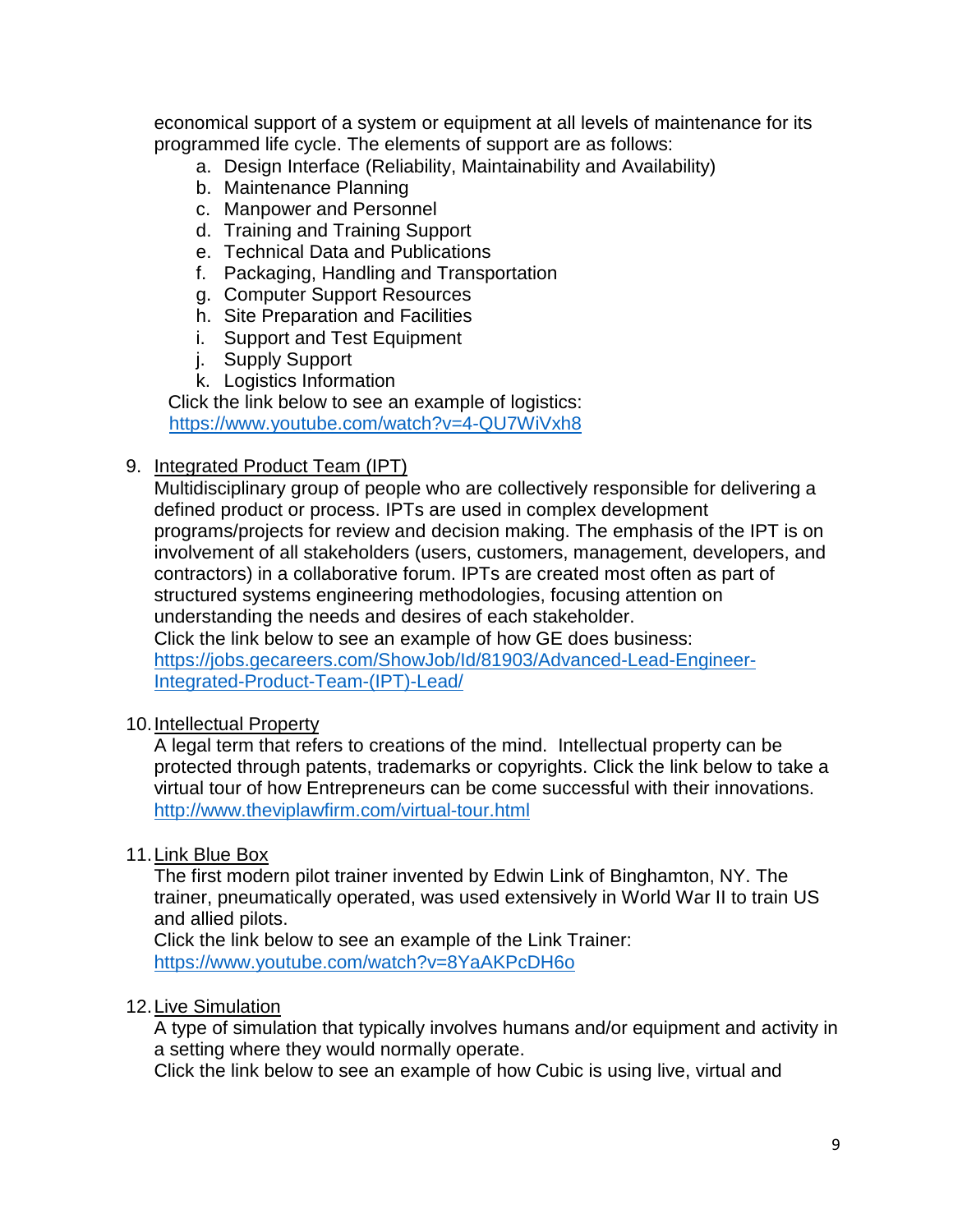constructive simulations together: <https://www.youtube.com/watch?v=UMovgWzHj8o>

#### 13.Mathematical Model

Mathematical models are usually composed of relationships and variables. Relationships can be described by operators, such as algebraic operators, functions, differential operators, etc. Variables are abstractions of system parameters of interest, that can be quantified. Several classification criteria can be used for mathematical models according to their structure. See examples:

- a. Linear vs. nonlinear: If all the operators in a mathematical model exhibit linearity, the resulting mathematical model is defined as linear. A model is nonlinear otherwise. The definition of linearity and nonlinearity is dependent on context, and linear models may have nonlinear expressions in them. For example, in a statistical linear model, it is assumed that a relationship is linear in the parameters, but it may be nonlinear in the predictor variables. Similarly, a differential equation is said to be linear if it can be written with linear differential operators, but it can still have nonlinear expressions in it. In a mathematical programming model, if the objective functions and constraints are represented entirely by linear equations, then the model is regarded as a linear model. If one or more of the objective functions or constraints are represented with a nonlinear equation, then the model is known as a nonlinear model. Nonlinearity, even in fairly simple systems, is often associated with phenomena such as chaos and irreversibility. Although there are exceptions, nonlinear systems and models tend to be more difficult to study than linear ones. A common approach to nonlinear problems is linearization, but this can be problematic if one is trying to study aspects such as irreversibility, which are strongly tied to nonlinearity.
- b. Static vs. dynamic: A dynamic model accounts for time-dependent changes in the state of the system, while a static (or steady-state) model calculates the system in equilibrium, and thus is time-invariant. Dynamic models typically are represented by differential equations.
- c. Explicit vs. implicit: If all of the input parameters of the overall model are known, and the output parameters can be calculated by a finite series of computations (known as linear programming, not to be confused with linearity as described above), the model is said to be explicit. But sometimes it is the output parameters which are known, and the corresponding inputs must be solved for by an iterative procedure, such as Newton's method (if the model is linear) or Broyden's method (if nonlinear). For example, a jet engine's physical properties such as turbine and nozzle throat areas can be explicitly calculated given a design thermodynamic cycle (air and fuel flow rates, pressures, and temperatures) at a specific flight condition and power setting, but the engine's operating cycles at other flight conditions and power settings cannot be explicitly calculated from the constant physical properties.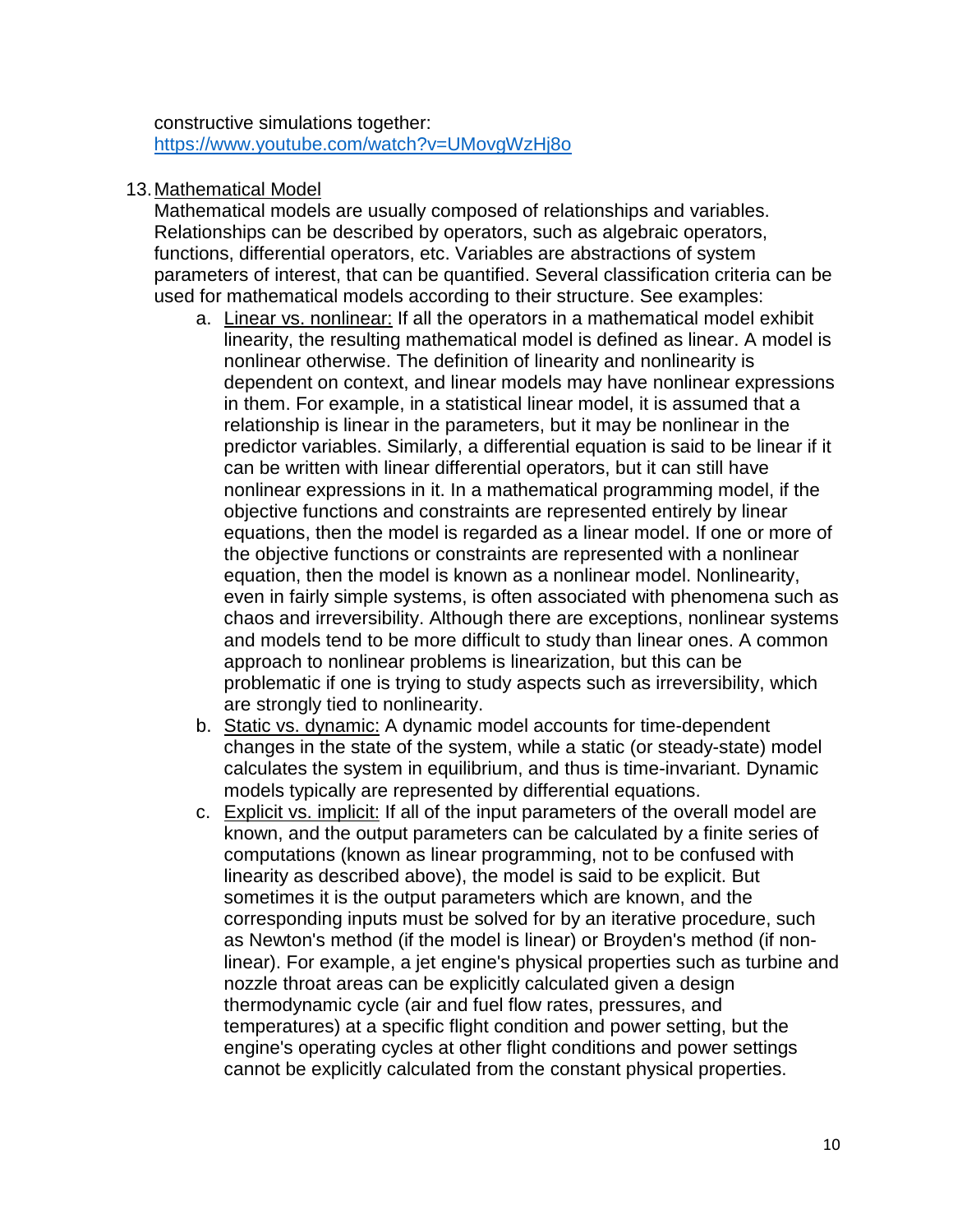- d. Discrete vs. continuous: A discrete model treats objects as discrete, such as the particles in a molecular model or the states in a statistical model; while a continuous model represents the objects in a continuous manner, such as the velocity field of fluid in pipe flows, temperatures and stresses in a solid, and electric field that applies continuously over the entire model due to a point charge.
- e. Deterministic vs. probabilistic (stochastic): A deterministic model is one in which every set of variable states is uniquely determined by parameters in the model and by sets of previous states of these variables; therefore, a deterministic model always performs the same way for a given set of initial conditions. Conversely, in a stochastic model—usually called a "statistical model"—randomness is present, and variable states are not described by unique values, but rather by probability distributions.
- f. Deductive, inductive, or floating: A deductive model is a logical structure based on a theory. An inductive model arises from empirical findings and generalization from them. The floating model rests on neither theory nor observation but is merely the invocation of expected structure. Application of mathematics in social sciences outside of economics has been criticized for unfounded models. Application of catastrophe theory in science has been characterized as a floating model.

Click the link below to see an example of why mathematical models are important: <https://www.youtube.com/watch?v=xHtsuOB-TPw>

### 14.Mean Time Between Failure (MTBF)

A way to quantify and measure how reliable a product or component, usually measured in tens of thousands of hours. It is the number of hours accumulated by a system or equipment divided by the number of failures experienced over that period of time.

Click the link below to see an example of how to calculate: <https://www.youtube.com/watch?v=9Lo1QfgMuTc>

### 15.Mean Time to Repair (MTTR)

A way to quantify and measure the maintainability of a product or component. MTTR is calculated by measuring the time to complete maintenance actions over a period of time, adding them up and calculating the mean value in minutes or hours. Click the link below to see an example of how to calculate: <https://www.youtube.com/watch?v=9Lo1QfgMuTc>

### 16.Mixed Reality

The merging of both real and virtual worlds to produce new environments and visualizations where physical and digital objects co-exist and interact in real time. Click the link below to see an example of how industry is applying mixed reality: <https://www.youtube.com/watch?v=v8wtHZDVdlc>

### 17.Objected Oriented Design

The process of planning a system of interacting objects for the purpose of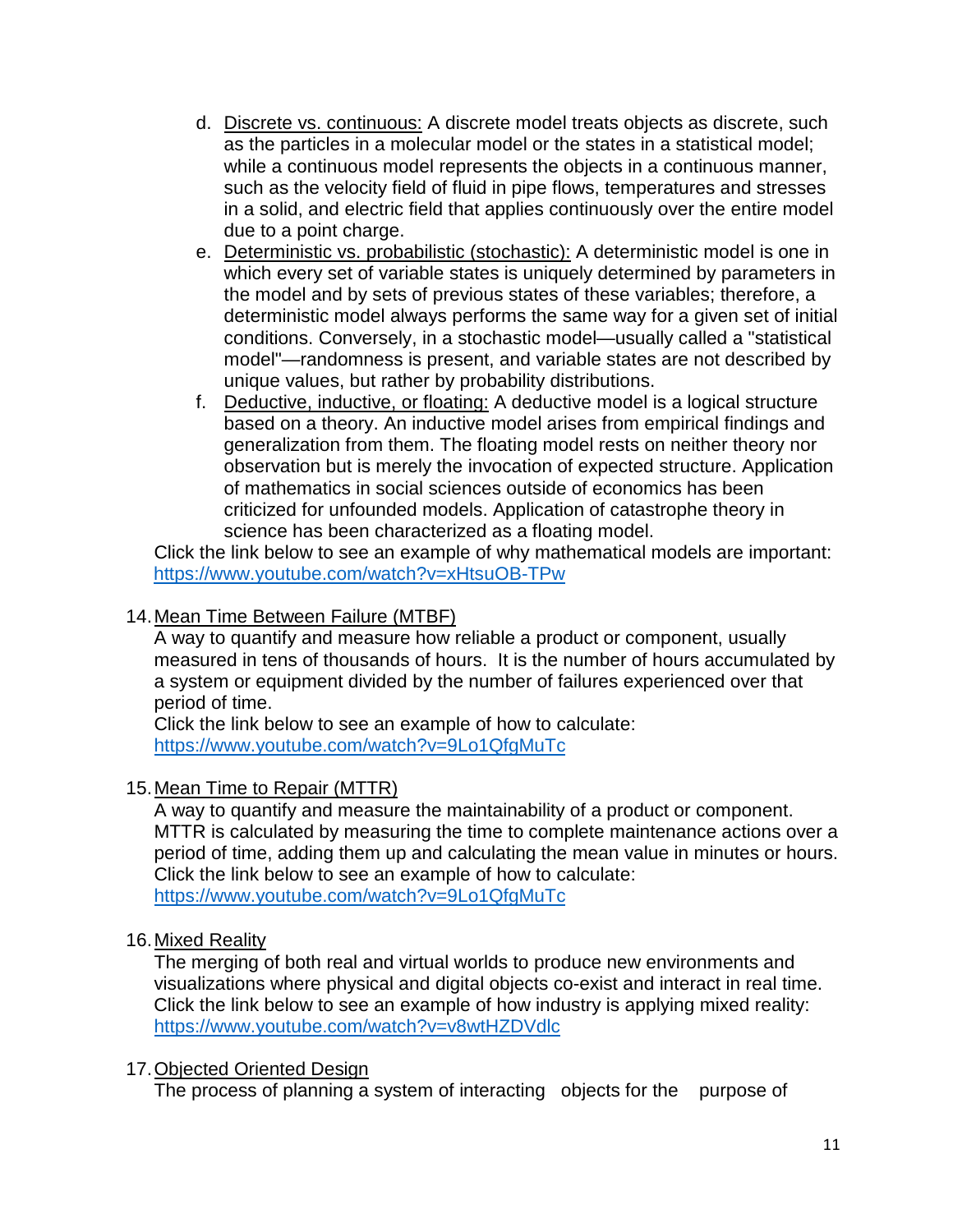solving a software problem. It is one approach to software design. An object contains encapsulated data and procedures grouped together to represent an entity.

Click the link below to see an example: <https://www.youtube.com/watch?v=xTI8R0e7a8E>

18.Objected Oriented Programming

Programming language model organized around objects rather than "actions" or data rather than logic.

Click the link below to see an example of OOP:

<https://dev.to/charanrajgolla/beginners-guide---object-oriented-programming>

### 19.Peer-to-Peer Model

A decentralized communications model where each party have similar capabilities acting as both client and server on a shared network and either party can imitate a communication session.

Click the link below to see an example: [https://www.youtube.com/watch?v=w2u4eN\\_WWvc](https://www.youtube.com/watch?v=w2u4eN_WWvc)

20.Physical Model

A smaller or larger physical copy of an object. Click the link below to see an example: <https://www.youtube.com/watch?v=XapBtOe8Blk>

### 21.Process Model

Process of the same structure that are classified together into a model. Click the link below to see an example:

[https://www.orbussoftware.com/resources/videos/bpmn-distilled/benefits-of](https://www.orbussoftware.com/resources/videos/bpmn-distilled/benefits-of-process-modeling/)[process-modeling/](https://www.orbussoftware.com/resources/videos/bpmn-distilled/benefits-of-process-modeling/)

### 22.Project Management

The process and activity of planning, organizing, motivating, directing and controlling resources, procedures and protocols to achieve specific goals in scientific or daily problems. A project is a temporary endeavor designed to produce a unique product, service or result with a defined beginning and end (usually timeconstrained, and often constrained by funding or deliverables) undertaken to meet unique goals and objectives, typically to bring about beneficial change or added value. The temporary nature of projects stands in contrast with business as usual (or operations), which are repetitive, permanent, or semi permanent functional activities to produce products or services. In practice, the management of these two systems is often quite different, and as such requires the development of distinct technical skills and management strategies.

Click the link below to see an example: [https://www.process.st/project](https://www.process.st/project-management-steps/)[management-steps/](https://www.process.st/project-management-steps/)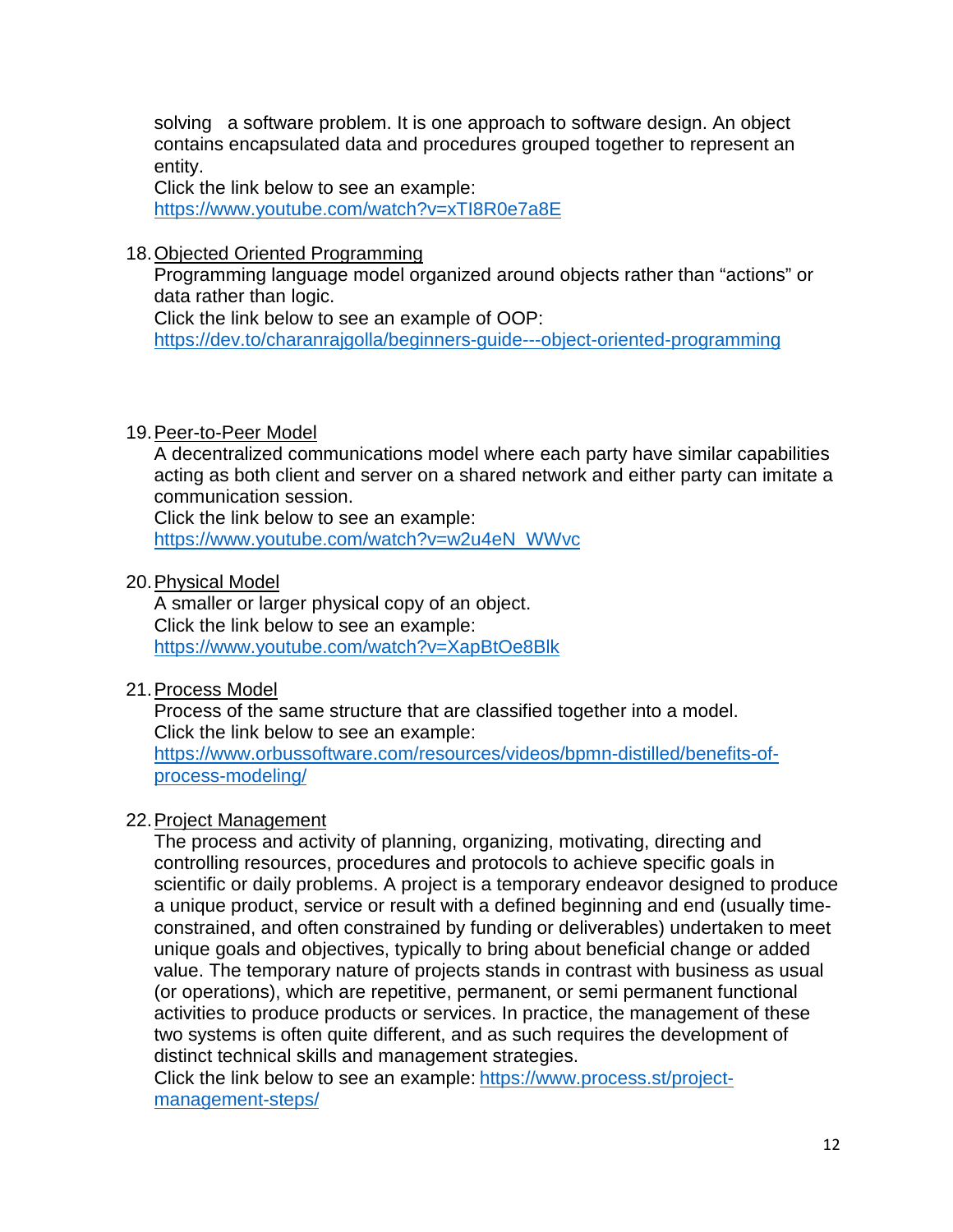### 23.Prototype

Original model like a sample on which to base future designs. (A company designing a new toaster will first design and build a prototype, to test it out and see if it's any good or not. The same is true for simulators where a prototype is built before going to production.)

Click the link below to see an example: <https://www.youtube.com/watch?v=4XenqN5Ib9o>

### 24.Quality Assurance

A way of preventing mistakes or defects in manufactured products and avoiding problems when delivering solutions or services to customers; which ISO 9000 defines as "part of quality management focused on providing confidence that quality requirements will be fulfilled". This defect prevention in quality assurance differs subtly from defect detection and rejection in quality control and has been referred to as a shift left as it focuses on quality earlier in the process. Click the link below to see an example of how industry is applying it: [https://www.diffen.com/difference/Quality\\_Assurance\\_vs\\_Quality\\_Control](https://www.diffen.com/difference/Quality_Assurance_vs_Quality_Control)

### 25.Requirements Traceability Matrix (RTM)

A sub-discipline of requirements management within software development and systems engineering. Requirements traceability is concerned with documenting the life of a requirement and providing bi-directional traceability between various associated requirements. It enables users to find the origin of each requirement and track every change that was made to this requirement. For this purpose, it may be necessary to document every change made to the requirement. Click the link below to see an example of how industry is applying it: [https://www.sayonetech.com/blog/what-requirement-traceability-matrix-and-why](https://www.sayonetech.com/blog/what-requirement-traceability-matrix-and-why-testers-should-use-it/)[testers-should-use-it/](https://www.sayonetech.com/blog/what-requirement-traceability-matrix-and-why-testers-should-use-it/)

### 26.Reliability, Availability and Maintainability (RAM)

Reliability is the probability that an engineering system will perform its intended function satisfactorily (from the viewpoint of the customer) for its intended life under specified environmental and operating conditions. Maintainability is the probability that maintenance of the system will retain the system in, or restore it to, a specified condition within a given time period. Availability is the probability that the system is operating satisfactory at any time, and it depends on the reliability and the maintain ability. Hence, the study of probability theory is essential for understanding the reliability, maintainability and availability of a system.

Click the link below to see an example of how industry is applying it: <https://www.youtube.com/watch?v=CmvKa26IdSc>

### 27.Risk Mitigation

The identification, assessment, and prioritization of risks (defined in ISO 31000 as the effect of uncertainty on objectives) followed by coordinated and economical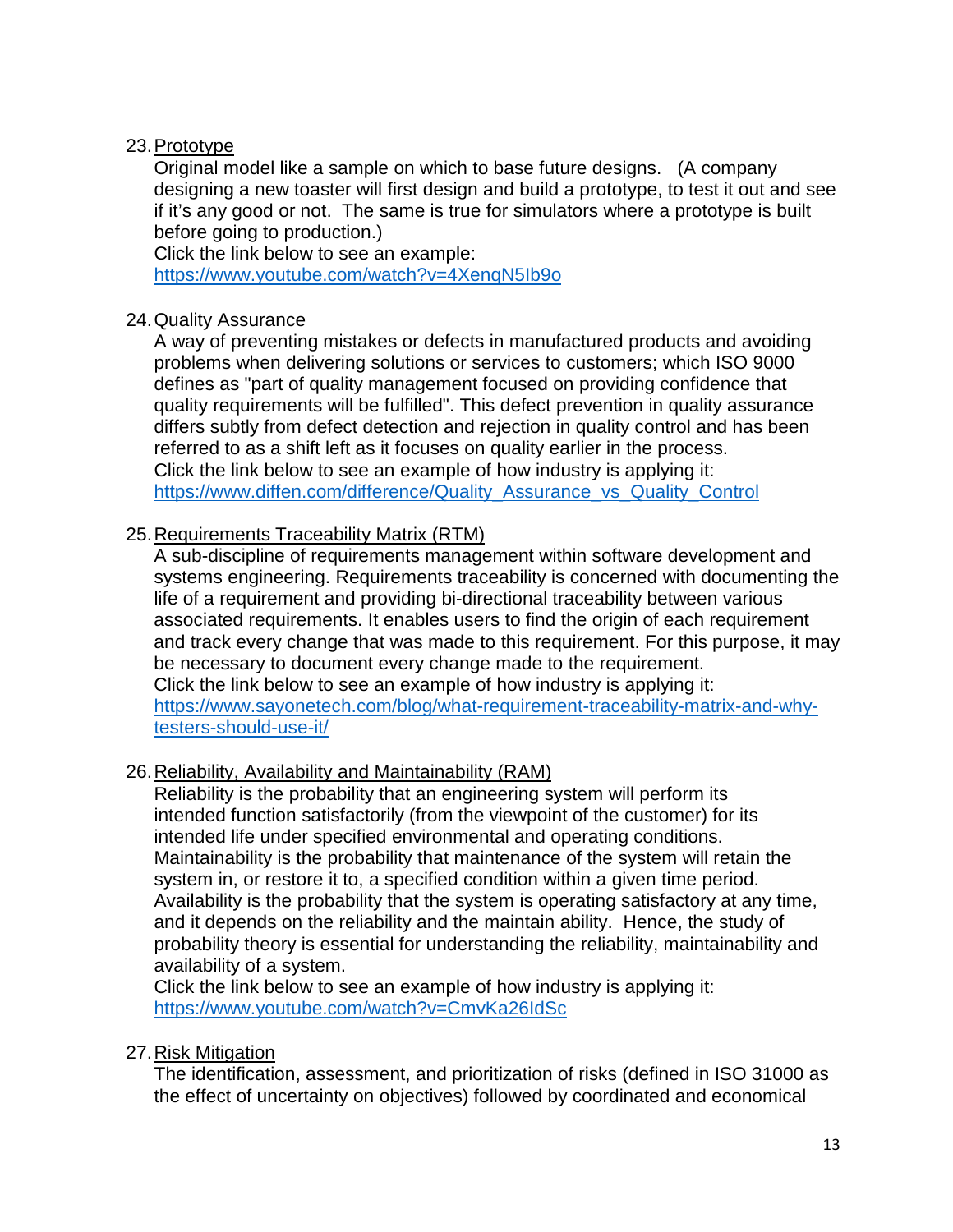application of resources to minimize, monitor, and control the probability and/or impact of unfortunate events or to maximize the realization of opportunities. Risk management's objective is to assure uncertainty does not deflect the endeavor from the business goals.

Click the link below to see an example of how industry is applying it: <https://www.youtube.com/watch?v=x7A9idByPA4>

### 28.Serious Games

Games that simulate real-world events or processes to solve problems. These games can be used for law enforcement, medical applications and other simulations.

Click the link below to see an example of how industry is applying it: <https://www.youtube.com/watch?v=a6vCvgzS9ps>

### 29.Simulation

The imitation of the operation of a real-world process or system over time. The act of simulating something first requires that a model be developed; this model represents the key characteristics or behaviors/functions of the selected physical or abstract system or process. The model represents the system itself, whereas the simulation represents the operation of the system over time. Simulation is used in many contexts, such as simulation of technology for performance optimization, safety engineering, testing, training, education, and video games. Often, computer experiments are used to study simulation models. Simulation is also used with scientific modeling of natural systems or human systems to gain insight into their functioning. Simulation can be used to show the eventual real effects of alternative conditions and courses of action. Simulation is also used when the real system cannot be engaged, because it may not be accessible, or it may be dangerous or unacceptable to engage, or it is being designed but not yet built, or it may simply not exist. Training simulations typically come in one of three categories (Refer to National Training and Simulation Association- produced MS-101 on You Tube <https://www.youtube.com/watch?v=M0iZ52kUOiQ> ).

- a. Live Simulations involve real humans and/or equipment and activity in an actual setting, for example, soldiers practicing in the field as part of an exercise. Time is continuous, as in the real world. Another example of live simulation is a disaster response team responding to mock emergency. In this scenario the people and equipment are real but the situation is simulated.
- b. Virtual simulations involve real humans with equipment that is partially, or completely, simulated. Examples include, a human operating a flight simulator, driving simulator, or nuclear power-plant simulator.
- c. Constructive Simulations involve humans and equipment that are both simulated. Most military strategic simulations are constructive. Other examples include crowd evacuation, disease spread, and weather predictions models. A constructive simulation for weather could anticipate the path of a hurricane using variables such as current and changing temperature, pressure, wind current and other weather factors. In summary, the differences among live, virtual, and constructive can be summarized as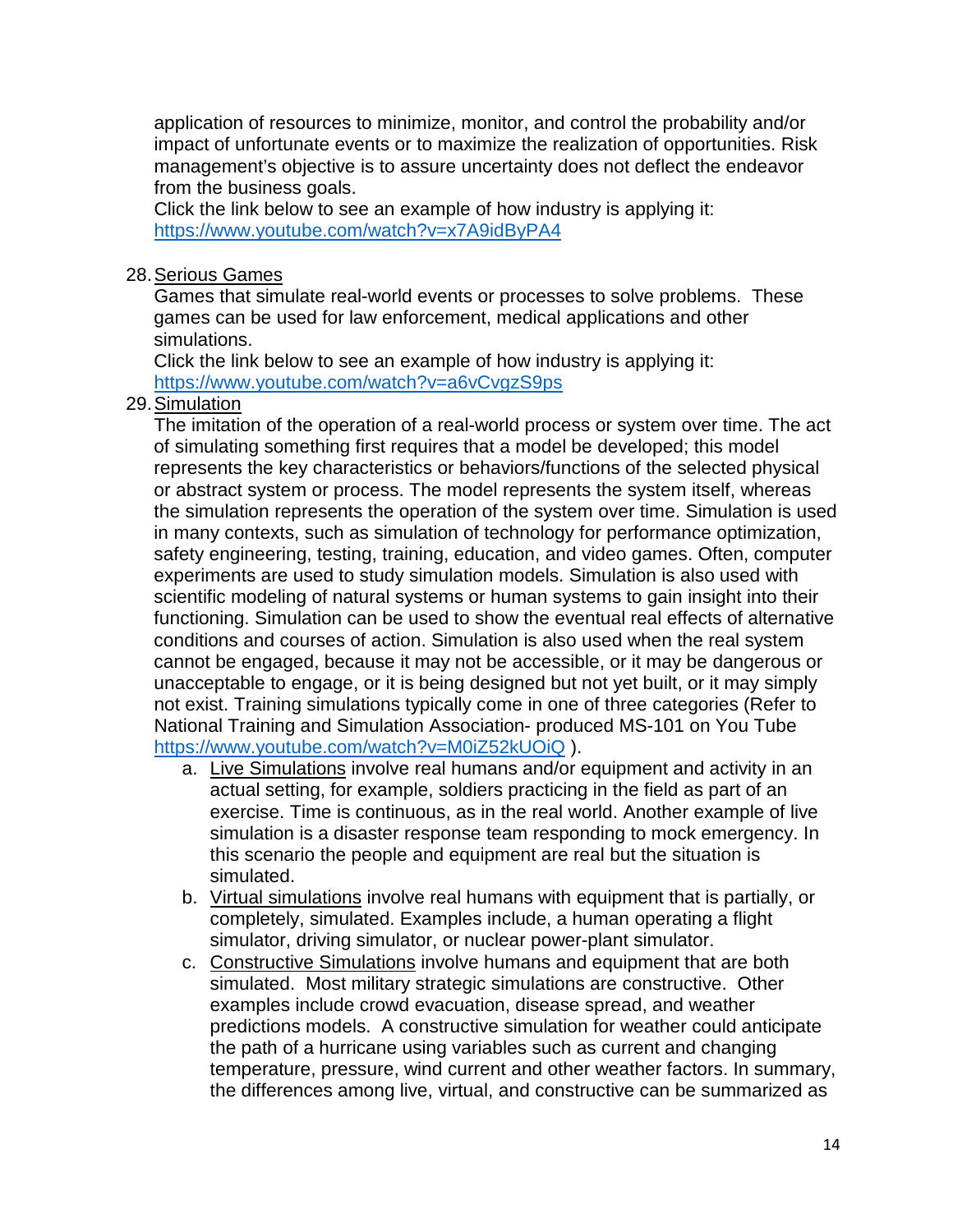follow: Live: real people – real equipment. Virtual: real people – simulated equipment. Constructive: simulated people – simulated equipment.

### 30.Synthetic Modeling

Constructed from extant, autonomous software components whose existence and purpose are independent of the underlying model they comprise. Click the link below to see an example of how industry is applying it: <https://www.riaktr.com/synthetic-data-become-major-competitive-advantage/>

### 31.Systems Engineering

An interdisciplinary field of engineering that focuses on how to design and manage complex engineering systems over their life cycles. Issues such as requirements engineering, reliability, logistics, coordination of different teams, testing and evaluation, maintainability and many other disciplines necessary for successful system development, design, implementation, and ultimate decommission become more difficult when dealing with large or complex projects. Systems engineering deals with work-processes, optimization methods, and risk management tools in such projects. It overlaps technical and human-centered disciplines such as control engineering, industrial engineering, software engineering, organizational studies, and project management. Systems engineering ensures that all likely aspects of a project or system are considered and integrated into a whole.

Click the link below to see an example: [https://www.incose.org/about-systems](https://www.incose.org/about-systems-engineering)[engineering](https://www.incose.org/about-systems-engineering)

### 32.Virtual Reality (VR)

**A hypothetical three-dimensional visual world created by a computer; user** wears special goggle and fiber optic gloves etc. and can enter and move about in this world and interact with objects as if inside it. Can be referred to as immersive multimedia or computer-simulated life, replicates an environment that simulates physical presence in places in the real world or imagined worlds. Virtual reality can recreate sensory experiences, which include virtual taste, sight, smell, sound, and touch. Most up- to- date virtual reality environments are displayed either on a computer screen or with special stereoscopic displays, and some simulations include additional sensory information and emphasize real sound through speakers or headphones targeted towards VR users. Some advanced, haptic, systems now include tactile information, generally known as force feedback in medical, gaming and military applications. Furthermore, virtual reality covers remote communication environments which provide virtual presence of users with the concepts of telepresence and tele-existence or a virtual artifact (VA) either through the use of standard input devices such as a keyboard and mouse, or through multimodal devices such as a wired glove or omni-directional treadmills. The simulated environment can be similar to the real world in order to create a lifelike experience—for example, in simulations for pilot or combat training—or it differs significantly from reality, such as in VR games. Click the link below to see an example:

<https://www.youtube.com/watch?v=HBNH8tzsfVM>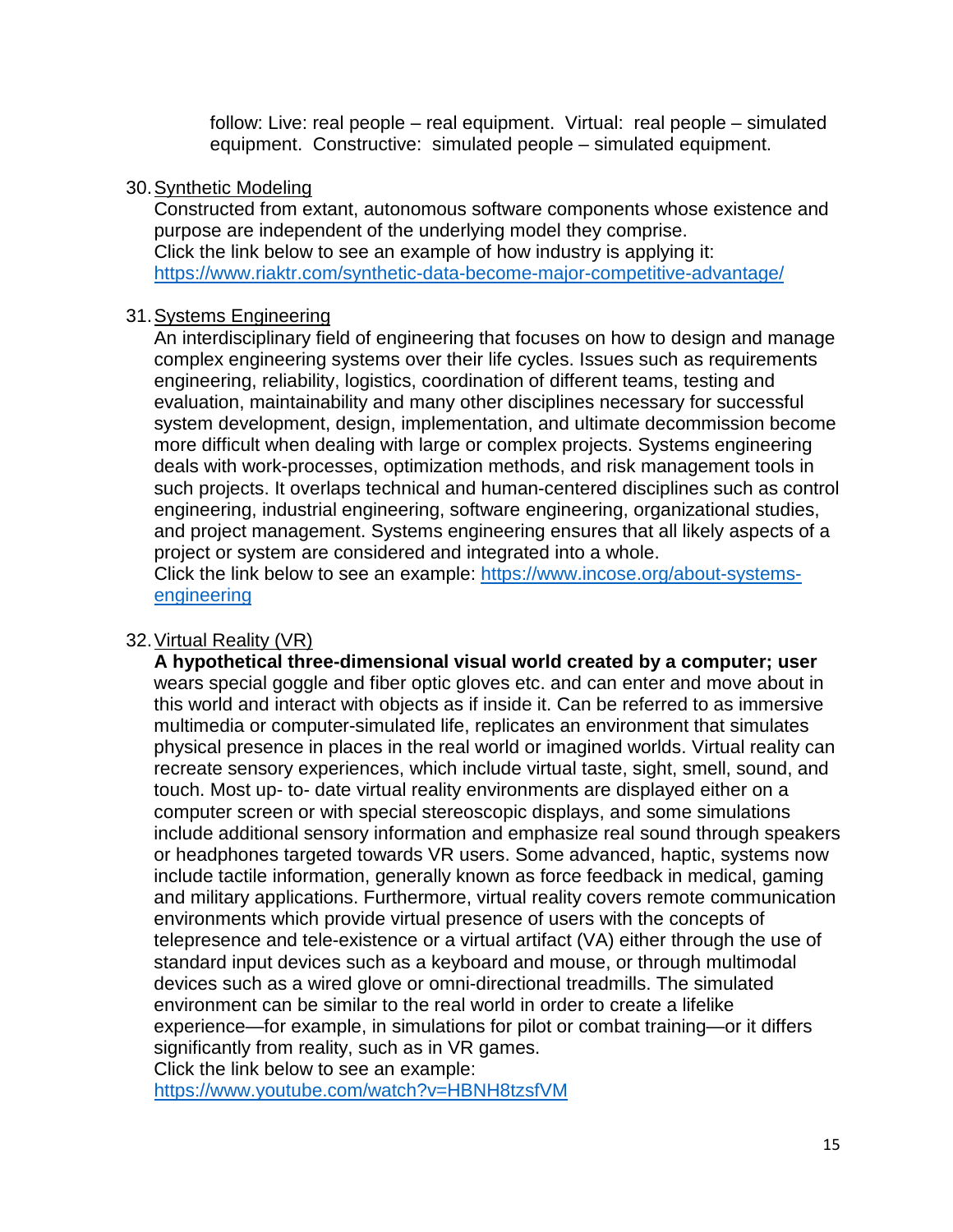### 33.Virtual Simulation

Where actual players use simulated systems in a synthetic environment. Examples are for flight simulation, education where avatars are employed or medical simulation using human patient simulators.

Click the link below to see an example of how industry is applying it: [https://www.ama-assn.org/education/accelerating-change-medical](https://www.ama-assn.org/education/accelerating-change-medical-education/virtual-reality-taking-dummies-out-medical)[education/virtual-reality-taking-dummies-out-medical](https://www.ama-assn.org/education/accelerating-change-medical-education/virtual-reality-taking-dummies-out-medical)

### 34.Work Breakdown Structure (WBS)

A work breakdown structure (WBS) is depicted on a chart in which the critical work elements, called tasks, of a project are illustrated to portray their relationships to each other and to the project. The Project Team utilizes the WBS with a project milestone chart. The graphical nature of the WBS can help a project manager predict outcomes based on various scenarios, which can ensure that optimum decisions are made about whether to adopt suggested procedures or changes. Click the link below to see an example:

<https://www.youtube.com/watch?v=4h09ZT0lT8M>

# **Section 2—Project Management & Logistics Support**

### Project Management

The Project Management Institute (PMI) was founded in 1969 when the aerospace, construction and defense industries recognized the need for professionalism in project management. It provides a forum to exchange ideas, problems and solutions as well as standardization of project management practices as a whole. PMI developed a Guide to the Project Management Body of Knowledge (PMBOK Guide) to present a set of standard terminology and guidelines for project managers that are generally recognized as good practice. The Project Management Institute offers seven certifications that recognize knowledge and competency, including the Project Management Professional (PMP) certification held by nearly 650,000 practitioners worldwide. PMI's standards for project, program and portfolio management are the most widely recognized standards in the profession.

A project is defined as a temporary endeavor undertaken to create a unique product, service or result. Projects have a definite beginning and end. They can be long or short in duration and the outcome may be tangible or intangible. For example, a project to build a national monument will create a lasting result but a project to plan and execute a meeting is much more short term.

The project manager is responsible for the project from inception to completion, encompassing the following five processes: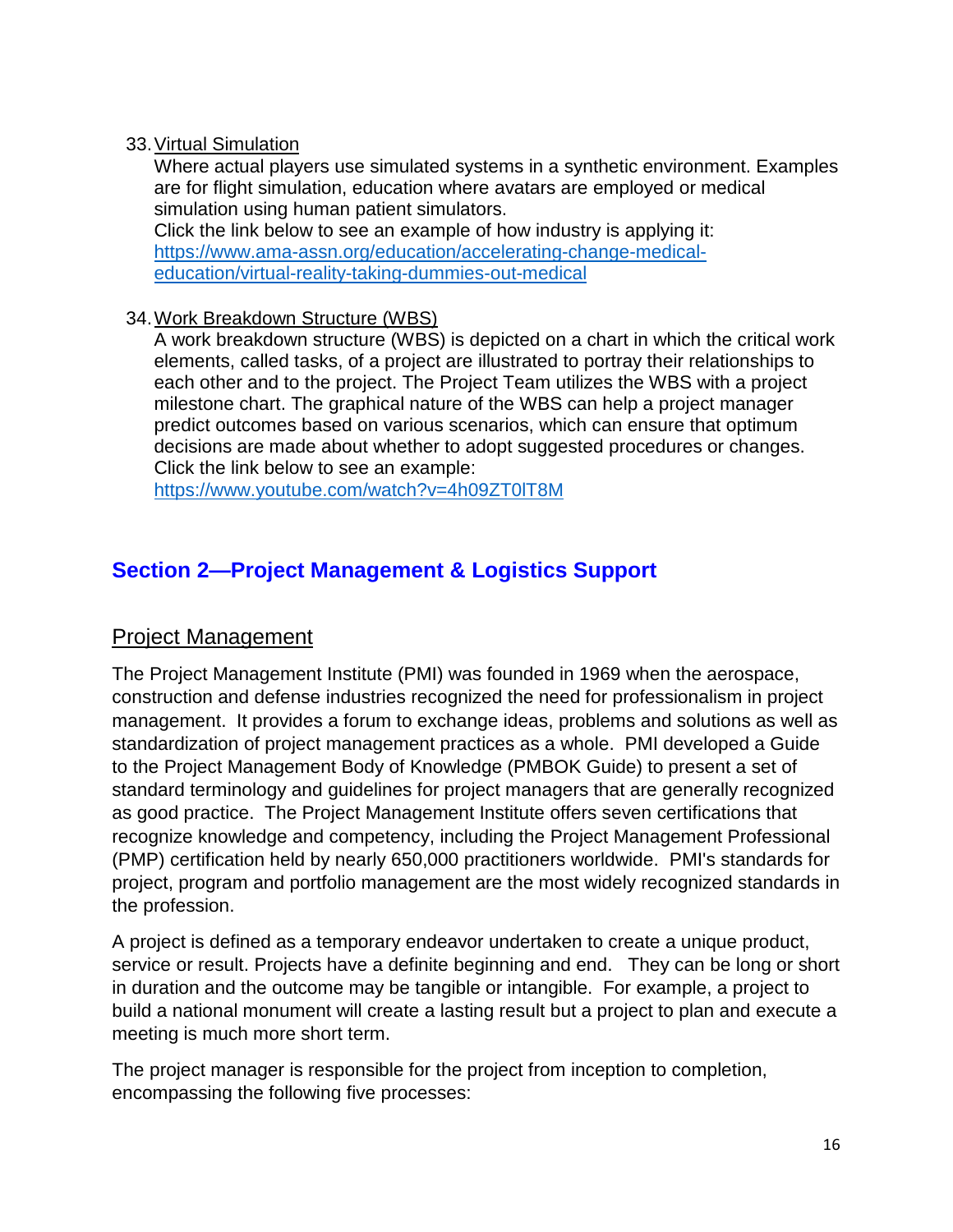- 1. Initiating defining a new project (or a new phase of a project)
- 2. Planning establishing the scope of a project
- 3. Executing the processes performed to complete the work
- 4. Monitoring and Controlling tracking, reviewing and regulating the project
- 5. Closing finalizing all activities to formally close the project

Throughout these five phases, Project Managers are responsible for the scope, cost, schedule, and quality of the deliverable products and services required under the terms of the contract. Scope, cost and schedule are like the three legs of a stool: all three are required to balance, in this case, the project. A Project Manager needs to maintain the balance by keeping a project within the customer's scope, on time and within budget for it to be successful. How well each one of those areas is delivered is the quality – like fine workmanship on a stool.

- Scope Management**:** The contract normally includes a specification or Statement of Work (SOW) that describes what the customer intends to be delivered (scope). It should include all the work required, and only the work required, to complete the project successfully. The Project Manager will subdivide the project work into smaller, more manageable components which is called a Work Breakdown Structure (WBS). This analysis, along with project management software tools, enables the manager to develop reasonable time and cost estimates for executing the work to the customer's satisfaction.
- Cost Management**:** Cost management includes planning, estimating, budgeting, financing, funding and controlling costs so that the project can be completed within the approved budget.
- Time Management**:** The schedule is also a very important factor and includes close time management to ensure timely completion of the project. This includes an estimate of how long the project will take and what resources are needed to complete the job.
- Quality Management: Quality management is determining the quality policies, objectives, and responsibilities so the project will meet the customer's needs (Performance requirements).

The Department of Defense (DoD) places emphasis on three factors: cost, schedule and performance. Cost and schedule are obvious. Performance is a measure of how well the system should perform when compared to the Specification and Statement of Work (SOW)., For example, if the specification for a flight trainer requires a visual display to have 180 degrees Field of View (FOV) and the contractor is having difficulty in developing one with that FOV, it must be reported by the Project Engineer to the Program Manager and identified as a "risk area". By doing so, the team can identify mitigation measures to get the design back up to the Specification requirements.

Risk is inherent in every endeavor. Every project has some risk in design, development or delivery and support. Risks can be in scope, schedule and/or cost. The Project Manager must assess that risk to develop reasonable cost and schedule estimates.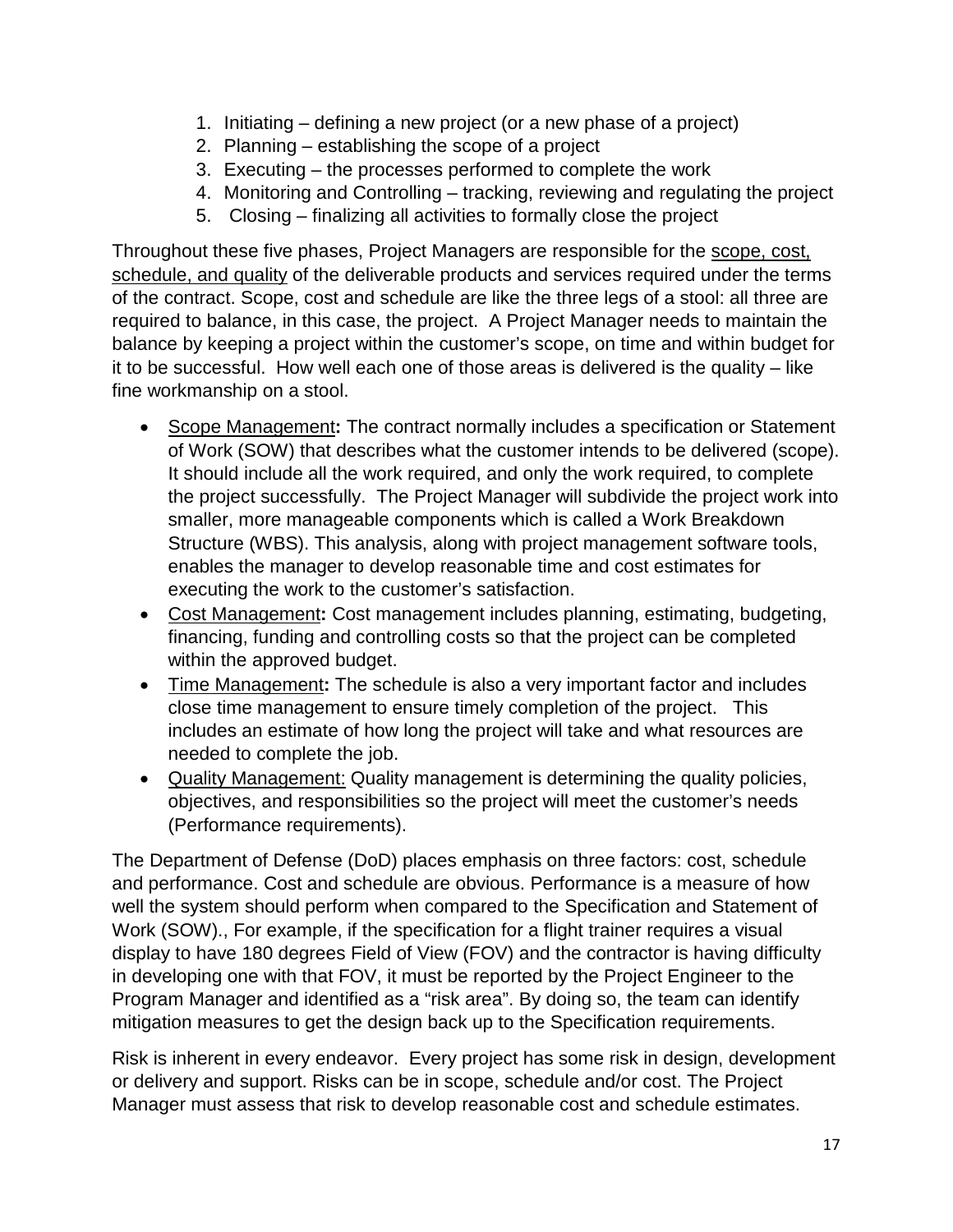Very often, customers wish to know where those risks are so that they can be involved in risk mitigation (working around those risks). The Project Manager, with his or her team, must identify those risks and determine the impacts anticipated. From that activity, risk mitigation measures are identified to help lessen the effects of the risk areas identified.

Communication is a very important aspect of Project Management. The free flow of information within a project is vital to performance. Project teams can include members from diverse cultural and organizational backgrounds and effective communication creates a bridge among diverse team members. Today, most communications take place electronically. However, face-to-face meetings are very important. Integrated Product Teams (IPTs) are used throughout the government. The emphasis of the IPT is on involvement of all stakeholders (users, customers, management, developers, contractors) in a collaborative environment for project designs, reviews, and decisionmaking. A virtual form of face-to face meetings can be accomplished using technology such as web meetings and video conferencing.

Whether they realize it or not, students are immersed in the discipline of project management each time they plan a school play, plan their graduation, or enter a robotics competition. Exposing high school students to the formal Project Management Body of Knowledge will better prepare them for their future endeavors, whether that is in College or the workforce. Project Management is a skill that is in great demand across a wide spectrum of industries and organizations.

The management of projects requires a skill set that can be applied to projects of various sizes, commodities and services. The processes for managing projects include new and unique terms requiring definition and understanding. To be able to function in any aspect of business, government or academia one has to be familiar with project management. From a career perspective, students entering industry will have a definite advantage by understanding the role and functions of project managers and project teams.

### Logistic Support

The support of a simulator is crucial in making sure that the system is available when it is needed. It takes a lot of planning and coordination to provide the support assets as required. This is accomplished through an effective Integrated Logistic Support (ILS) Program. ILS is defined as a composite of the elements of design and support necessary to provide for the effective support of the system for its programmed life cycle. The elements include the following:

- Reliability and Maintainability
- Design Interface
- Maintenance Planning
- Supply Support
- Support and Test Equipment
- Manpower and Personnel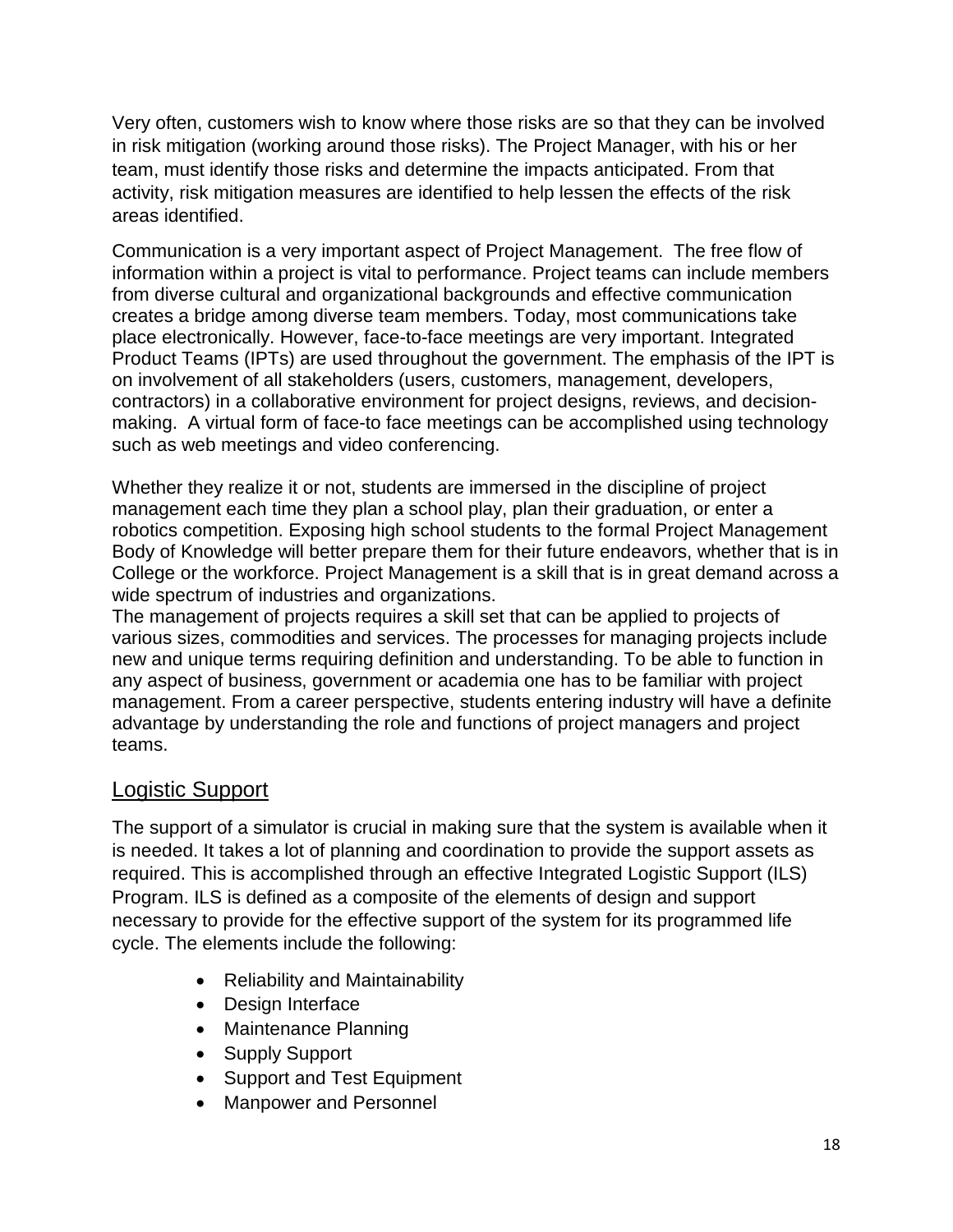- Training and Training Support
- Technical Data and Publications
- Computer Resources Support
- Facilities
- Packaging, Handling and Transportation

Through the ILS process we can maximize simulator Availability and deliver a system that will have minimum Life Cycle Costs.

The logistics program is managed by the Integrated Logistics Support Manager (ILSM) who reports directly to the Project Manager. The ILSM is at the same level as the Project Engineer for the project, having an equal voice when it is necessary to make trade-off decisions. All the team members constitute an Integrated Project Team (IPT). The following figure depicts a typical project **structure.**

| Page 10<br><b>Training Simulator XXX</b><br>Program Organizational Structure<br><b>SEARC</b>                             |
|--------------------------------------------------------------------------------------------------------------------------|
| <b>Training Simulator XXX</b><br><b>Project Manager</b><br>R. Smith                                                      |
| Project<br>Security<br>Administrator<br>M. Barr<br>R. Jones                                                              |
| Quality<br>Contracts<br>Assurance<br>M. Peru<br>P. Remm                                                                  |
|                                                                                                                          |
| Project/System<br><b>ILS Manager</b><br>Instructional Systems<br>M. Lang<br>Engineer<br>Designer<br>K. Dampi<br>D. Mosst |
|                                                                                                                          |
|                                                                                                                          |
| Innovative Solutions<br>Extraordinary Results<br>AEDALUS TECHNOLOGIES                                                    |

### **Systems Engineering**

Systems engineering is an interdisciplinary approach to manage the technical realization of a successful project/program. Systems engineering processes provide technical insight into the holistic status of projects/programs. This is important for many reasons.

- Many technical disciplines work together for product solutions and interact with other design areas. If the design requirements aren't fully understood by all designers, there can be problems resulting. For example, if the visual system engineers do not fully understand the requirement for weather, a student pilot in the training system may see with their "out-the-window" view a clear and calm day, but the aircraft is not responding because the environmental engineers are simulating thunderstorms and wind shear effects based by a scenario setting not used by the visual engineers.
- There may be a trade-off required among the technical designers to meet computational size, timing or network limitations.
- There may be cost considerations that drive the solution to tailor the technical approaches.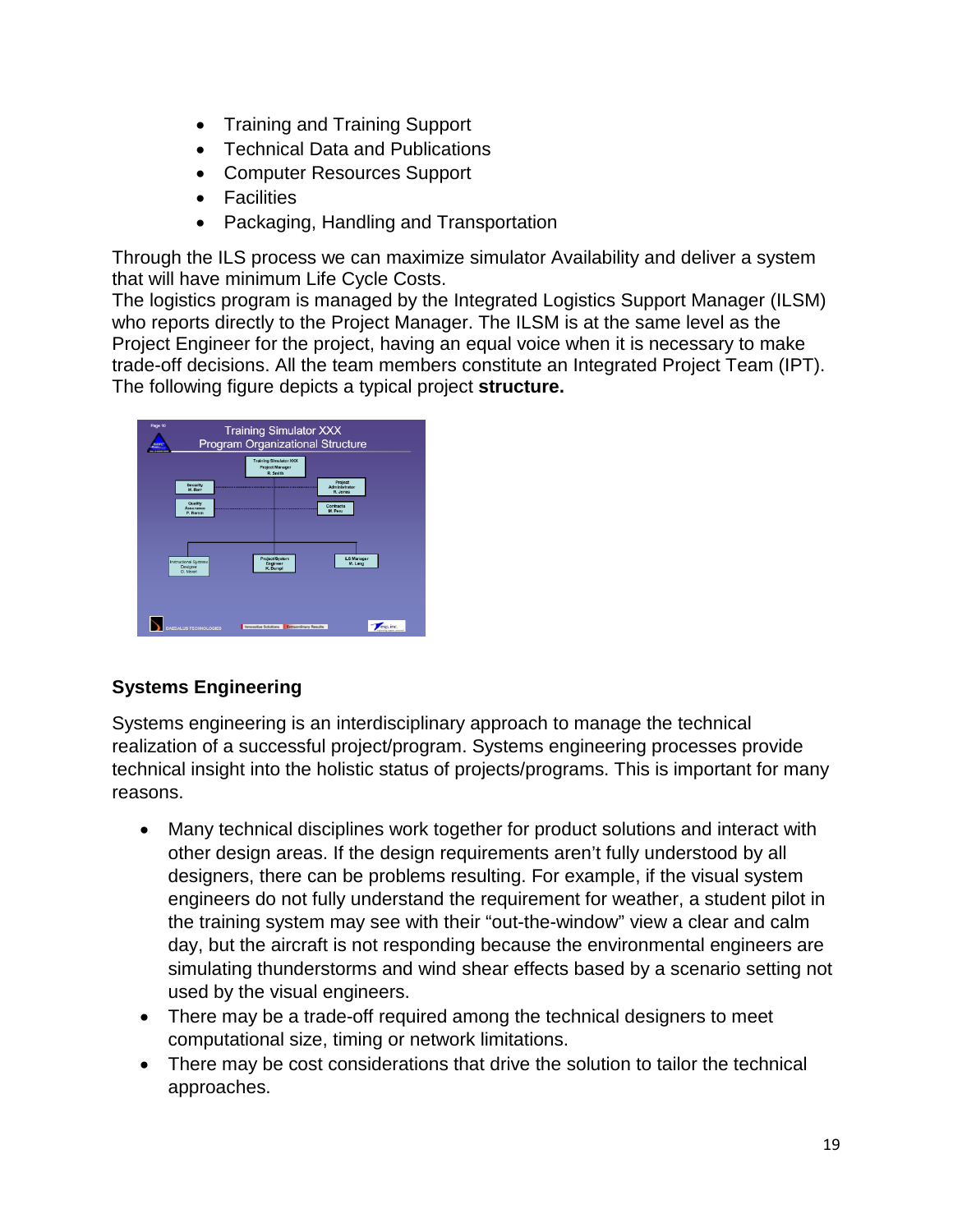- There may be schedule considerations which drive the solution a particular way.
- The technical solution may require more personnel to run or maintain the system than are available. The cost to maintain the system may be higher than the original cost of the system.
- The architecture (software/hardware) may not be conducive to making changes required to reflect future customer needs.

The systems engineering process provides tools to allow the team to provide the right level of data and insight for the program team to make the right decision. A few fundamentals of what's expected in systems engineering:

- Know the requirements (what's needed?!)
- The requirements are then further derived to better determine the technical design approach (Trace these in a **Requirements Traceability Matrix** (RTM))
- The **RTM** allows changes in design to flow back to the base requirements (training objective and training requirements for training systems).
- The **RTM** also flows to design documentation throughout the program, resulting in the basis for the test procedure.
- Capture Program Risks and document with impact and mitigation strategies. Document and Brief this to a Risk Team on a planned schedule. (no surprises!)
- Technical design reviews these are held based on the progression of the design development to ensure to design is mature enough to go onto the next development stage.
- Continually evaluate the teams' status, personnel requirements, schedule considerations, interim product item completion.
- The amount of documentation and the extent of the review are based on the complexity and risk of the project/program.

Close coordination between project/systems engineering and logistics is necessary to guarantee sustainability once the system is put out in the field. We do not want the system to keep breaking down and the user becomes disenchanted with the system.

In the following figure, major program milestone activities are shown on the left and "logistics" actions and interfaces on the right side of the figure.

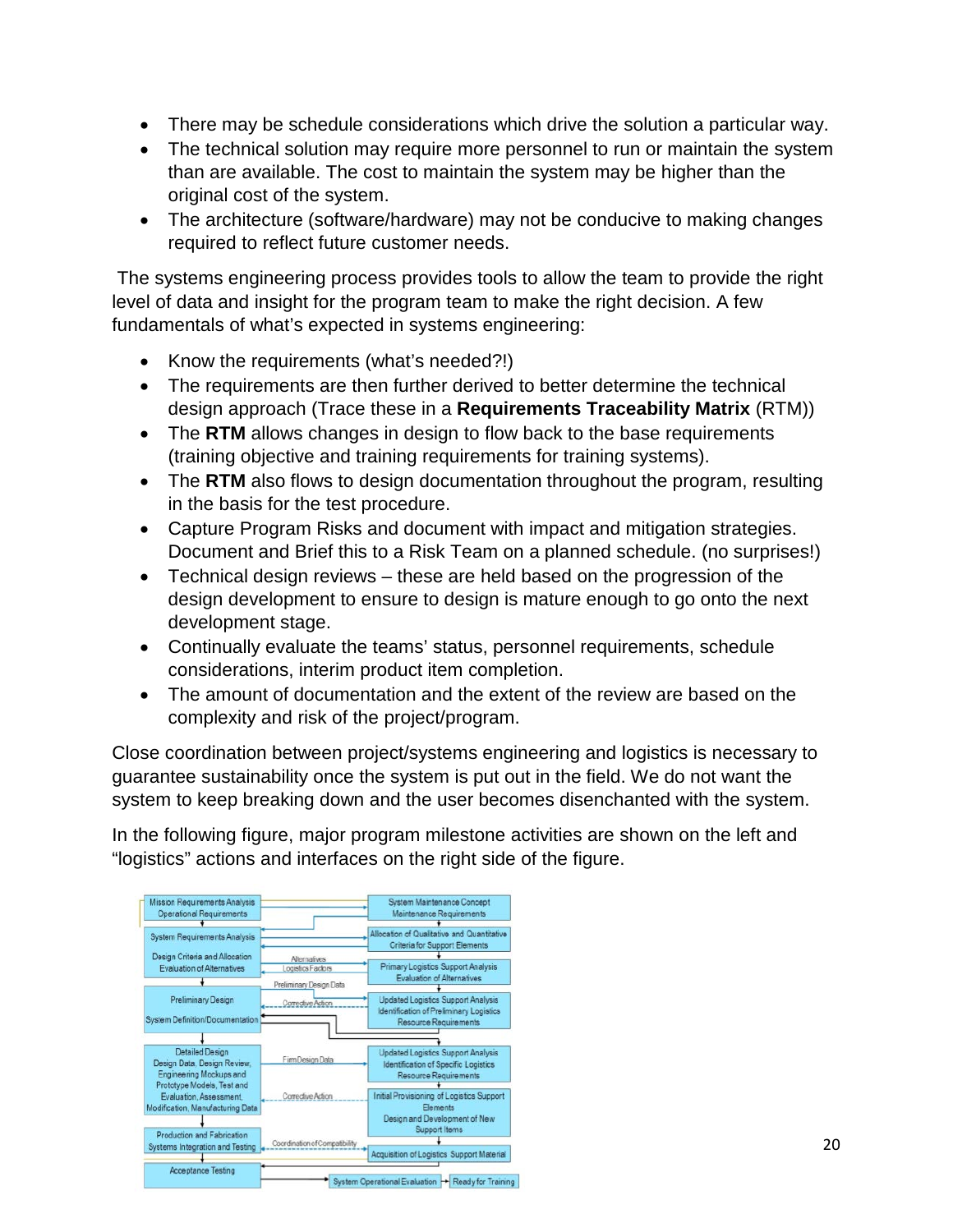## **Section 3—Ethics, Entrepreneurship & Innovation**

### **Ethics**

Ethics objectives for industry employees are:

- 1) Apply ethical and legal issues (including copyright) with technology.
- 2) Develop understanding of professional and ethical responsibilities.
- 3) Perform ethical behaviors.
- 4) Use accepted netiquette the correct or acceptable way of communicating on the Internet.
- 5) Communicate politely and civil.
- 6) Practice individual integrity and honesty.
- 7) Understand and practice copyright, citation and plagiarism laws.

Ethical integrity and character development are grounded in high expectations and fostering relationships, these must embody all that we as teachers, leaders, and role models do every day. **As a professional with access to company and government confidential information, you must understand and respond appropriately to the ethical, legal and limitation issues career professionals are subject to.** 

Ethical standards are what it means to be a good person, the social rules that govern our behavior. Ethics in business is essentially the study of what constitutes the right and wrong behavior in the workplace environment (work place behavior is not the same as home behavior). A business is an organization whose objective is to provide goods or services for profit. The organization has a group of people that work together to achieve a common purpose. **The moral challenges that these people face each day along with a whole range of challenges that could occur, are why ethics plays such an important role in business.** Most large businesses have a written code of ethics, sometimes called a code of conduct to set the standards that employees are to follow. In summary a good M&S professional should refrain from engaging in or supporting any activity that would discredit the profession.

### Entrepreneurship and Innovation

### **Click the link below to see an example of how industry supports entrepreneurship and innovation:** <http://www.theviplawfirm.com/start.html>

To take an invention or new technology to market, innovators must learn the commercialization processes. Innovators need to learn the legal and technical steps needed to finance, produce and market a technology solution they have created.

Many universities have incubators that can facilitate the transition of moving an invention to the marketplace. These organizations also provide advice in the process. The protection of intellectual property is the necessary throughout the transition process. Without patents, copyrights, trademarks anyone can take a product/invention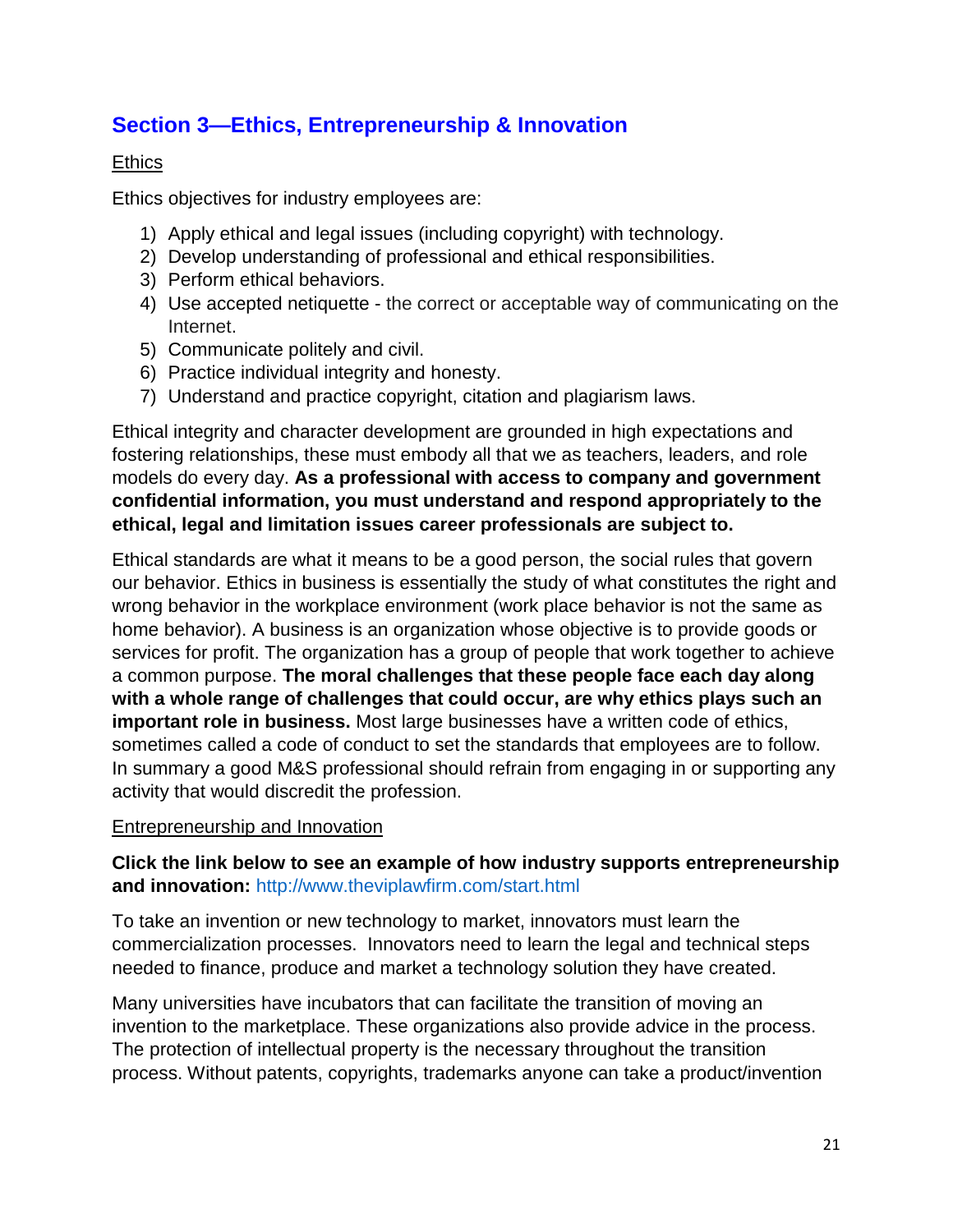as their own and begin to market it. A business plan is essential to gain support and secure loans for your product/invention.

### **Section 4—Visualization, 3D Modeling & Animation**

### Visualization

The use of simulation models in its earliest form was simply 'black boxes' - data going in and results coming out; however, psychologists noted that humans could quickly perceive trends by looking at graphs or even moving-images generated from the data, as displayed by computer-generated-imagery (CGI) animation. Using on-screen animations in a simulation model enables the status of the model to be viewed as it progresses. For example, a machine that breaks down may change its color to red. This enables visual cues to be passed back to the operator of the simulation model, so action could be taken. Additionally, visualization is useful in convincing decision makers of the model's credibility. For example, in manufacturing if the directors can see a visualization of the production line with widgets traveling down a conveyor belt, it would do more to sell the concept of the model than a 'black box', churning out data. **Click the link to see why industry thinks visualization, 3D modeling and animation are** 

**important:** <https://mediadynamics.com/what-we-do/3d-animation/>

Today visual simulation models are used in many disciplines. In geographical information systems (GIS) and meteorology, weather forecasting models balance the view of moving rain/snow clouds against maps that use numeric coordinates and timing of events. Similarly, computer simulations of CAT scans can simulate how a tumor might change, during an extended period of medical treatment, presenting the passage of time as a spinning view of the visible human head, as the tumor changes. Other applications of CGI computer simulations are being developed to graphically display large amounts of data, in motion, as changes occur during a simulation run.

**Click the link to learn more about the history of 3D simulation:**

[https://srushtiviz.com/blog/how-interactive-3d-evolved-over-the-years-history-of-3d](https://srushtiviz.com/blog/how-interactive-3d-evolved-over-the-years-history-of-3d-visualization/)[visualization/](https://srushtiviz.com/blog/how-interactive-3d-evolved-over-the-years-history-of-3d-visualization/)

### **Difference between 2D and 3D.**

3D objects have height, width, and depth, while **2D**objects only have height and width. Objects in the real world are 3-dimensional, because they have depth. A drawing on paper is often **2D**, but linear perspective is the process of creating a **2D image** that appears to be 3-Dimensional.

### **Click the link for detail on the role 2D and 3D graphics play in designing video games:** [https://en.wikipedia.org/wiki/Video\\_game\\_graphics](https://en.wikipedia.org/wiki/Video_game_graphics)

**2D** computer graphics is the computer-based generation of digital images—mostly from two-dimensional models (such as **2D** geometric models, text, and digital images) and by techniques specific to them. 2D images are important to 3D modeling and animation. Two main types of 2D images are raster and vector. **Click on the link to see a short**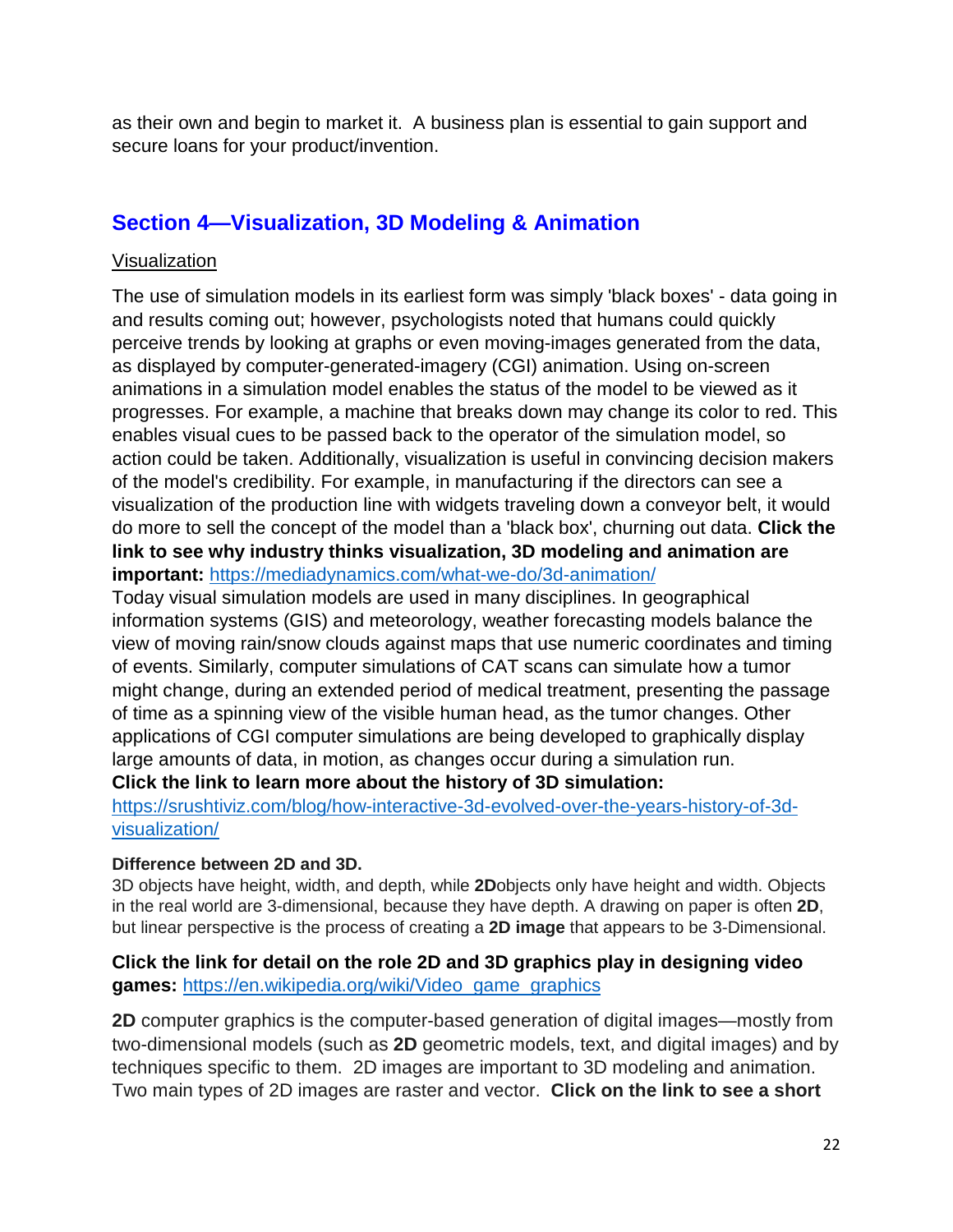**video describing the difference between raster and vector images:** <https://www.youtube.com/watch?v=-Fs2t6P5AjY>

• **Raster images** are made up of a set grid of dots called pixels where each pixel is assigned a color value. Unlike a vector image, raster images are resolution dependent. When you change the size of a raster image, you shrink or stretch the pixels themselves which can result in a significant loss of clarity and very blurry image. Raster editors such as Photoshop or GIMP are great for photographs as well as for adding effects, shadows and textures to designs A raster image, **also called a bitmap**, is a way to represent digital images. It can be created in a wide variety of formats, including the familiar .gif, .jpg, and .bmp. When a raster image is created, the image on the screen is converted into pixels. **Each pixel is assigned a specific value that determines its color. This format uses the red, green, blue (RGB) color system. An RGB value of 0,0,0 would be black, and the values go all the way through to 256 for each color, allowing the expression of a wide range of values.** In photographs with subtle shading, this can be extremely valuable. **Click the link to explore the RGB color system:** [https://www.rapidtables.com/web/color/RGB\\_Color.html](https://www.rapidtables.com/web/color/RGB_Color.html)

**Click link to explore converting grey scale to RGB:**

[https://www.tutorialspoint.com/dip/grayscale\\_to\\_rgb\\_conversion.htm](https://www.tutorialspoint.com/dip/grayscale_to_rgb_conversion.htm) When the image is viewed, the pixels usually smooth out visually for the user, who sees a photograph or drawing. When blown up, however, the individual dots of color become apparent. While this effect is sometimes a deliberate choice on the part of an artist, it is usually not desired. Depending on resolution, some images can be enlarged to very large sizes, while others quickly become difficult to see. The smaller the resolution, the smaller the digital image file, so people who work with computer graphics must find a balance between resolution and image size.



Raster images are constructed on a grid. Each grid square represents a pixel. The more pixels per inch the more detail the image has. Image files can be very large if the fidelity is high. Compression methods are used to reduce size, but the raster files still contain information about each pixel in image with or without color.

 Lasers can be used to reproduce raster images using an engraving or raster mode. The red lines show how the scanning takes place. The machine pulses the laser on and off a certain amount of times per second.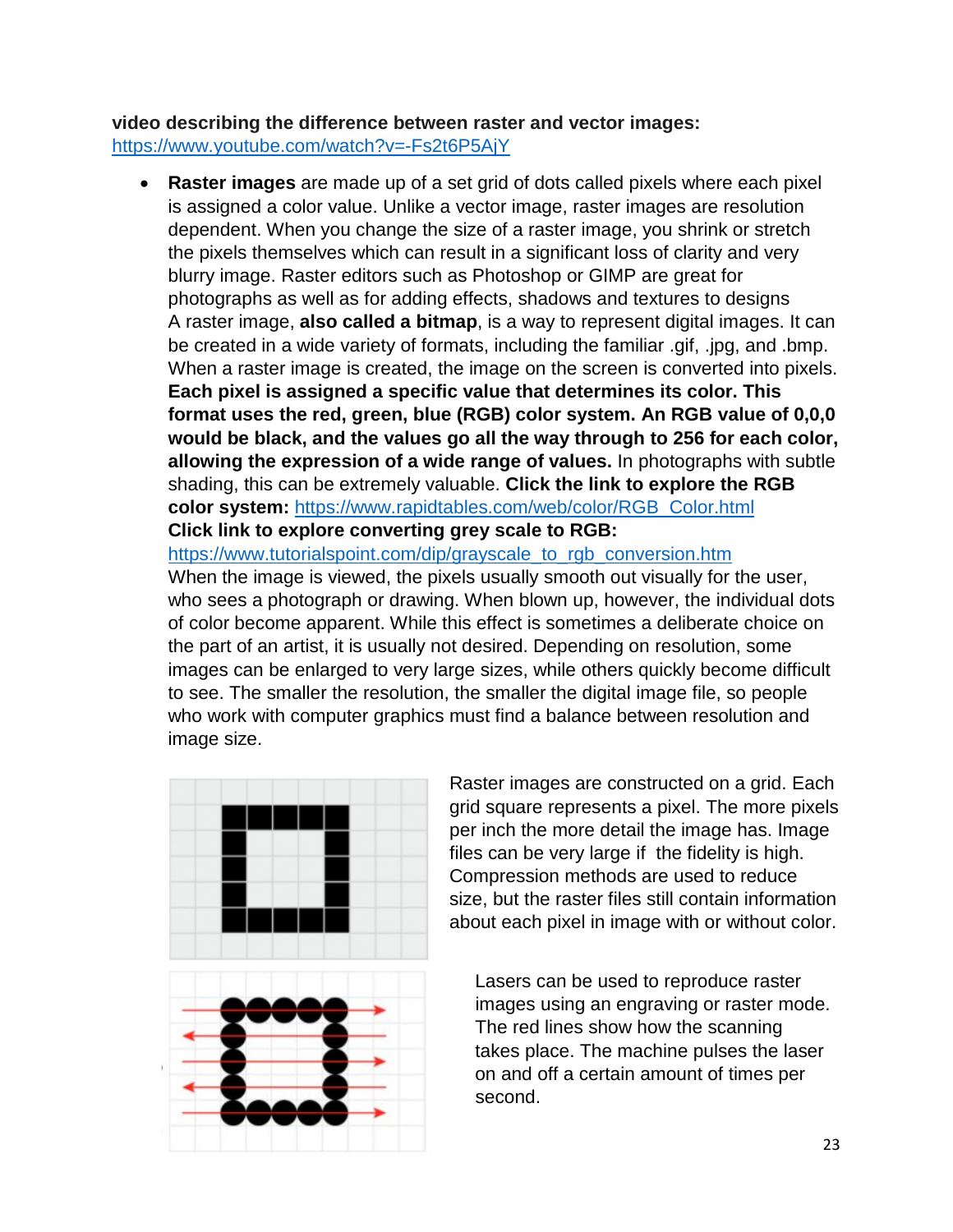

 The resolution can be increased by overlapping dots, making a smoother line. The laser will have to scan back and forth more times, increasing production time.

• **Vector images** are made up of basic geometric shapes such as points, lines and curves. The relationship of the shapes is expressed as a mathematical equation which allows the image to scale up or down in size without losing quality. Logo designs and print work such as brochures and posters should be designed as vector images using vector drawing software like Adobe Illustrator, Corel Draw or Inkscape. Vector images are used in a variety of personal and business applications because of their scalable nature. Some of the most popular vector image uses are logos, web, print and character designs. Businesses often print logos on various surface mediums that require the image to be scaled beyond the original size without the loss of detail. In many instances, the use of vectors creates a uniquely crisp and clean design that some animators and designers prefer.





 Vector images are also built on a grid based system, but it doesn't use pixels. Instead it uses a set of written instructions that describe the graphic element in terms of points called nodes. The vector line and nodes represented here in blue. The black line is called a stroke.<br> **7,6** It is a line that has a set width and a color It is a line that has a set width and a color.  $\overline{(3,6)}$  Because this is a closed shape, we could also fill it with a color. In the example image, Typical file formats for vector images are: .ai, .eps, .dxf , .pdf.

 $(3,2)$   $(7,2)$  When we send a job to the laser for cutting, it's going to cut the vector line (blue, above). If there is a stroke, the laser will cut down the center of the stroke, not at the perimeter. The laser spot is 0.005″ in diameter. We can  $\overline{(7,6)}$  visually approximate what will get cut by setting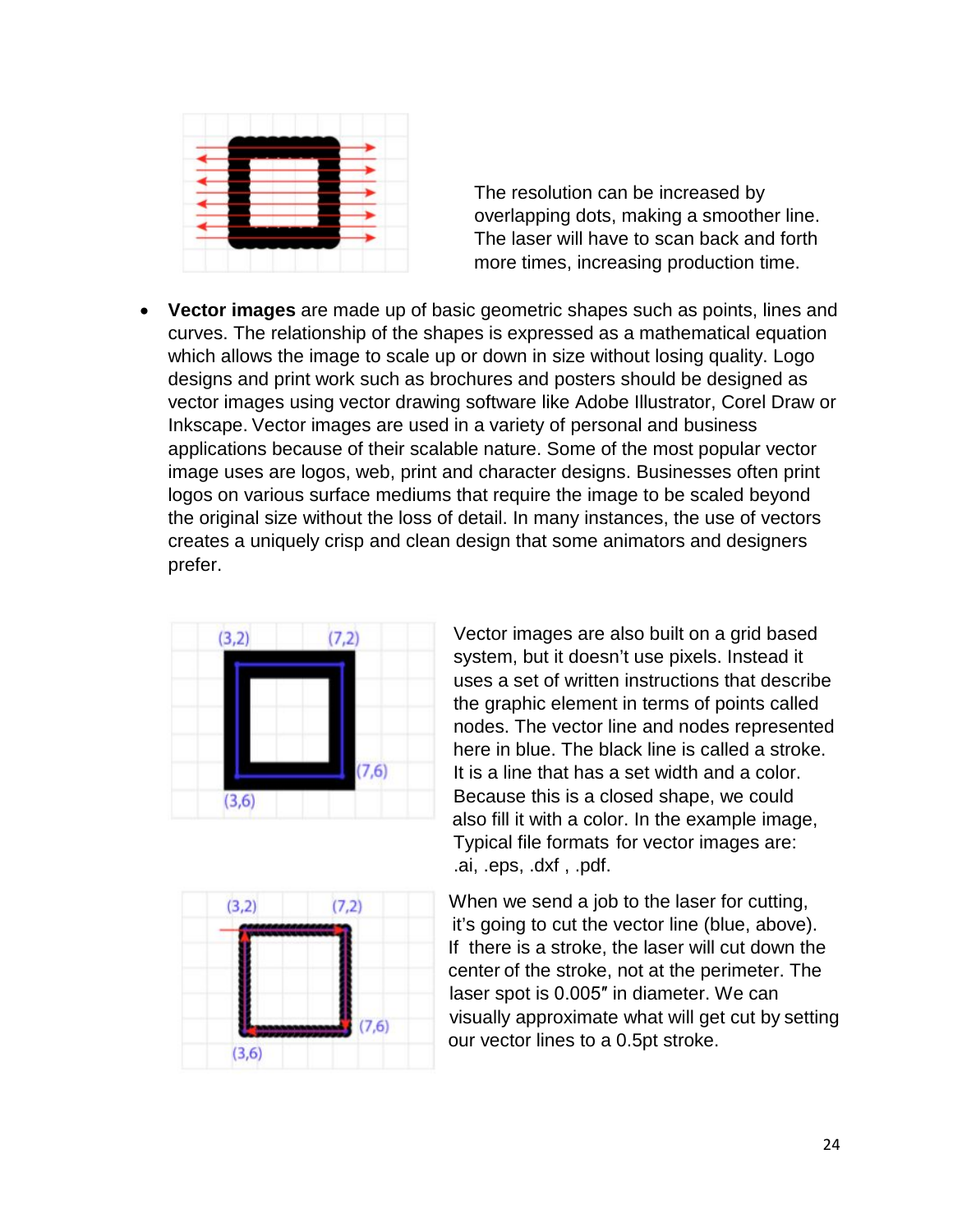

Creating a circle with straight segments, to many<br>nodes and short segments are peoded, which  $(6.2.2)$  nodes and short segments are needed which leads to long run for the laser. The ability to define curves make the process more efficient.  $\frac{1}{(7,4)}$  define curves make the process more emotion.<br>Handles can be used to define the length and arc of the curve. The length and direction of the  $(2,6)$  handle line influences how the line is stretched from the node. Direct attention to the bottom image. Using only four nodes and correct handle placement, can create a perfect circle. Defining shapes using the fewest number of  $(3,4)$   $(7,4)$  points leads to the most efficient cutting job.

 Remember color theory! It is important for both raster and vector images. If Red, Green, and Blue are primary colors for **additive mixing**, then Cyan, Yellow, and Magenta are primary colors for subtractive mixing. **Click the link to see how color theory impacts visualization:** <https://www.youtube.com/watch?v=YtH9eXWuf3Y> **Click this link to see a short video on how humans see color:**  [https://www.youtube.com/watch?v=l8\\_fZPHasdo](https://www.youtube.com/watch?v=l8_fZPHasdo)

### 3D Modeling

In 3D computer graphics, 3D modeling is the process of developing a mathematical representation of any surface of an object in three dimensions via specialized software. The product is called a 3D model. Someone who works with 3D models may be referred to as a 3D artist. In order to understand how 3D modeling works, it helps to have a basic understanding of the key 3D modeling types out there.

### 1) NURBS Modeling

- a. NURBS stands for **Non-Uniform Rational Basis Spline**. A NURBS model is a mathematical modeling type commonly used to generate **curves** and surfaces. The main advantages of this modeling technique are the great flexibility and precision you have in generating your shapes.
- 2) Polygon Modeling
	- a. Polygon models (also known as **meshes**) are a collection of **vertices, edges and faces** that define the model, which allows for easy and precise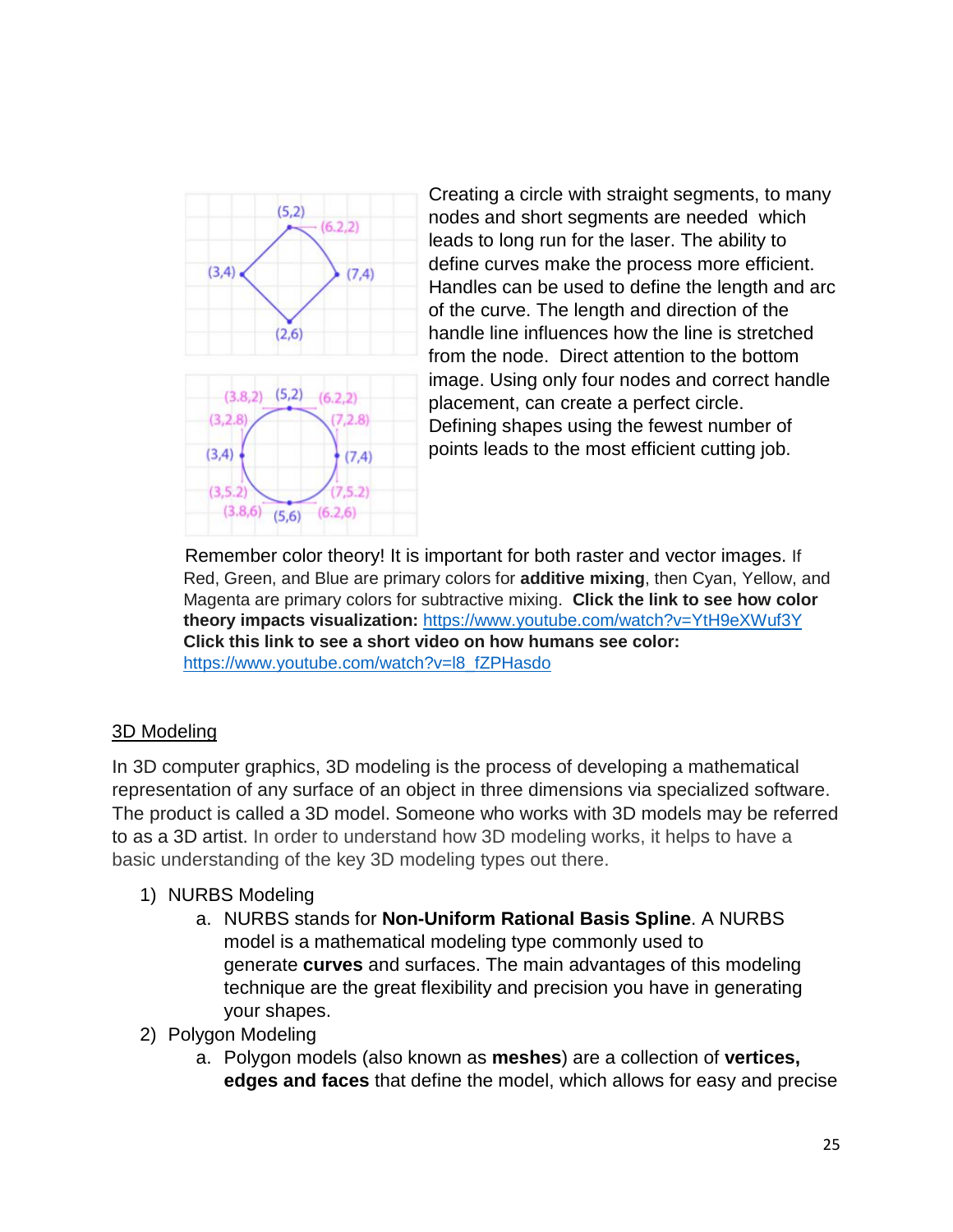editing of parts of your object. By changing the coordinates of one or several vertices, you can change the shape of the model.

- i. **Faces:** A face is the most basic part of a 3D polygon. When three or more edges are connected together (explained below), the face is what fills in the empty space between the edges and makes up what is visible on the polygon mesh. We painted one face on the image below in green.
- ii. **Edges**: An edge is another component of a polygon. Edges help define the shape of the models, but they can also be used to transform them. An edge is defined by two vertices at their end points (explained below). The edges of a single polygon are pictured in red in the image below.
- iii. **Vertices**: A vertex is the smallest component of a polygon model. It is simply a point in a three-dimensional space. By connecting multiple vertices with edges, you can create a polygon. These points can be manipulated to create the desired shape.
- 3) Parametric Modelling
	- a. Parametric is a term used to describe a dimension's ability to change the shape of model geometry as soon as the dimension value is modified. Parametric modelling uses the computer to design objects or systems that model component attributes with real world behavior.

There are many styles of modeling once you choose the software you will use. **Click this link to watch 20+ styles of 3D modeling in 20 minutes:**

[https://www.youtube.com/watch?time\\_continue=6&v=DeHasEMCzcc](https://www.youtube.com/watch?time_continue=6&v=DeHasEMCzcc)

### Animation

Animation is a method in which images or models are manipulated to appear as moving images. ... imparting life". The primary meaning of the English word is "liveliness" and has been in use much longer than the meaning of "moving image medium". There are 5 main types of animation.

- 1. Traditional Animation (2D Cell or Hand Drawn)
- 2. 2D Animation (Vector-Based)
- 3. 3D Animation (CGI, Computer Animation)
- 4. Motion Graphics (Typography, Animated Logos)
- 5. Stop Motion. (Claymation, Cut-Outs)

**Click here to see a short video describing each type of animation:** <https://www.youtube.com/watch?v=NZbrdCAsYqU>

**Click her to see a brief history of Disney animation:** [https://www.youtube.com/watch?v=AqKfu\\_-WZ58](https://www.youtube.com/watch?v=AqKfu_-WZ58)

In the 1930s, Walt Disney wasn't happy with the state of animation at his company. He set up classes for his employees under the direction of Don Graham; from those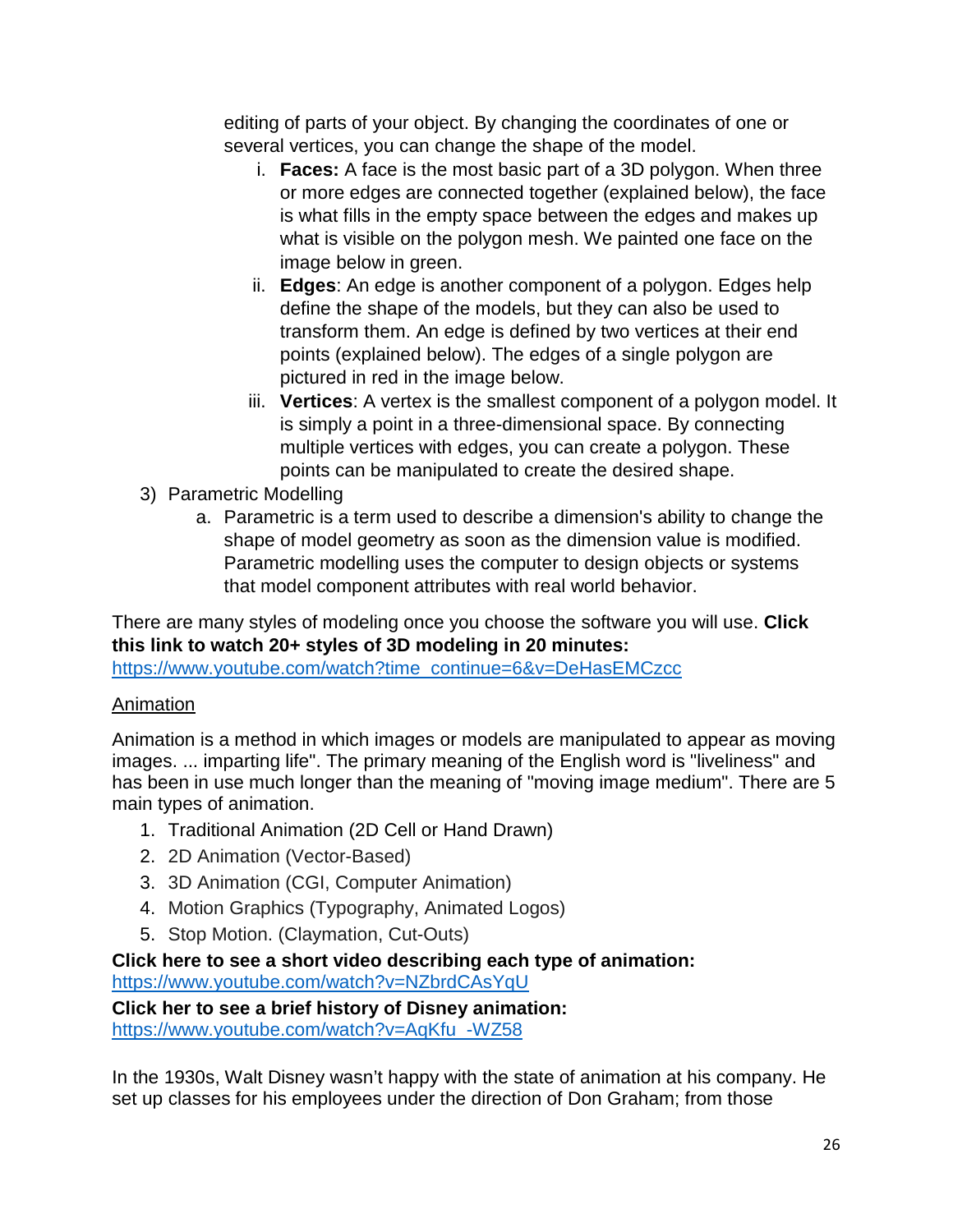classes, 12 principles for animation emerged to help animators create more believable animations**.** 

### **Principles of 2D Animation:**

- 1) Squash and Stretch
	- a. Three-dimensional (3D) objects have mass and volume, and they exhibit a certain amount of rigidity when moving. Real objects deform slightly during movement, revealing how rigid they are.
	- b. Organic objects aren't completely rigid. They're usually softer and more malleable. When the movement of organic objects is stiff and rigid, it doesn't feel right. Manmade objects, on the other hand, tend to be stiff and rigid.
	- c. The principle of squash and stretch is about showing objects flattening and elongating as they move to reveal their rigidity. The object should appear to retain its mass and volume, but it should also deform to appear more natural. For example, a bouncing ball will squash when it comes in contact with the ground, and then it will stretch after the bounce, elongating in the direction of movement.
- 2) Anticipation
	- a. Real-world actions don't start immediately. An action in an animation occurs in three steps:
		- 1. Set up for the action
		- 2. The action
		- 3. Follow through on the action
	- b. The setup is anticipation, which is typically a movement in the opposite direction (contrary movement) to the action.
	- c. For example, to throw a ball, your arm winds up and moves back before moving forward to release the ball. This windup is anticipation. It signals the action to come and leads the viewer's eye to the object that will perform the action.
	- d. Anticipation is often the most important part of any animation. It's also the part that typically lasts the longest. The greater the action, the longer and more exaggerated the anticipation should be.
- 3) Staging
	- a. Staging is how you present objects. It provides context for the object and the animation, and it helps tell your story.
	- b. For example, a cube displayed at an angle to any of its six sides will show the cube as a 3D object. If you're looking directly at one side though, it will appear to be a 2D square
	- c. There are three main considerations with staging:
		- 1. Characters and objects should have strong silhouettes to more quickly understand them.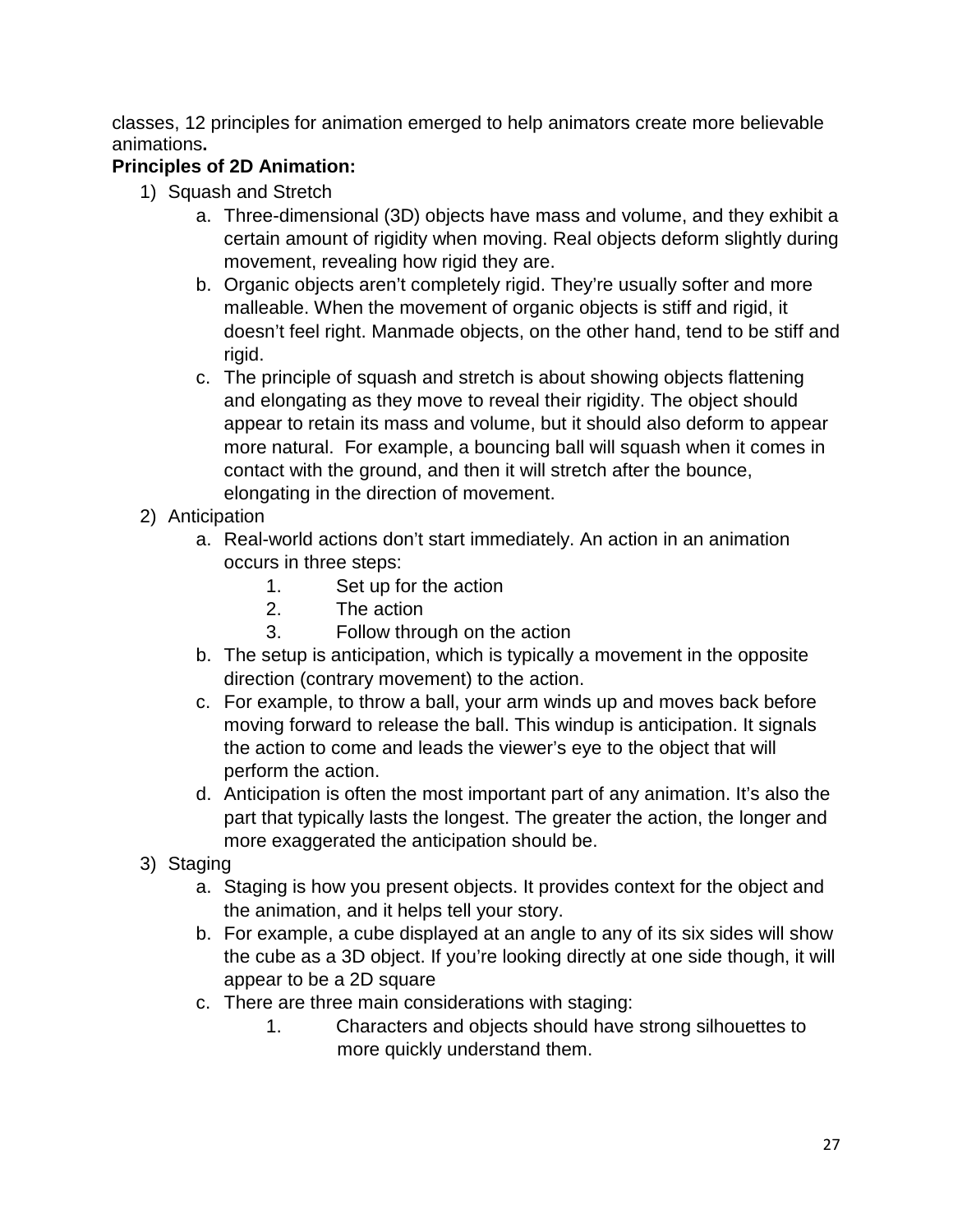- 2. The environment (the stage) should be interesting, without drawing attention away from the characters, objects, and actions.
- 3. Major actions should be presented one at a time or it could potentially lead to confusion.
- 4) Straight Ahead Action and Pose-to-Pose
	- a. Both are methods for creating an animation. In straight ahead action, you would draw everything in frame one and then move on to do the same in frame two. You would continue to draw every frame from first to last in sequence. This method allows animators to explore and discover as they go.
	- b. With pose-to-pose, you draw important keyframes and then create inbetween frames to connect them. This is how computer animation works, and it's the way you work with CSS animations. This method allows more planning up front and lets the computer do much of the work.
- 5) Follow Through and Overlapping Action
	- a. In the section on anticipation, I mentioned that animation occurs over three steps and that the last step was following through.
	- b. Follow through is similar to anticipation, except it occurs after the action instead of before it. Things don't stop suddenly in the real world any more than they start suddenly.
	- c. When throwing a ball, your arm continues its motion after releasing the ball. When a ball bounces on the ground, it doesn't stop. It continues bouncing until eventually coming to rest. Both are examples of follow through.
	- d. Overlapping action is similar. An example is your arms swinging as you run. The running is the major action and your swinging arms overlap it. The overlapping action should usually move at different speeds than main action.
- 6) Slow In and Slow Out
	- a. Movement usually starts and ends slower than movement in between. Objects accelerate and decelerate. They ease into and ease out of the action. Your car isn't doing 60 mph the instant you step on the gas pedal. It doesn't go back to 0 mph instantly when you step on the break. It accelerates to 60 and decelerates back to 0.
	- b. In practice, this means adding more keyframes to the start and end of an animation. It's not uncommon for anticipation to take up 25 percent of an animation and for follow through to take up a similar amount of time.
- 7) Arcs
	- a. Most movement in the natural world occurs over an arc. The movement isn't a perfect straight line. You want to have movement follow arcs as opposed to straight lines where possible.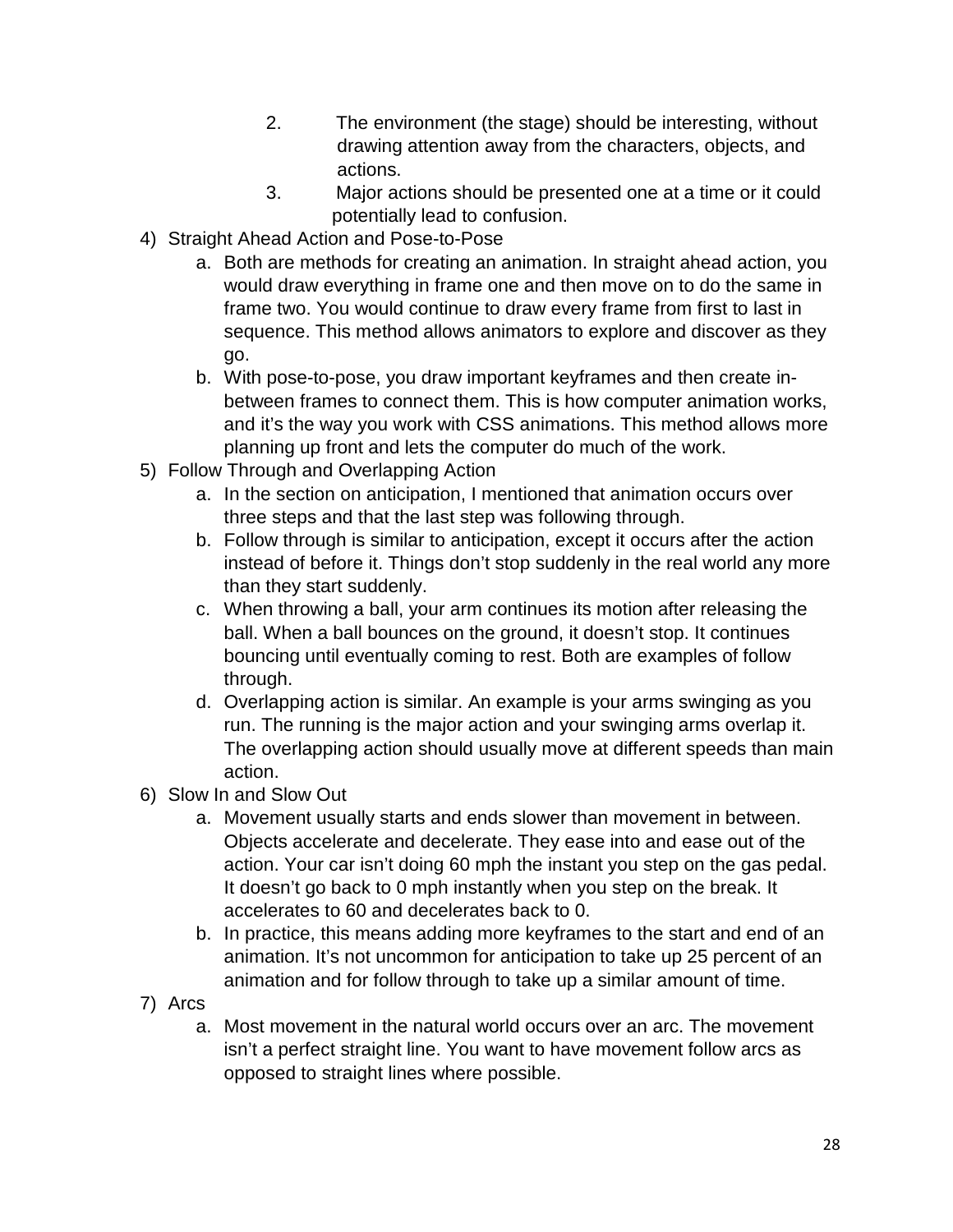- b. The shallower the arc, the faster the object will appear to move and the more pronounced the arc, the slower the object will appear to move. Keep in mind the arc of motion can be around any axis, which might mean into and out of the screen.
- c. Mechanical movement is the exception to this principle. It's typically less curved and more linear than organic movement.
- 8) Secondary Action
	- a. Secondary action is similar to overlapping action, and it can be difficult to determine if an action is secondary or overlapping at times. The difference is that overlapping action is the result of the main action, and secondary action is independent of the main action. For example, an alien with antenna might be walking (the main action), while the alien's antenna is moving around to sense the environment (secondary action). Whether the alien is walking or standing still, the antenna continues to sense the environment. Its movement is independent of the walking. Secondary action should remain minor when compared to the main action or their roles could be reversed. It should support the main action and make it more interesting.
- 9) Timing
	- a. The key to good animation is timing. Slow in and out is a subset of this principle.
	- b. The timing you use in an animation should give a sense of the object's characteristics: how heavy or light is it, for example.
	- c. Timing can communicate a lot. A person blinking quickly might be seen as alert, whereas a person blinking slowly might appear tired. Changing nothing more than how quickly the eye blinks can help communicate the emotional state of the character.
	- d. More than anything, timing is something you should experiment with when creating transitions and animations. Trial and error and your own judgment will go a long way here.
- 10)Exaggeration
	- a. Oddly enough, to make animations appear more realistic, you have to exaggerate them. If animation tries to mimic reality too closely, it tends to appear stiff and lifeless.
	- b. Exaggeration is often used to accent actions and emotions. A ball might squash and stretch more than it should. A cartoon windup before throwing a ball is usually shown as the arm spinning like a propeller in the opposite direction of the throw itself.
	- c. You don't want to exaggerate everything. Use restraint. Exaggerate to add a little more life and excitement but not so much to completely destroy believability.
- 11)Solid Drawing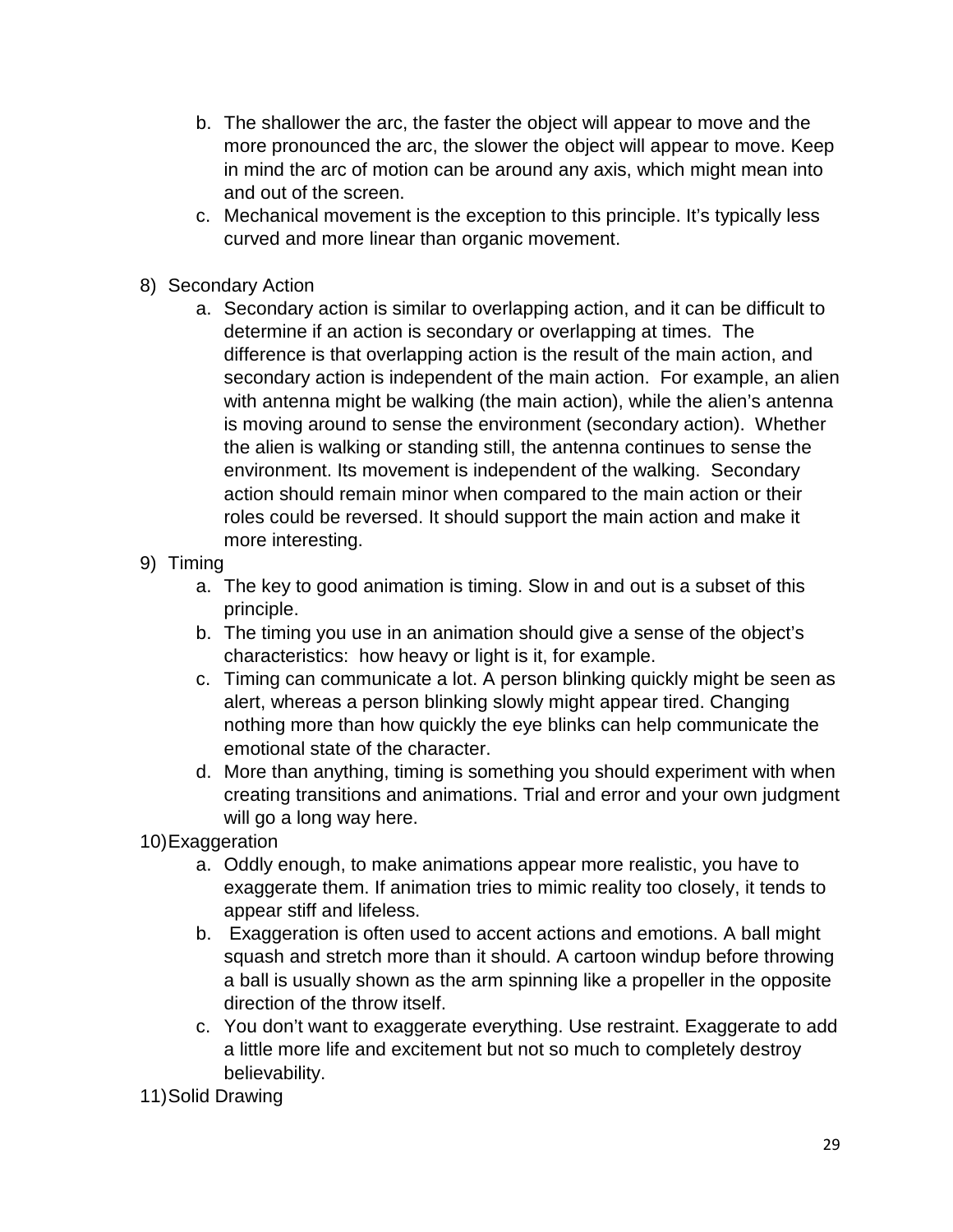- a. The idea behind solid drawing is to take the 3D space into account even while working in a 2D plane. The real world is 3D, and your animations should appear to live in that same world.
- b. Shadows, gradients, scale, and perspective can all add depth to an animation creating the illusion of 3D space. Ironically, the trend toward flat design does the opposite. Fortunately, designers are already bringing back some depth, albeit subtler than before. For example, a flat rectangle doesn't say "button." Add a slight shadow or gradient, and it looks like something you push or click or tap.
- 12)Appeal
	- a. Appeal is like the charisma of a real person. It's the sum of everything that makes a character in an animation come to life.
	- b. Appeal is about trying to make characters and objects more interesting. It's about giving your animation a certain "je ne sais quoi," something enjoyable that's difficult to describe.
	- c. This principle is about the whole being more than the sum of the parts. If you consider all the other principles, you should at least find yourself on the right path toward appeal.

### **Principles of 3D Animation**:

- 1) Visual Styling
	- a. Visual styling in three-dimensional computer animation means more than just how things are supposed to look.
	- b. Visual styling also has a significant impact on rendering, on animation techniques, and overall production complexity.
	- c. As we develop a visual look we must keep in mind that it is feasible to produce within the boundaries of the project.
	- d. A certain look for the skin of a beast, for example, might look cool but might also require too complex a rig, too detailed a model and too complex an animation process.
- 2) Blend Motion
	- a. It is possible today to blend motion from different sources, and we need to develop a clear approach for blending cartoon with realistic motion.
	- b. Before production starts it is necessary to define clear guidelines for a variety of motion/animation styles including cartoon physics, realistic cartoon, realistic human motion and rotoscoping.
	- c. We must direct live performers when capturing their motion to add intention to their movements.
- 3) Cinematography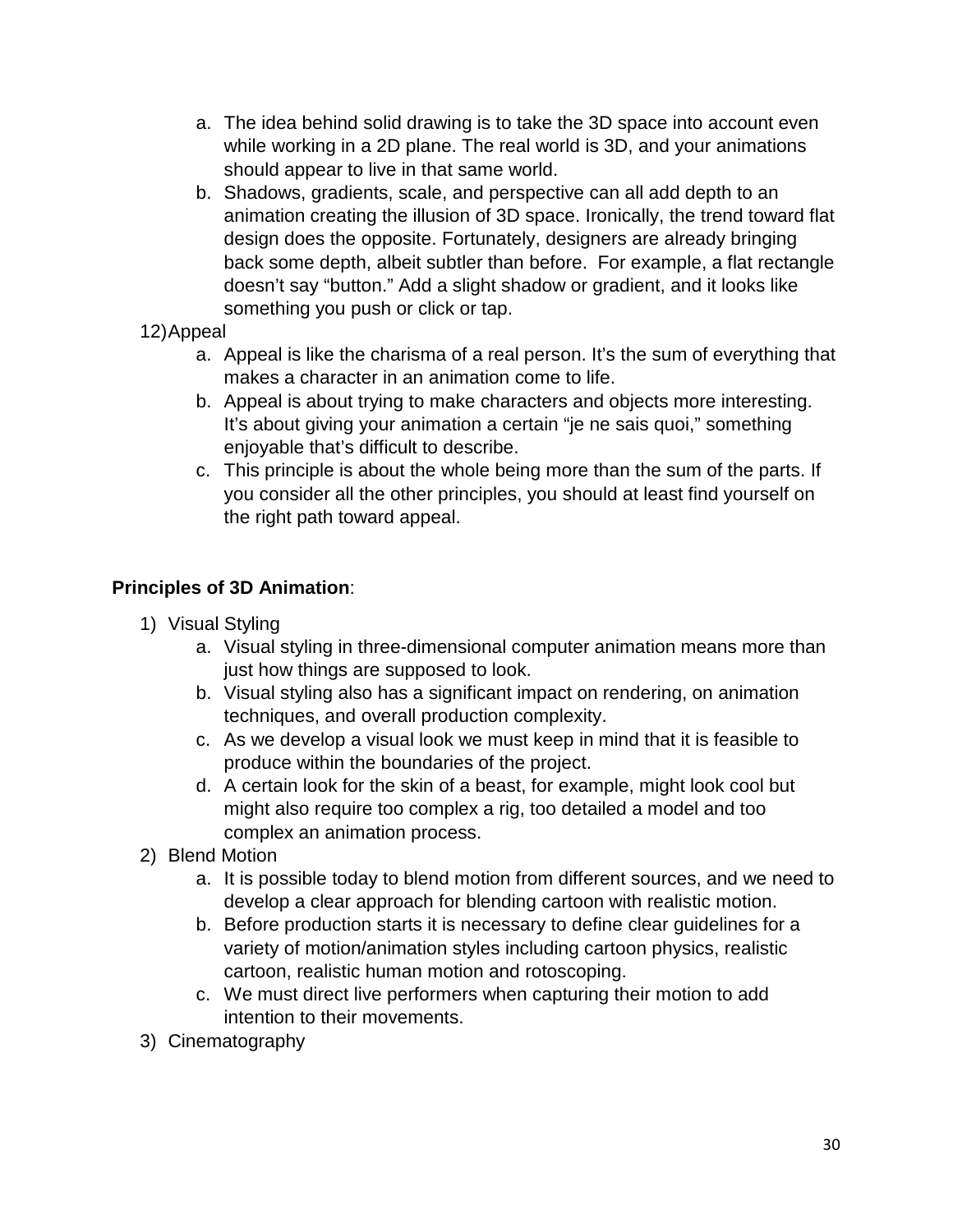- a. We have absolute control over camera positions and movement in threedimensional computer animation; we should make the cinematography a crucial component of our animation, not just an afterthought.
- b. The composition, lighting, and sequencing of our moving images have a huge impact on storytelling.
- c. Most of this work can crystallize during previsualization and the assembly of the three-dimensional animatics.
- 4) Facial Animation
	- a. Most of the thoughts and emotions of characters are expressed on their faces.
	- b. Three-dimensional computer animation offers more facial animation control than ever before, including the subtle motion of eyelids and eyeballs.
	- c. Establishing early in the process the level facial control and techniques has a positive effect on the styling of the character and the design of the production flow.
	- d. Building a catalog of facial morph targets or blend shapes for production and reuse is today as essential as building walk cycles.
- 5) Optimizing user-controlled Animation
	- a. Computer and platform games put much of the animation control in the hands of gamers.
	- b. This poses the challenge to create great animation that works regardless of what move the gamer decides to make.
	- c. Games are a combination of user-controlled animation and preset/narrative animation.

Click the link to see a comparison of 2D and 3D animation: <https://www.gamedesigning.org/animation/2d-and-3d-animation/>

Creating a walk sequence is very important to learn early as an animator. **Click here to see a short video describing the steps to create a realistic walk cycle:** <https://www.youtube.com/watch?v=2y6aVz0Acx0>

To create a full animation there is a process call the animation production pipeline.

- 1) Pre-Production
	- a. Story
	- b. Storyboarding
	- c. Editorial (Phase 1)
	- d. Visual Development/Look Development
	- e. Pre-Visualization
- 2) Production
	- a. Modeling
	- b. Surfacing
	- c. Rigging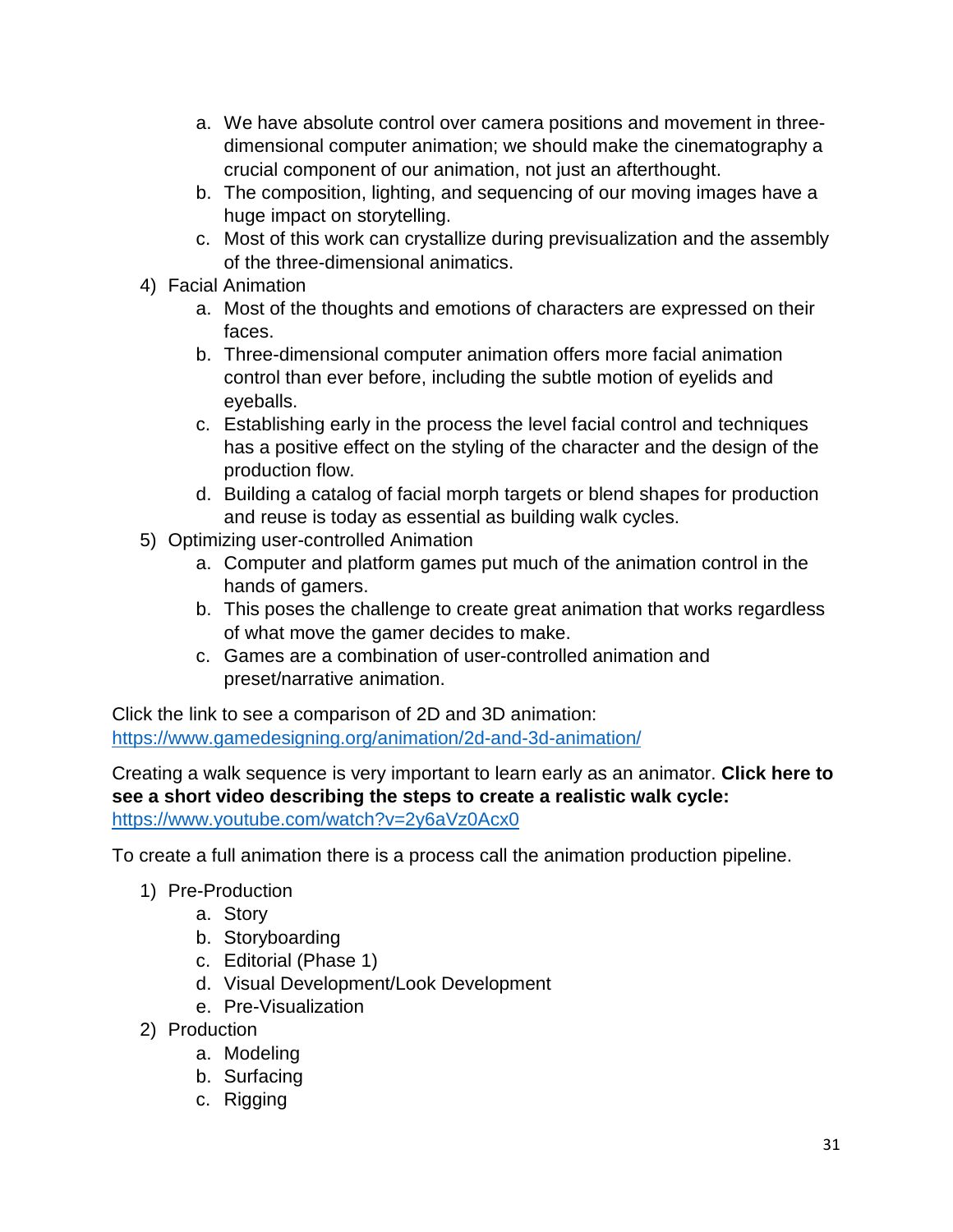- d. Layout/Set Dressing/Animation prep
- e. Character Animation
- f. Crowds
- g. Character Effects / Simulation
- h. FX (Special Effects)
- i. Technical Direction
- j. Matte Painting
- k. Lighting
- 3) Post Production
	- a. Compositing
	- b. Music and Sound Design
	- c. Editorial (Phase  $2 = \text{onqoinq}$ )
	- d. Color Grading

### **Click here to see the full animation production process in detail:**

[https://blog.artella.com/index.php/2017/09/21/animation-production-step-step-guide](https://blog.artella.com/index.php/2017/09/21/animation-production-step-step-guide-making-3d-animated-movie/)[making-3d-animated-movie/](https://blog.artella.com/index.php/2017/09/21/animation-production-step-step-guide-making-3d-animated-movie/)

# **Section 5—Coding, Programming & Gaming**

### Evolution of software development

The DoD (Department of Defense) have applications developed using over 400 different software languages. Different languages are used to solve different problems. C++ is a more recent language with many usable extensions in the M&S workforce.

### **Process Models**

Policy was put into place to reduce defects, meaning less reworks to improve quality of software's being used.

- SEI's CMMI established levels of maturity for software products
- ISO 9001 established quality standards for software products

Approaches to software development have evolved to address software from several approaches. A couple main development models used today are Waterfall and Evolutionary (Agile) development models. The development methods have also evolved to the following.

- Structure Analysis / Structured Design
- Object oriented
- Agile

A comparison of Waterfall and Agile Development Models: Click the link to see a short video explaining the difference between Waterfall and Agile approaches: <https://www.youtube.com/watch?v=Tj-lavaMkxU>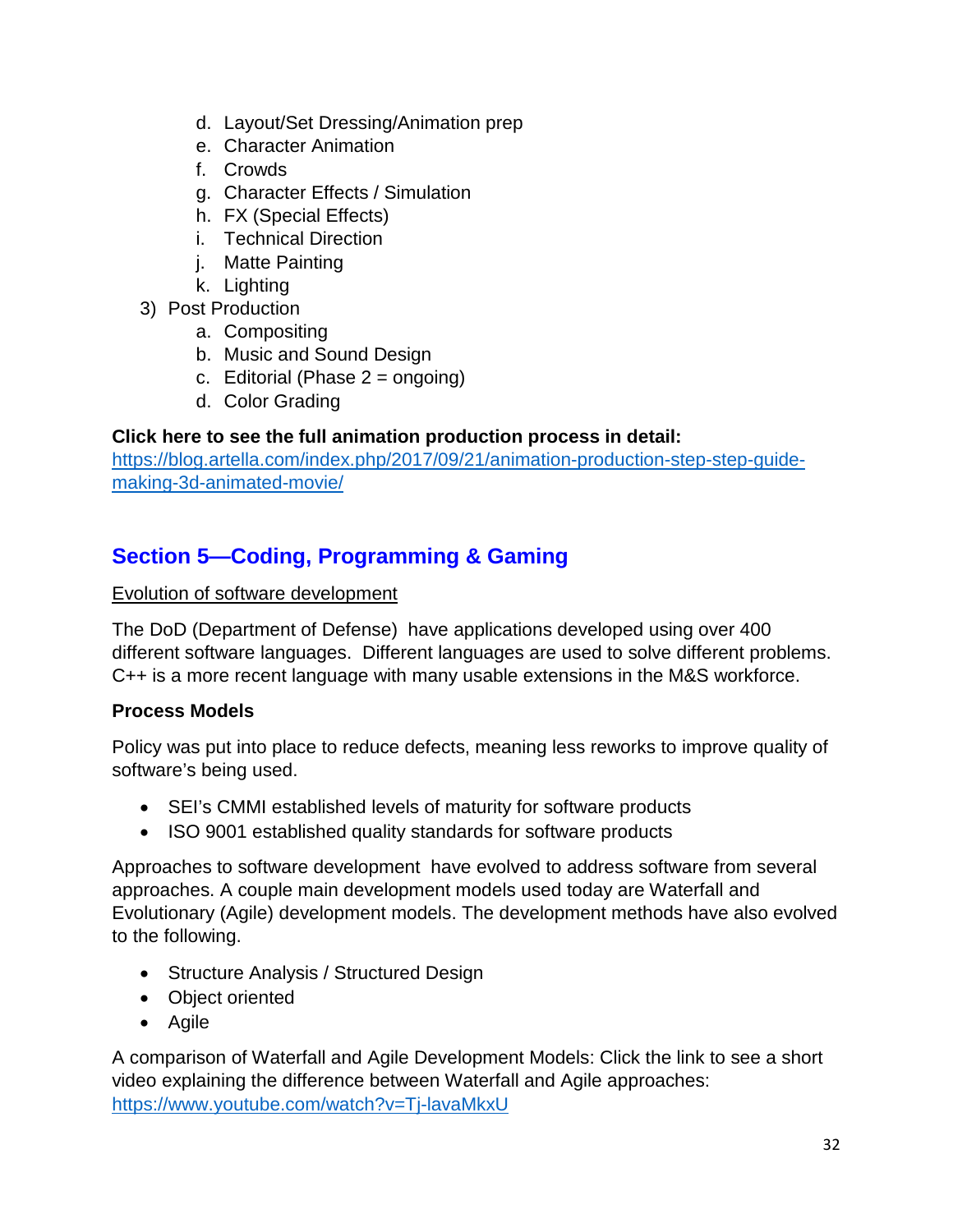### **Gaming**

The father of video games is Ralph Henry Baer (born Rudolf Heinrich Baer; March 8, 1922 – December 6, 2014) was a German-born American video game developer, inventor, and engineer, and was known as "The Father of Video Games" due to his many contributions to games and the video game industry in the latter half of the 20th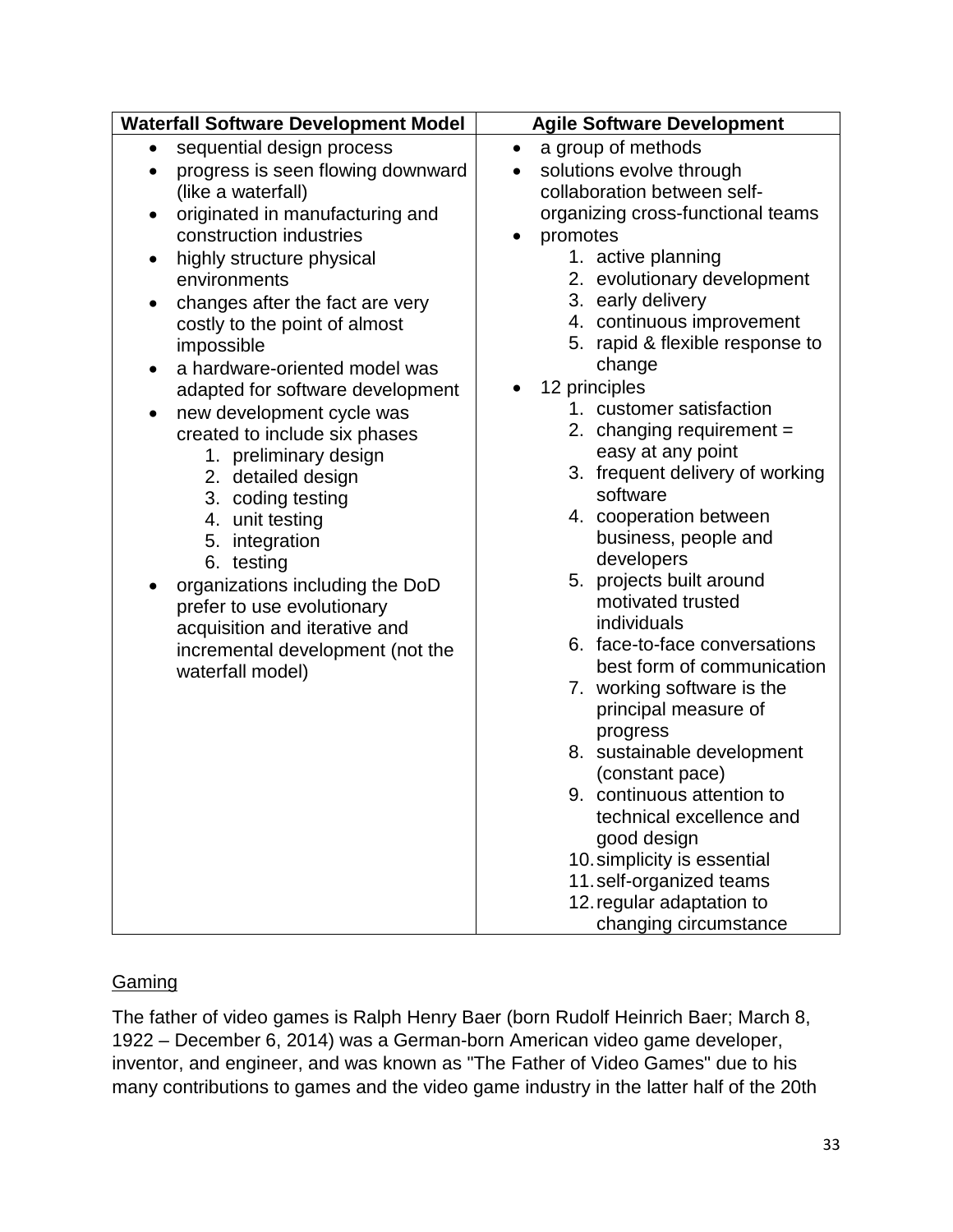century. Click the link below to learn more about Ralph Henry Baer: <https://www.simulationinformation.com/hall-of-fame/members/ralph-h-baer>

Video games are computer- or microprocessor-controlled games. Computers can create virtual spaces for a wide variety of game types. Some video games simulate conventional game objects like cards or dice, while others can simulate environs either grounded in reality or fantastical in design, each with its own set of rules or goals.

**A computer or video game uses one or more input devices**, typically a button/joystick combination (on arcade games); a keyboard, mouse or trackball (computer games); or a controller or a motion sensitive tool. (console games). More esoteric devices such as paddle controllers have also been used for input.

There are many genres of video game; the first commercial video game, Pong, was a simple simulation of table tennis. As processing power increased, new genres such as adventure and action games were developed that involved a player guiding a character from a third person perspective through a series of obstacles. This **"real-time" element** cannot be easily reproduced by a board game, which is generally limited to "turn-based" strategy; this advantage **allows video games to simulate situations such as combat more realistically**. Additionally, the playing of a video game does not require the same physical skill, strength or danger as a real-world representation of the game, and can provide either very realistic, exaggerated or impossible physics, allowing for elements of a fantastical nature, games involving physical violence, or simulations of sports. Lastly, a computer can, with varying degrees of success, simulate one or more human opponents in traditional table games such as chess, leading to simulations of such games that can be played by a single player. **Click the links below to learn more about the history of video games:** 

[https://www.si.edu/spotlight/the-father-of-the-video-game-the-ralph-baer-prototypes](https://www.si.edu/spotlight/the-father-of-the-video-game-the-ralph-baer-prototypes-and-electronic-games/video-game-history)[and-electronic-games/video-game-history](https://www.si.edu/spotlight/the-father-of-the-video-game-the-ralph-baer-prototypes-and-electronic-games/video-game-history) 

<https://www.museumofplay.org/about/icheg/video-game-history/timeline>

**Click the link to learn about game design:** <https://www.youtube.com/watch?v=G8AT01tuyrk>

Game engines are software frameworks designed for the creation and development of video games. Developers use them to create games for consoles, mobile devices and personal computers. Click the link to see a short video on how game engines work: <https://www.youtube.com/watch?v=DKrdLKetBZE>

The core functionality typically provided by a game engine includes:

- a rendering engine ("renderer") for 2D or 3D graphics
- a physics engine or collision detection (and collision response)
- sound
- scripting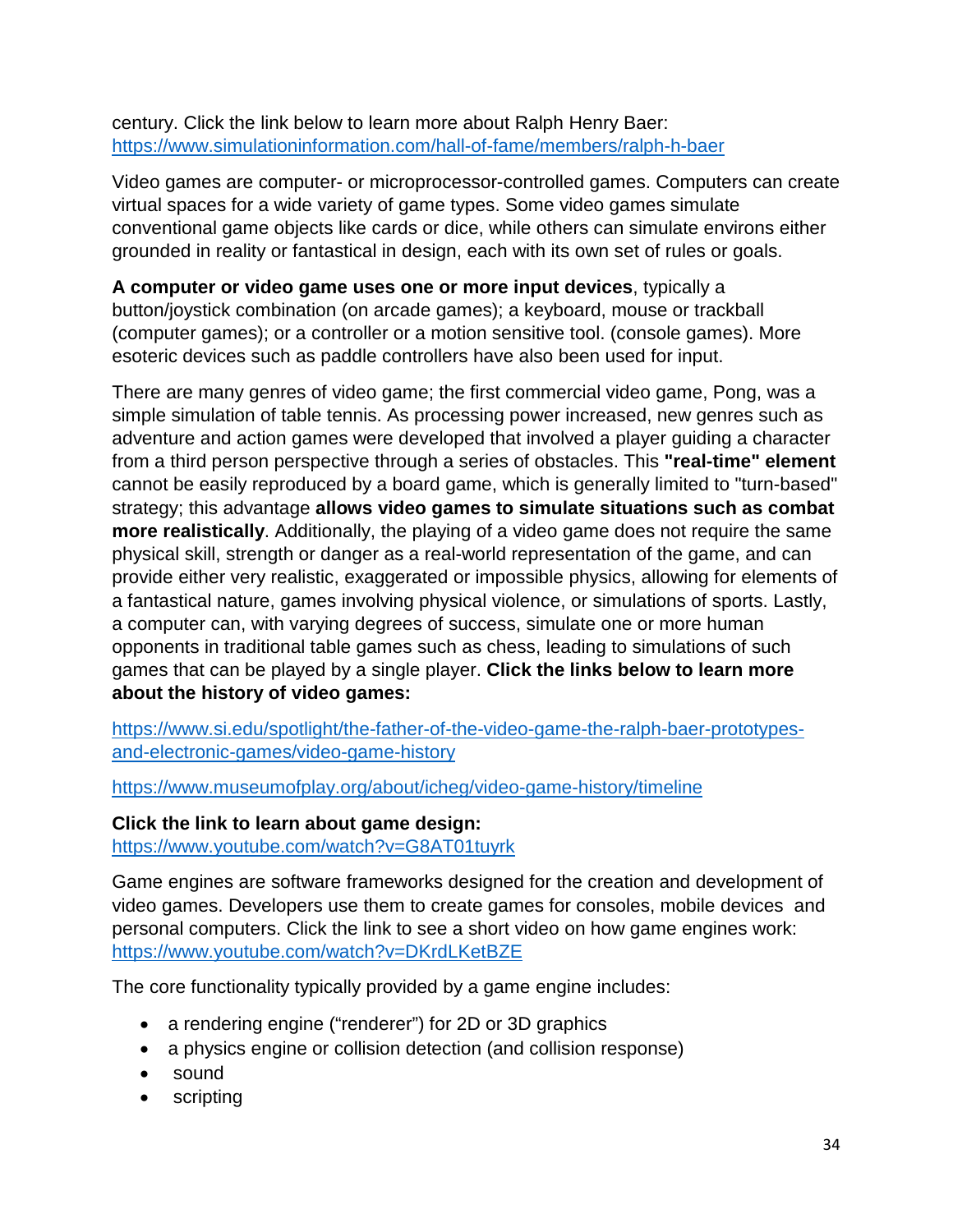- animation
- artificial intelligence
- networking
- streaming
- memory management
- threading
- localization support
- a scene graph

The process of game development is often economized, in large part, by reusing/adapting the same game engine to create different games or to make it easier to "port" games to multiple platforms. **Click the link to see the top game engines of 2019:** <https://instabug.com/blog/game-engines/>

### **Section 6—Simulations & Simulators**

### Simulation and Simulators

Simulation is the imitation of the operation of a real-world process or system over time. The act of simulating something first requires that a model be developed; this model represents the key characteristics or behaviors/functions of the selected physical or abstract system or process. The model represents the system itself, whereas the simulation represents the operation of the system over time. Simulation is used in many contexts, such as simulation of technology for performance optimization, safety engineering, testing, training, education, and video games. Often, computer experiments are used to study simulation models. Simulation is also used with scientific modeling of natural systems or human systems to gain insight into their functioning. Simulation can be used to show the eventual real effects of alternative conditions and courses of action.

### **Discrete Event Simulation**

Click the links to watch a short video describing discrete event simulations: <https://www.youtube.com/watch?v=21WQB0E-6-M>

### <https://www.youtube.com/watch?v=adkeGlcqBAo>

Discrete event simulation is an important system analysis technique. A discrete event simulation (DES) manages events in time. Most computer, logic-test, and fault-tree simulations are of this type. In this type of simulation, the simulator maintains a queue of events sorted by the simulated time they should occur. The simulator reads the queue and triggers new events as each event is processed.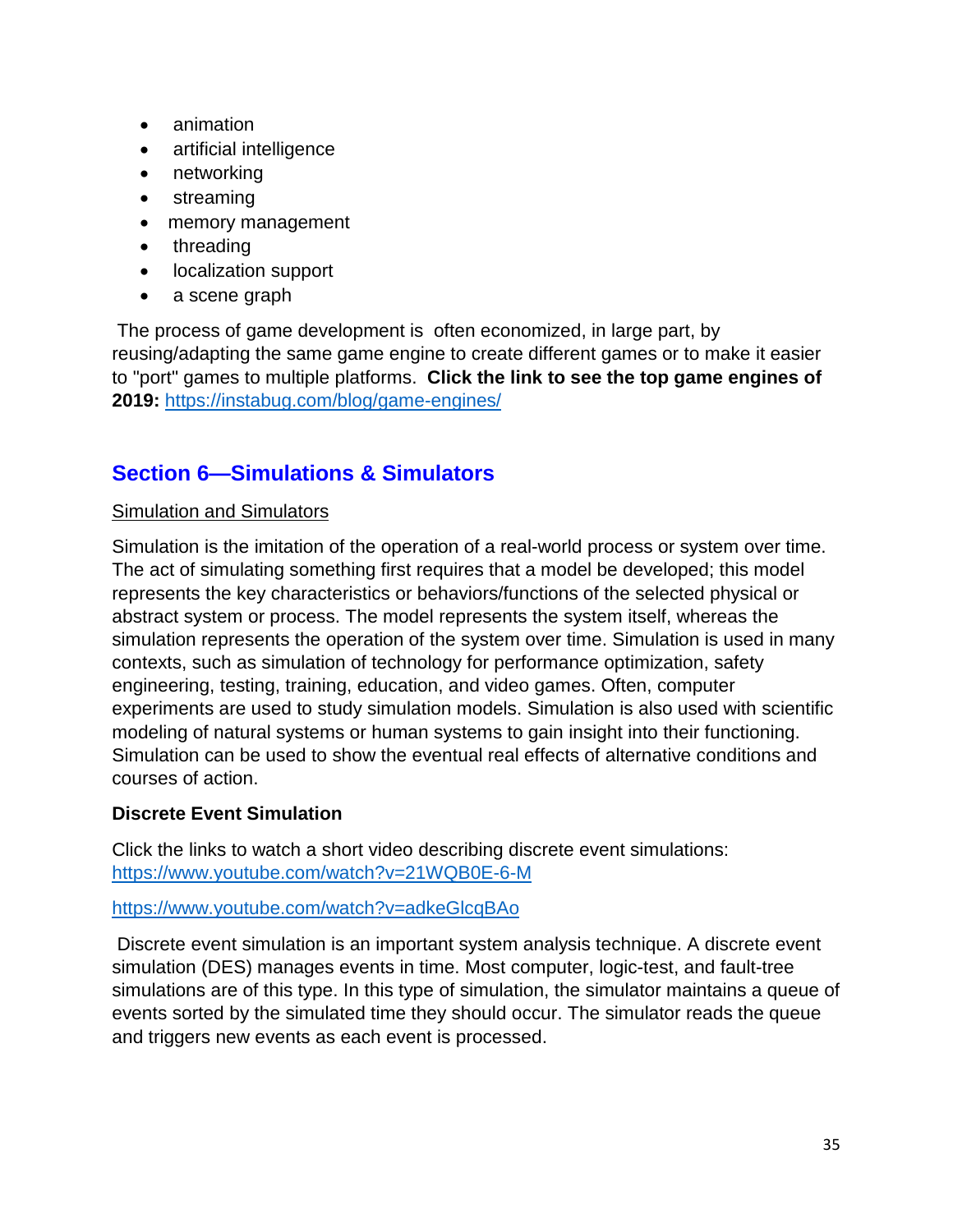Simulation is also used when the real system cannot be engaged, because it may not be accessible, or it may be dangerous or unacceptable to engage, or it is being designed but not yet built, or it may simply not exist.

Key issues in simulation include acquisition of valid source information about the relevant selection of key characteristics and behaviors, the use of simplifying approximations and assumptions within the simulation, and fidelity and validity of the simulation outcomes. Real time virtual simulators are perhaps the most familiar to students. People have observed, or experienced flight simulators used by the military, commercial airlines, nuclear power generation, space, entertainment, law enforcement, accident investigation, medical and other applications. Simulators are being used more frequently today for medical training by the military and for civilian applications.

Simulators save time, money and lives. Real time simulators were first used by the military with **Edwin Link, simulator pioneer**, introducing his **"Blue Box"** to the Army Air Corps to train pilots in flying instruments. The commercial airlines recognized the effectiveness of simulators and began to use them for aircrew training. With the introduction of the digital computer, it became possible to design simulators in computer software in lieu of expensive, single-purpose hardware. This versatility, led others to develop simulators for a wide range of applications. Homeland Security and law enforcement agencies seized the opportunity to use simulators in marksmanship and "shoot-don't shoot" trainers. Click the link to watch a short video about Edwin Link: <https://www.youtube.com/watch?v=3c09a0XjJmQ>

The entertainment industry began to introduce video games and location-based entertainment concerns such as theme parks took advantage of simulation technologies such as motion systems, visual displays, computer-generated imagery and even olfactory simulation to add realism to their rides.

Of late, the medical and health care community adopted simulation technology for training of nurses, EMT's, doctors, etc. The first such training device was the Human Patient Simulator: it breathes, has a heartbeat, blood pressure, etc.

Of course, the space program demanded and received high fidelity training simulators for individual and crew training. Putting a person on the moon would not have been possible without the use of simulators.

It appears that the range of simulator applications is only limited by the imagination of the human. There have been many studies that validate that time in a simulator can substitute for training time in an aircraft, for example. There is a very strong case for the transfer of training from a simulator to the parent system. This transfer can be quantified as the Training Effectiveness Ratio further described in this study guide. The issue of the fidelity (or amount of realism) of simulation as it affects the transfer of training must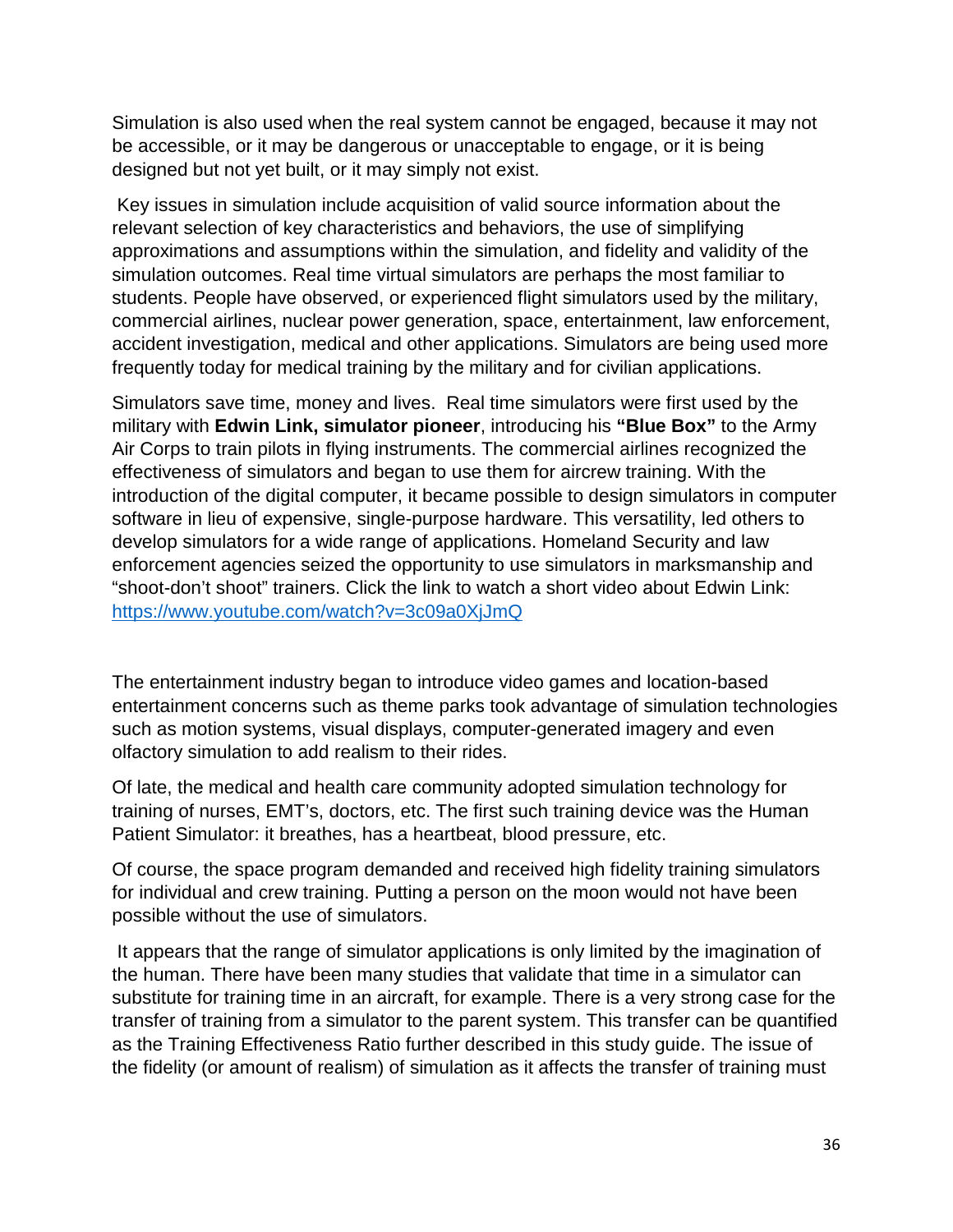be addressed. Levels of fidelity must be considered for part task trainers, full mission simulators and simulators networked together for team mission training.

Miller Curves: In the 1950's, Dr. Robert Miller of IBM postulated that the transfer of training (from simulator to the real system) increased non-linearly with an increase of fidelity (realism), and accordingly, the cost of the system increased non-linearly with that increase of fidelity. Further, he stated that there was an "optimum" level of fidelity where any further increase in fidelity did not yield a great amount of transfer of training. Over time, education psychologists have disputed this simplistic theory. Current thinking is that there are other factors besides fidelity that contribute to training effectiveness such as student attitude, instructor competency, realistic scenarios containing simulator utilization, etc.

**Simulator Building Blocks** -Generally, there is a set of components that are to be included in the overall design of a simulator regardless of application. Those building blocks are as follows:

- 1) Trainee Station (ex. cockpit area in a flight simulator)
- 2) Computational System (computer or network of computers)
- 3) Visual System (image generator, displays and data bases)
- 4) Instructor/Operator Station (Controls scenarios, inserts malfunctions, etc.)
- 5) Aural System (communications, engine noises, alarms, sensors, environmental noises, etc.)
- 6) Motion System (platform, g-seat/g-suit, motion seat, seat shaker)
- 7) Control Loader (ex. stick rudder forces in flight simulator)
- 8) Interface Hardware and Software (enables computers and other hardware/software to communicate)

### Virtual Simulation **Input** Hardware

There is a wide variety of input hardware available to accept user input for virtual simulations. The following list briefly describes several of them:

### **Body tracking**

The motion capture method is often used to record the user's movements and translate the captured data into inputs for the virtual simulation. For example, if a user physically turns their head, the motion would be captured by the simulation hardware in some way and translated to a corresponding shift in view within the simulation.

Capture suits and/or gloves may be used to capture movements of user's body parts.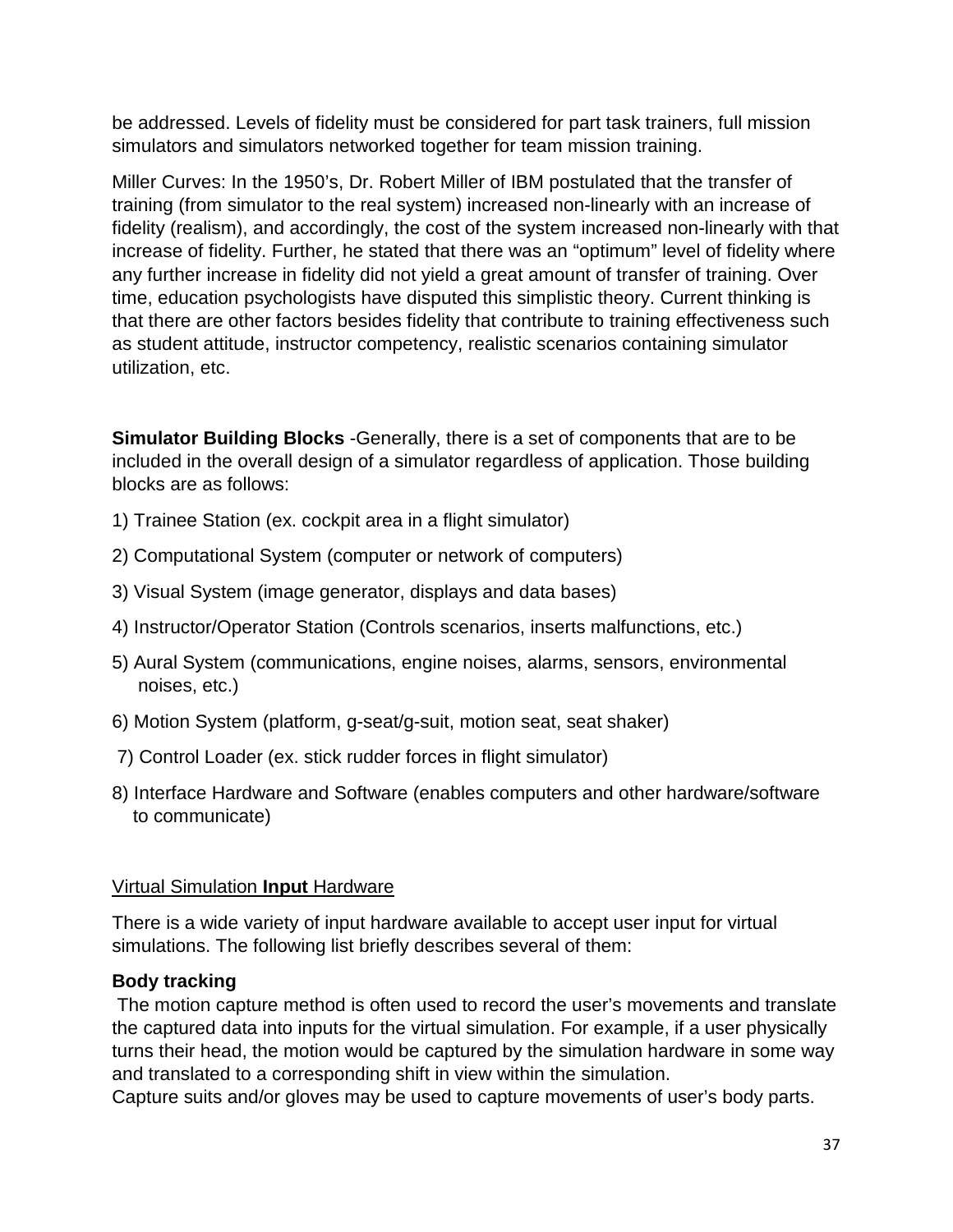The systems may have sensors incorporated inside them to sense movements of different body parts (e.g., fingers). Alternatively, these systems may have exterior tracking devices or marks that can be detected by external ultrasound, optical receivers or electromagnetic sensors. Internal inertial sensors are also available on some systems. The units may transmit data either wirelessly or through cables.

Eye trackers can also be used to detect eye movements so that the system can determine precisely where a user is looking at any given instant.

### **Physical controllers**

Physical controllers provide input to the simulation only through direct manipulation by the user. In virtual simulations, tactile feedback from physical controllers is highly desirable in several simulation environments.

Omni directional treadmills can be used to capture the user's locomotion as they walk or run. High fidelity instrumentation such as instrument panels in virtual aircraft cockpits provides users with actual controls to raise the level of immersion. For example, pilots can use the actual global positioning system controls from the real device in a simulated cockpit to help them practice procedures with the actual device in the context of the integrated cockpit system.

### **Voice/sound recognition**

This form of interaction may be used either to interact with agents within the simulation (e.g., virtual people) or to manipulate objects in the simulation (e.g., information). Voice interaction presumably increases the level of immersion for the user. Users may use headsets with boom microphones, lapel microphones or the room may be equipped with strategically located microphones.

### **Current research into user input systems**

Research in future input systems hold a great deal of promise for virtual simulations. Systems such as brain-computer interfaces (BCIs) Brain-computer interface offer the ability to further increase the level of immersion for virtual simulation users. Lee, Keinrath, Scherer, Bischof, Pfurtscheller proved that naïve subjects could be trained to use a BCI to navigate a virtual apartment with relative ease. Using the BCI, the authors found that subjects were able to freely navigate the virtual environment with relatively minimal effort. It is possible that these types of systems will become standard input modalities in future virtual simulation systems.

### Virtual Simulation **Output** Hardware:

There is a wide variety of output hardware available to deliver stimulus to users in virtual simulations. The following list briefly describes several:

### **Visual display**

Visual displays provide the visual stimulus to the user. Stationary displays can vary from a conventional desktop display to 360-degree wrap around screens to stereo threedimensional screens. Conventional desktop displays can vary in size from 15 to 60+ inches. Wrap around screens are typically utilized in what is known as a Conventional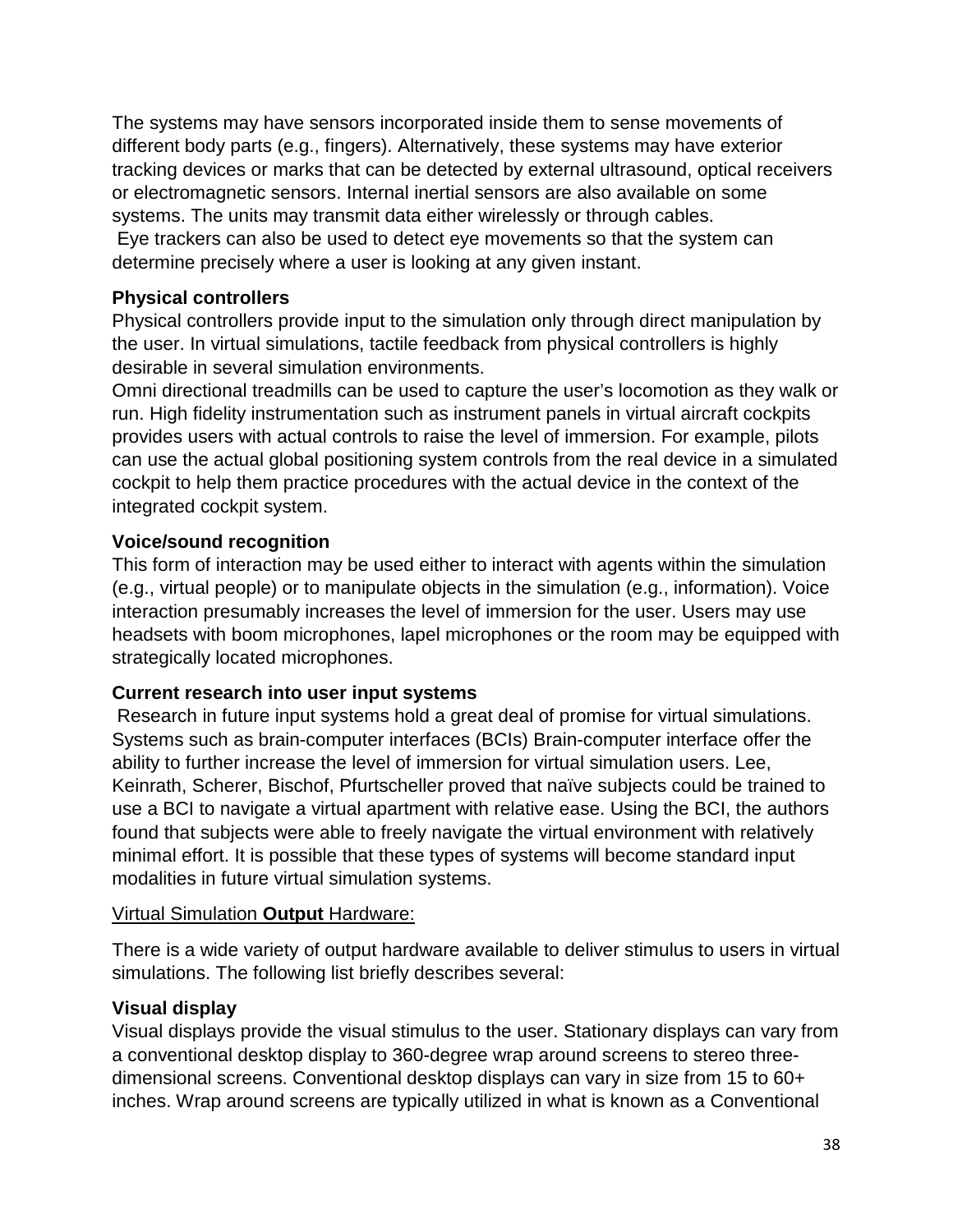Automatic Virtual Environment (CAVE). Stereo three-dimensional screens produce three-dimensional images either with or without special glasses—depending on the design.

Head mounted displays (HMDs) have small displays that are mounted on headgear worn by the user. These systems are connected directly into the virtual simulation to provide the user with a more immersive experience. Weight, update rates and field of view are some of the key variables that differentiate HMDs. Naturally, heavier HMDs are undesirable as they cause fatigue over time. If the update rate is too slow, the system is unable to update the displays fast enough to correspond with a quick head turn by the user. Slower update rates tend to cause simulation sickness and disrupt the sense of immersion. Field of view or the angular extent of the world that is seen at a given moment Field of view can vary from system to system and has been found to affect the users sense of immersion.

Aural display several different types of audio systems exist to help the user hear and localize sounds spatially. Special software can be used to produce 3D audio effects, 3D audio to create the illusion that sound sources are placed within a defined threedimensional space around the user. Stationary conventional speaker systems may be used to provide dual or multi-channel surround sound. However, external speakers are not as effective as headphones in producing 3D audio effects. Conventional headphones offer a portable alternative to stationary speakers. They also have the added advantages of masking real world noise and facilitate more effective 3D audio sound effects.

Haptic displays provide sense of touch to the user through Haptic technology. This type of output is sometimes referred to as force feedback.

Tactile tile displays use different types of actuators such as inflatable bladders, vibrators, low frequency sub-woofers, pin actuators and/or thermo-actuators to produce sensations for the user.

End effector displays can respond to user's inputs with resistance and force. These systems are often used in medical applications for remote surgeries that employ robotic instruments.

Vestibular displays provide a sense of motion to the user motion simulator. They often manifest as motion bases for virtual vehicle simulation such as driving simulators or flight simulators. Motion bases are fixed in place but use actuators to move the simulator in ways that can produce the sensations pitching, yawing or rolling. The simulators can also move in such a way as to produce a sense of acceleration on all axes (e.g., the motion base can produce the sensation of falling).

Simulators (systems) require **reliability, availability, and maintainability** (RAM) are system design attributes that have significant impact on the sustainment or total **Life Cycle Costs** (LCC) of a developed system. Additionally, the **RAM** attributes impact the ability to perform the intended mission and affect overall success. The standard definition of Reliability is the probability of success over a defined time interval (or mission), whereas Availability is defined as the percentage of time a system is considered ready to use when tasked. Maintainability is a measure of the ease and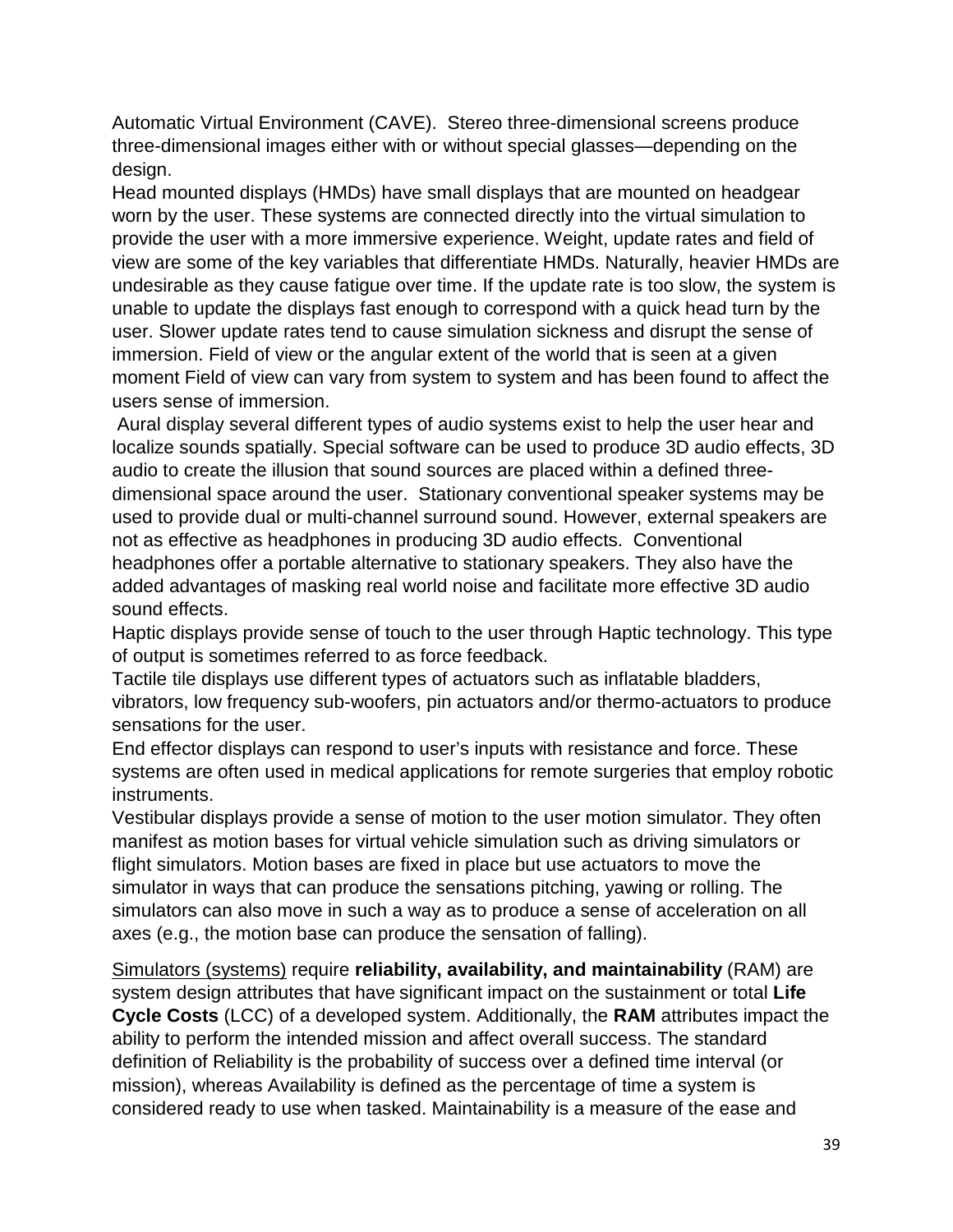rapidity with which a system or equipment can be restored to operational status following a failure.

The reliability, **mean time between failures** (MTBF) of a training simulator can be predicted using established methods. (Reliability Handbook, prior experience, failure rate tables, etc.). Given the selection of design hardware and software, experience and test tables can provide a range of expected values for Mean Time Between Failures **(MTBF)** and **Mean Time to Repair** (MTTR). Because most electronic equipment operates in the constant failure rate portion of the "bathtub" curve, failure rates of subsystems can be predicted individually and combined (added) to yield an overall value of **MTBF.** However, subsystem **MTBF's** CANNOT be added together to give an overall value. Each subsystem's **MTBF** must be converted to a "failure rate", Lambda., which is the reciprocal of **MTBF**. In other words, Failure Rate (Lambda) = **1/ MTBF**. There is no similar calculation using a reciprocal of **MTTR**. **MTTR** is calculated differently, it is a function of the Failure Rate.

As an example of calculating reliability **(MTBF)**:

Assume you are going to build a training simulator having three subsystems (A,B and C). Using predictive tables, the MTBF for each subsystem is given as follows:

| Subsystem | <b>MTBF</b> | 1/MTBF         | <b>MTTR</b> |
|-----------|-------------|----------------|-------------|
|           | (Hours)     | (Failures/Hr.) | (Minutes)   |
|           | 500         | .002           |             |
|           | 300         | .00333         |             |
|           | 200         | .0050          | 25          |

Lambda

Given the above, the overall **Failure Rate (Lambda)** of the total system is the sum of the subsystem failure rates or **.01033 Failures/ Hr.** Now, to find the overall **MTBF**, it is necessary to find the reciprocal, 1/Lambda. Therefore, the overall **MTBF= 96.8 Hours**.

Calculating the overall **MTTR** is more complicated. It requires the multiplication of each predicted maintenance time (in hours) multiplied by each subsystem failure rate. Those numbers are summed. Then that summed number is divided by the overall failure rate and the result is the system **MTTR** in Hours. In the case above, the overall system **MTTR is .427 Hours or 25.6 Minutes.** 

**The system predicted availability** can be calculated by the relationship, A = MTBF/(MTBF + MTTR). This becomes 96.8/ (96.8 + .427) = **.996**

The figure below is a block diagram of a virtual simulation for a specific aircraft simulator. In doing reliability and maintainability predictions, values for MTBF and MTTR are estimated for each subsystem block (as shown for the visual and image generator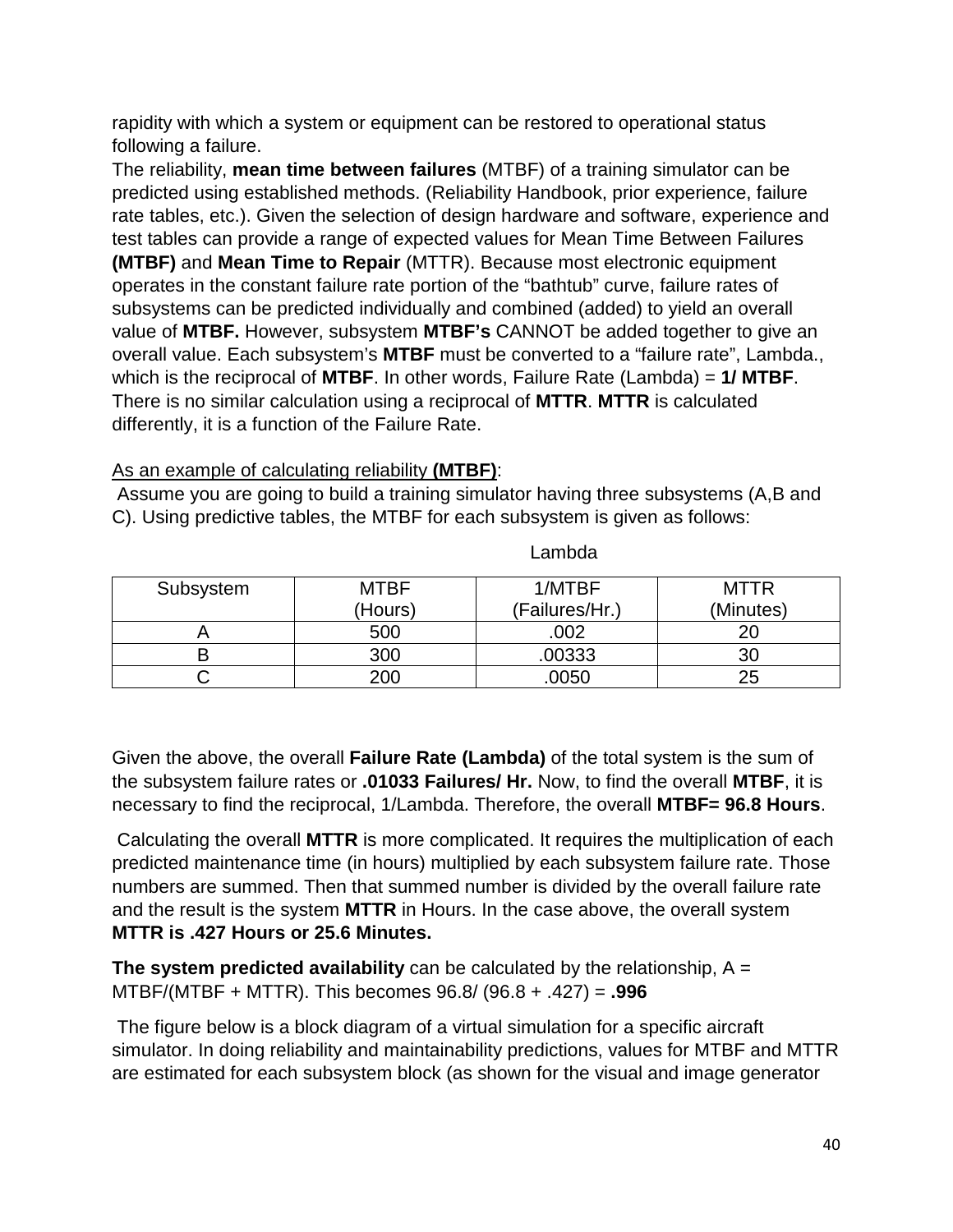subsystems). Then they are combined in the manner described above to determine the predicted reliability and maintainability values.



Calculating the Training Effectiveness Ratio (TER) of a simulator:

**The Training Effectiveness Ratio** (TER) of a simulator is an indicator of how substituting time in a simulator transfers to student performance in the operational system (aircraft). It is measured by comparing training time in the operational system (aircraft) with the combination of simulator plus aircraft times. This relationship is defined as follows: **TER**= Yo-Yx X

Where in situation A:  $Yo = Time$  in only the operational system (aircraft) to achieve a level of criterion performance.

In comparison to situation B, achieving the same level of criterion performance in the operational system (aircraft) by training in the simulator and the operational system (aircraft).

 $Yx = Time$  in the operational system (aircraft) when coupled with the simulator

 $X =$  Time in the simulator when coupled with operational system (aircraft) As an example: A pilot achieves a certain level of proficiency after 100 hours in the aircraft. The pilot achieves the same level of proficiency after 80 hours in the aircraft AND 40 hours in the simulator.

### **Training Effectiveness Ratio (TER) = 100 - 80 = .50 40**

Related to the TER is cost effectiveness. Time in a simulator is approximately 10% to 15% of the cost of operating an aircraft. In addition, simulator training is safe and is much more training effective. For example, training scenarios can be practiced repetitively without setting up similar situations using aircraft or other costly assets.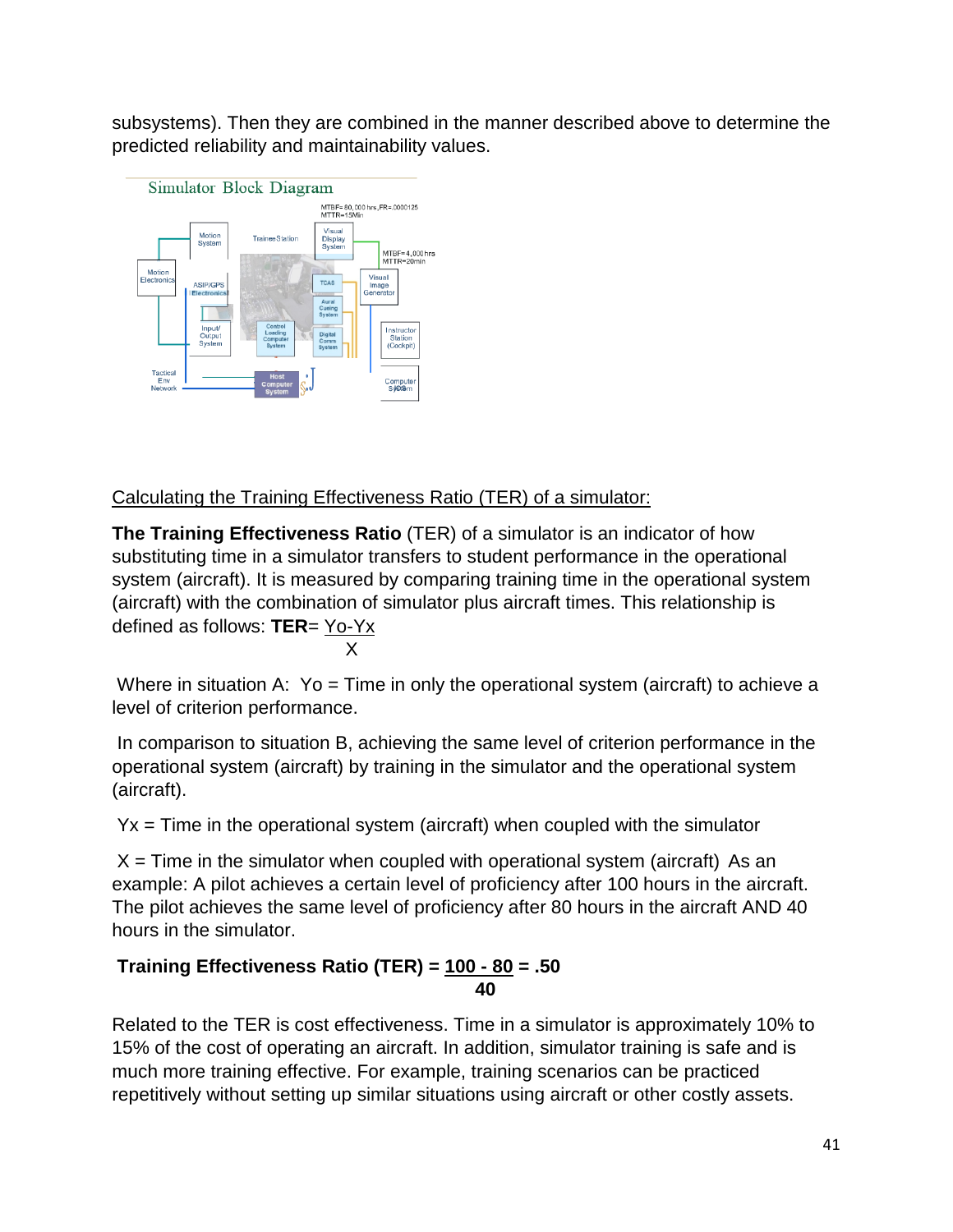Instruction and feedback can be provided at will as opposed to waiting for a complete training exercise to be completed.

**The exam review questions are located The National Center for Simulation Website:<https://www.simulationinformation.com/>**

**Click this link to access the sample exam for practice questions: <https://www.simulationinformation.com/modeling-and-simulation-certification>**

| <b>Modeling, Simulation and</b><br><b>Robotics</b>      | <b>Software</b><br><b>Options</b>                                                                                                                                                                                                                                                                                                                                                                                                                                                           | <b>Hardware</b><br><b>Options</b>                                                                                                                                       |
|---------------------------------------------------------|---------------------------------------------------------------------------------------------------------------------------------------------------------------------------------------------------------------------------------------------------------------------------------------------------------------------------------------------------------------------------------------------------------------------------------------------------------------------------------------------|-------------------------------------------------------------------------------------------------------------------------------------------------------------------------|
| <b>General Lab Computer Needs</b>                       | Window 10                                                                                                                                                                                                                                                                                                                                                                                                                                                                                   | <b>Game/Vr Ready PCs:</b><br><b>Dell XPS Desktop</b><br>Intel Core i7-7700 cpu<br>@3.60GHz 16.0 GB RAM 2Tb<br>storage Windows 10<br>(currently need upgrades)           |
|                                                         |                                                                                                                                                                                                                                                                                                                                                                                                                                                                                             | Server/Render Farm: (not in place)<br>6-10 current Desktops connected<br>$\bullet$<br>to M & S lab network (closed).                                                    |
| <b>Coding, Programming and</b><br><b>Serious gaming</b> | <b>Arduino IDE</b><br>$\bullet$<br>https://www.arduino.cc/en/Main/OldSoftwareRele<br>ases<br>Visual Studio - 2015 or higher. Include<br>$\bullet$<br>plugins for SDK 8.1, UE4 and Unity (VS<br>community comes with Unity download)<br>MatLab - School based license (\$500)<br>https://www.mathworks.com/products/ma<br>tlab.html<br>Unity - free for education<br>https://www.mathworks.com/products/ma<br>tlab.html<br><b>Unreal Engine 4 - free</b><br>https://www.unrealengine.com/en- | Arduino boards and various<br>$\bullet$<br>sensors.<br>Various motors and servos.<br>Robotics parts.<br>Raspberry Pi boards<br>Consumable materials-project<br>specific |

# **Appendix A: How to Equip a M&S Lab 2022**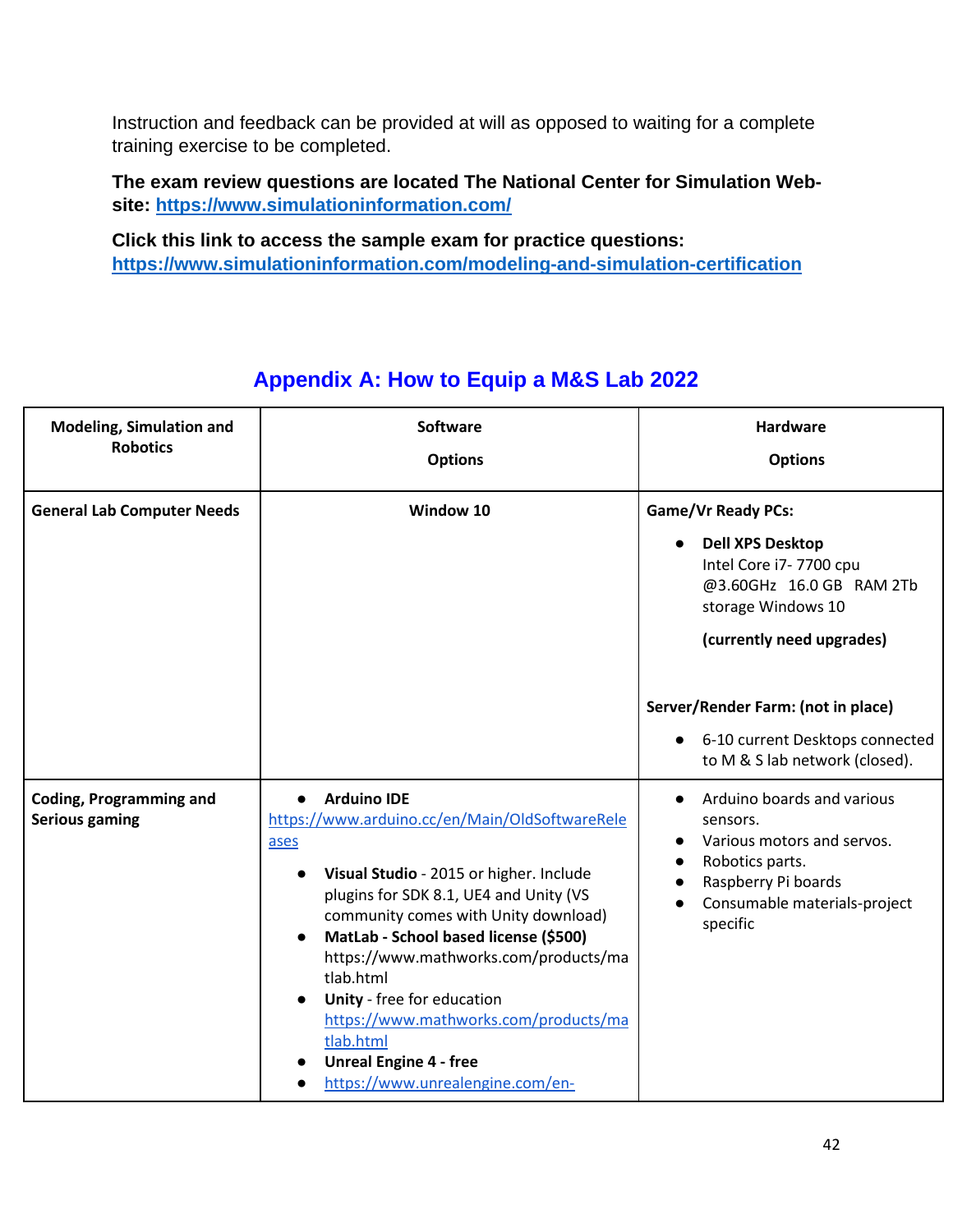|                                                          | US/education<br>github-https://github.com/<br>Project source control: Perforce -<br>https://www.perforce.com/<br>or Subversion -SVN server -<br>https://www.visualsvn.com/server/<br><b>Wwise Audiokinetics -</b><br>https://www.audiokinetic.com/download<br>/#windows                                                                                                                                                                                                                                                                                                           |                                                                                                                              |
|----------------------------------------------------------|-----------------------------------------------------------------------------------------------------------------------------------------------------------------------------------------------------------------------------------------------------------------------------------------------------------------------------------------------------------------------------------------------------------------------------------------------------------------------------------------------------------------------------------------------------------------------------------|------------------------------------------------------------------------------------------------------------------------------|
| <b>Visualization 3D modeling and</b><br><b>Animation</b> | Makerbot -<br>$\bullet$<br>https://www.makerbot.com/print/<br>Stratasy - http://www.stratasys.com/3d-<br>$\bullet$<br>printers/uprint-se-plus<br>Polar3D - https://polar3d.com/<br>Flashforge -<br>http://www.flashforge.com/inventor-ii/<br><b>Content Creation Software:</b><br>Autodesk Maya 2017 and up (Arnold<br>Render)<br>Autodesk Mudbox 2017 and up<br>Free Education License Products:<br>https://www.autodesk.com/education/free-<br>software/featured#free-software<br>Pixologic Sculptris (A starting digital<br>$\bullet$<br>sculpting software) from the complete | <b>3D Printers</b><br>$\bullet$<br>Drawing tablets<br>External hard drives for 3D<br>$\bullet$<br>models needed for printing |
|                                                          | Pixologic ZBrush version.<br>Free Download: http://pixologic.com/sculptris/                                                                                                                                                                                                                                                                                                                                                                                                                                                                                                       |                                                                                                                              |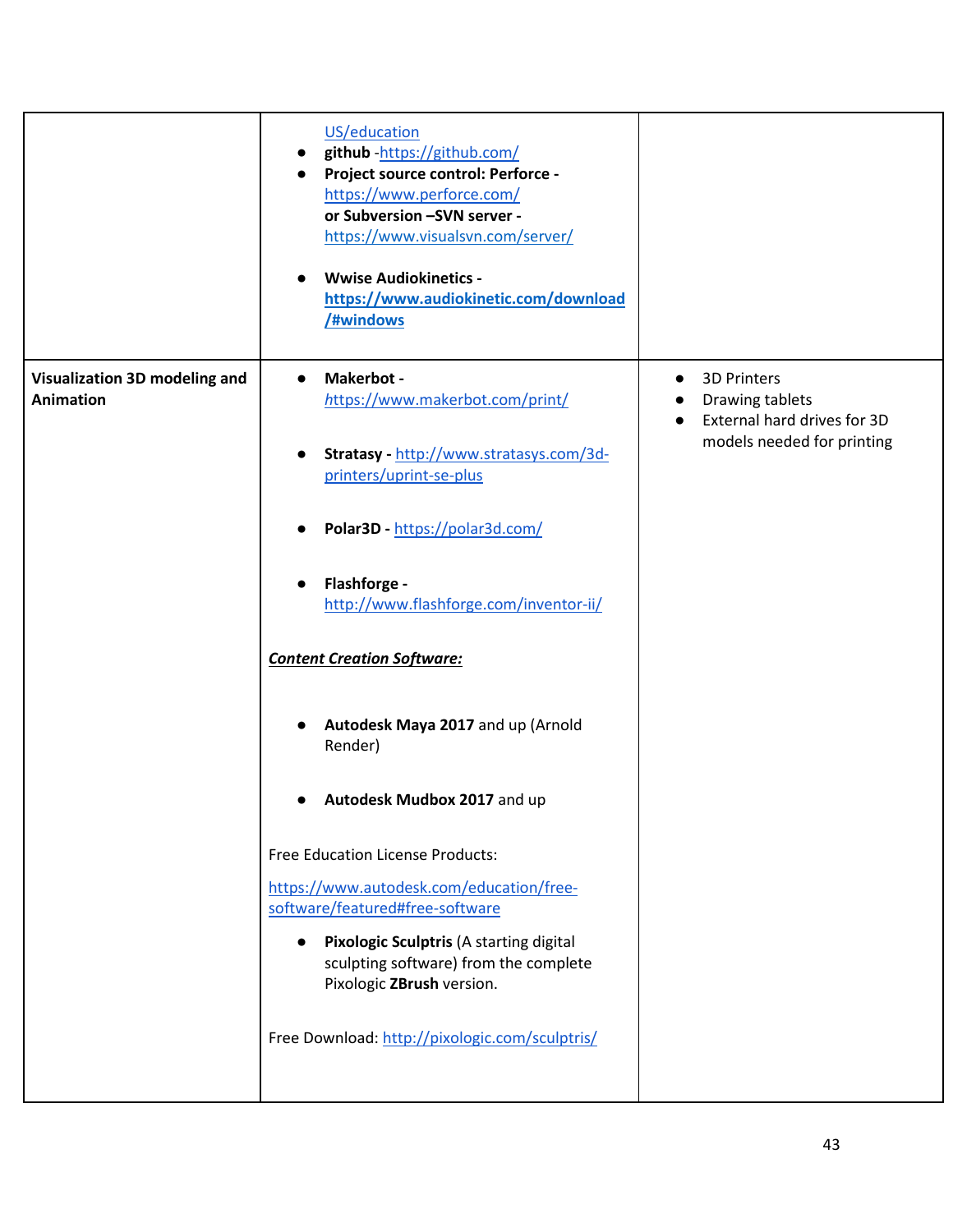| Zbrush is better than Sculptris but not free.<br>$\bullet$                                                                                                             |  |
|------------------------------------------------------------------------------------------------------------------------------------------------------------------------|--|
| <b>Photo and Video editing:</b>                                                                                                                                        |  |
| Adobe Creative Cloud for Education (It is a<br>membership: \$19.99/month)                                                                                              |  |
| Adobe Photoshop - Imaging and design<br>software.<br>Adobe Premiere - Video editing software.<br>Adobe After Effects - Standard Animation<br>and Compositing Software. |  |
| <b>Material, 3D Painting and Texture Map:</b>                                                                                                                          |  |
| Allegorithmic (texture and mapping, etc)<br>*Substance painter<br>*Substance Designer                                                                                  |  |
| Free Education License for Teachers and Students.<br>https://www.allegorithmic.com/buy/education                                                                       |  |
| NUKE:<br>https://www.foundry.com/products/nuke<br>xNormal (Bake texture maps)                                                                                          |  |
| Free Download: http://www.xnormal.net/                                                                                                                                 |  |
| <b>NormalMap Online (GPU Powered)</b>                                                                                                                                  |  |
| Free Download:<br>http://cpetry.github.io/NormalMap-Online/                                                                                                            |  |
|                                                                                                                                                                        |  |

44